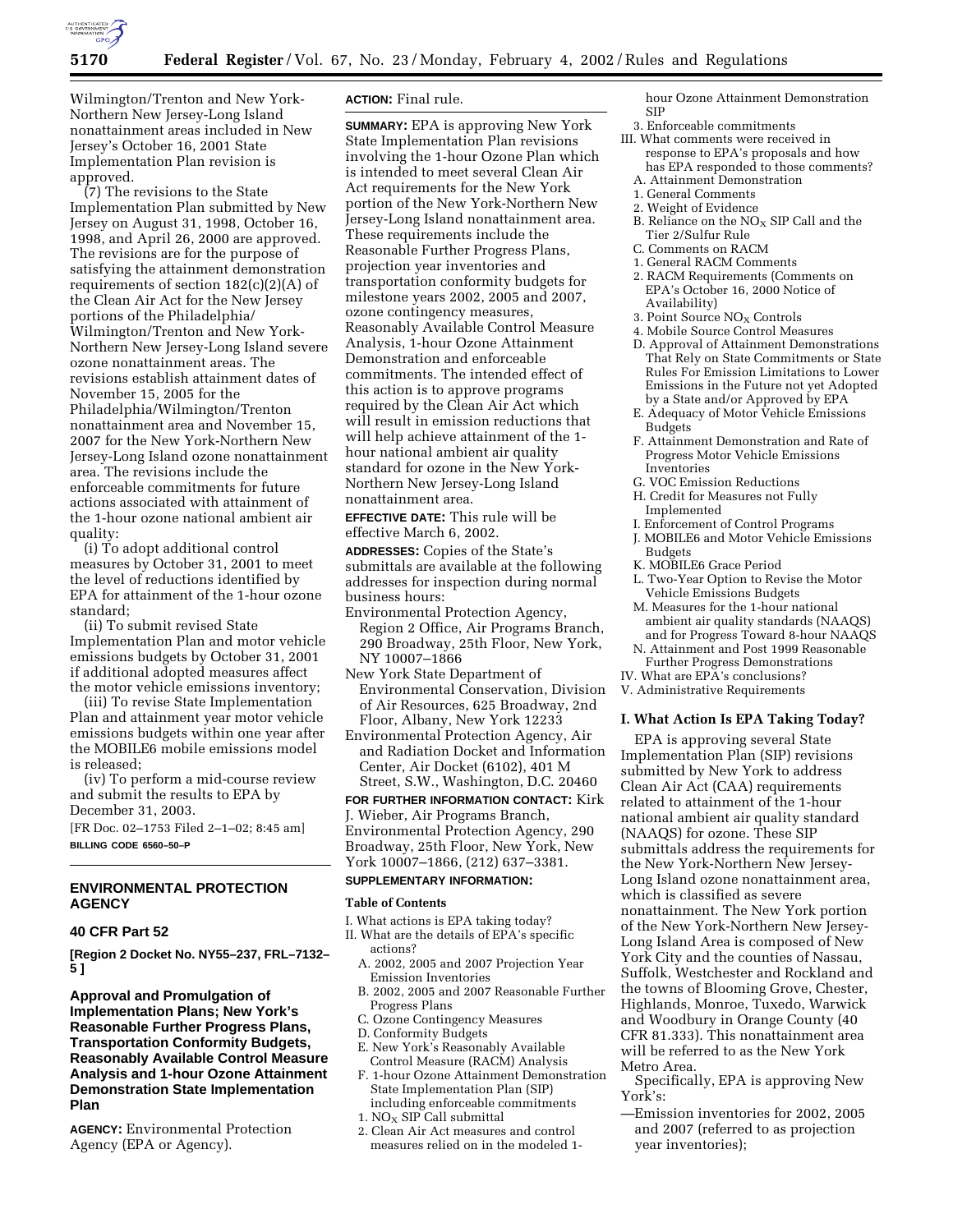—2002, 2005 and 2007 Reasonable Further Progress (RFP) Plans;

—Ozone contingency measures;

—2002, 2005 and 2007 transportation conformity budgets (also referred to as motor vehicle emissions budgets);

—A Reasonably Available Control Measure (RACM) Analysis; and, —A 1-hour Ozone Attainment Demonstration including enforceable commitments

Table 1 identifies the submittal dates

RACM Analysis, conformity budgets and 1-hour Ozone Attainment Demonstration, which include the projection year inventories and the contingency measures:

and amendment dates for the RFP Plans, TABLE 1.—SUMMARY OF SUBMITTALS RELEVANT TO NEW YORK'S 1-HOUR OZONE ATTAINMENT DEMONSTRATION SIP

| November 27, 1998 | Submittal of the 1-hour Ozone Attainment Demonstration SIP including the RFP plans, contingency meas-<br>ures, projection inventories, regional scale modeling and 2002 and 2005 transportation conformity budg-<br>ets. |
|-------------------|--------------------------------------------------------------------------------------------------------------------------------------------------------------------------------------------------------------------------|
|                   | Supplement to the 1-hour Ozone Attainment Demonstration SIP containing response to comments docu-<br>mentation.                                                                                                          |
|                   | Supplement to the 1-hour Ozone Attainment Demonstration SIP containing measures to address the $NO_x$<br>SIP Call, revised 2007 transportation conformity budgets and enforceable commitments for future ac-<br>tions.   |
|                   | Supplement to the 1-hour Ozone Attainment Demonstration SIP containing New York's proposed RACM<br>Analysis.                                                                                                             |
|                   | Supplement to the 1-hour Ozone Attainment Demonstration SIP containing New York's final RACM Anal-<br>ysis.                                                                                                              |

#### **II. What Are the Details of EPA's Specific Actions?**

#### *A. 2002, 2005 and 2007 Projection Year Emission Inventories*

On November 27, 1998, New York submitted a SIP revision which contained the 2002, 2005 and 2007 ozone projection year emission inventories for the New York Metro Area. These emission inventories contained information on both volatile organic compounds (VOCs) and nitrogen oxides  $(NO<sub>X</sub>)$ . EPA proposed approval of the inventories on August 13, 2001 (66 FR 42479) and extended the comment period for this proposal on October 16, 2001 (66 FR 53560).

#### *B. 2002, 2005 and 2007 Reasonable Further Progress Plans*

On November 27, 1998, New York submitted a SIP revision which contained the 2002, 2005 and 2007 RFP Plans for the New York Metro Area. New York has identified the control measures necessary to achieve the required emission reductions and all the measures have been adopted and implemented. These plans identify the control measures which will be generating the emission reductions needed to achieve the three percent per year reduction averaged over each consecutive three-year period until the area reaches attainment. EPA proposed approval on August 13, 2001 (66 FR 42479) and extended the comment

period for this proposal on October 16, 2001 (66 FR 53560).

#### *C. Ozone Contingency Measures*

On November 27, 1998, New York submitted a SIP revision which contained the ozone contingency measures for the New York Metro Area necessary to fulfill the RFP and ozone attainment requirements of section 172(c)(9) of the CAA. Contingency measures are control measures that must be implemented should an ozone nonattainment area fail to achieve RFP or to attain the NAAQS within the timeframes specified under the CAA. Consistent with EPA guidance, New York used a combination of excess VOC and  $NO<sub>X</sub>$  emission reductions (0.3 percent VOC and 2.7 percent  $NO<sub>X</sub>$ ), resulting from the implementation of adopted State control programs, which will occur by each milestone and the attainment year which in both cases are 2002, 2005 and 2007. EPA proposed approval of the contingency measures on August 13, 2001 (66 FR 42479) and extended the comment period for this proposal on October 16, 2001 (66 FR 53560).

#### *D. Conformity Budgets*

On November 27, 1998, New York submitted a SIP revision which contained the 2002, 2005 and 2007 transportation conformity budgets for the New York Metro Area. On November 16, 1999 (64 FR 62194) EPA found the 2002 and 2005 budgets for RFP adequate for conformity purposes. On April 18, 2000, New York revised the 2007 budgets to reflect the 1-hour Ozone Attainment Demonstration SIP for the New York Metro Area. On June 9, 2000 (65 FR 36690), EPA found the revised 2007 budget for RFP and attainment adequate for conformity purposes. EPA proposed approval of the conformity budgets on August 13, 2001 (66 FR 42479) and extended the comment period for this proposal on October 16, 2001 (66 FR 53560).

These conformity budgets (see Table 2), which EPA is approving today, are consistent with the measures in New York's RFP and attainment plans that are also being approved today. It is important to note that New York has committed to revise the 2007 transportation conformity emissions budget that EPA is approving today within one year of the official issuance of the MOBILE6 motor vehicles emissions model for regulatory purposes. Therefore, EPA is approving these budgets only until New York meets its commitments and submits new 2007 budgets, and EPA finds those budgets adequate. Accordingly, once the revised budgets are submitted by the State and found adequate by EPA, they will replace the 2007 emissions budgets being approved today for conformity purposes.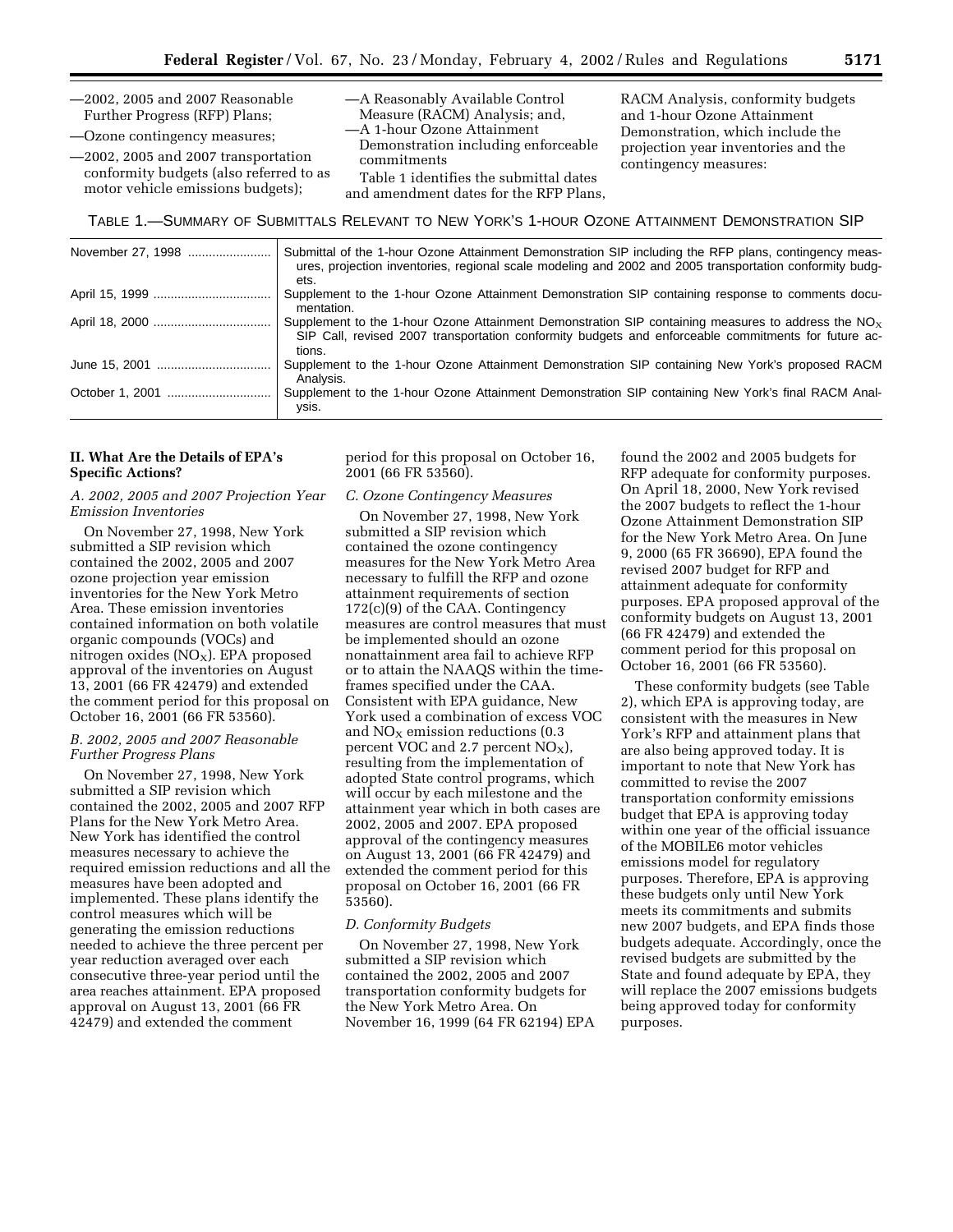# TABLE 2.—EMISSION BUDGETS FOR CONFORMITY PURPOSES

[Tons per day]

|        | 2002 |          | 2005       |          | 2007 |    |
|--------|------|----------|------------|----------|------|----|
| County | VOC  | $NO_{x}$ | <b>VOC</b> | $NO_{x}$ | VOC  |    |
|        |      |          |            | 16       |      |    |
|        |      | 22       | 16         | 21       | 15   |    |
|        | 38   | 50       | 36         | 48       | 36   |    |
|        | 15   | 15       |            |          | 12   |    |
|        |      |          |            |          |      |    |
|        | 23   | 31       | 21         | 29       | 19   | 23 |
|        |      |          |            |          |      |    |
|        |      | 15       |            |          |      |    |
|        | 35   | 56       | 33         | 55       | 34   | 51 |
|        | 22   | 41       | 20         | 39       | 21   | 37 |
| Total  | *179 | *266     | $*167$     | *254     | *161 |    |

\*The totals represent the actual motor vehicle conformity emissions budgets for VOC and NO<sub>X</sub>. New York subdivided the county budget numbers from the totals and rounded off to the nearest whole number, therefore, a sum of the county budget numbers identified in Table 2 may be slightly different from the total budget numbers identified in Table 2. New York did not adopt subregional budgets, the county breakdowns are only for informational purposes in explaining how New York established the totals.

#### *E. New York's Reasonably Available Control Measure (RACM) Analysis*

On June 15, 2001 and supplemented on October 1, 2001, New York submitted to EPA its assessment of whether any additional RACM are available to advance the 1-hour ozone attainment date from 2007 to an earlier year for the New York Metro Area. On September 11, 2001 (66 FR 47139) EPA proposed approval of New York's RACM Analysis and EPA extended the comment period for that proposal on October 16, 2001 (66 FR 53560). EPA is approving New York's RACM Analysis and has determined that there are no additional RACM's beyond those measures already included in the New York SIP that, when implemented, would advance the attainment date in the New York Metro Area from 2007 to an earlier year. However, EPA does believe that the control strategies considered in New York's RACM analysis may have potential for reducing ozone levels over the longer term, and we recommend that New York and other states in the Ozone Transport Region revisit these control strategies when they begin implementation of the 8-hour ozone standard.

#### *F. 1-Hour Ozone Attainment Demonstration State Implementation Plan (SIP) Including Enforceable Commitments*

On December 16, 1999 (64 FR 70364)), EPA proposed approval of New York's 1-hour Ozone Attainment Demonstration SIP. EPA's December 16, 1999 proposed approval of New York's 1-hour Ozone Attainment Demonstration SIP was contingent upon New York submitting the following:

• The adopted  $NO<sub>x</sub>$  SIP Call program as a SIP revision;

• The adopted CAA required measures for severe nonattainment areas and adopted measures relied on in the modeled 1-hour Ozone Attainment Demonstration SIP;

• Enforceable commitments to:

- —Adopt additional control measures to meet that level of reductions identified by EPA for attainment of the 1-hour ozone standard;
- —Work through the Ozone Transport Commission (OTC) to develop a regional strategy regarding the measures necessary to meet the additional reductions identified by EPA;
- —Adopt and submit intrastate measures for the emission reductions (Backstop) in the event the OTC process does not recommend measures that produce emission reductions;
- —Submit revised SIP and motor vehicle emissions budget if additional adopted measures affect the motor vehicle emissions inventory;
- —Revise SIP and motor vehicle emissions budget within 1 year after MOBILE6 is issued;
- —Perform a mid-course review and submit the results to EPA by December 31, 2003.

On April 18, 2000, New York submitted a revision to the 1-hour Ozone Attainment Demonstration SIP for the New York Metro Area which addressed the requirements identified above. How New York fulfilled these requirements is discussed in more detail below.

# $(1)$  NO<sub>X</sub> SIP Call Submittal

On November 15, 1999, New York adopted Part 204, "NO<sub>X</sub> Budget Trading Program,'' of New York's Code of Rules and Regulations (NYCRR) in order to strengthen its 1-hour Ozone Attainment Demonstration SIP and to comply with the  $NO<sub>x</sub>$  SIP Call. On May 22, 2001 (66 FR 28059), EPA approved New York's regulations as complying with the  $NO<sub>x</sub>$ SIP Call. It is important to note that New York is implementing its  $NO<sub>x</sub>$  SIP Call rules requiring source compliance by 2003, even though an order from the DC Circuit Court allowed that full implementation could be rolled back to 2004.

(2) Clean Air Act Measures and Control Measures Relied on in the Modeled 1- Hour Ozone Attainment Demonstration SIP

New York has adopted the control measures already required under section 182 of the CAA for the New York Metro Area. Table 3 presents a summary of the control measures that are relied on in the 1-hour Ozone Attainment Demonstration SIP, including Rate of Progress (ROP—plans which require emission reductions from 1990 through 1996) and RFP plans (plans which require emission reductions from 1996 through the attainment year of 2007) for the New York Metro Area. The reader is referred to EPA's November 3, 1999 (64 FR 59706) and August 13, 2001 (66 FR 42479) proposed approvals of New York's ROP and RFP Plans for a more detailed discussion of the control measures identified.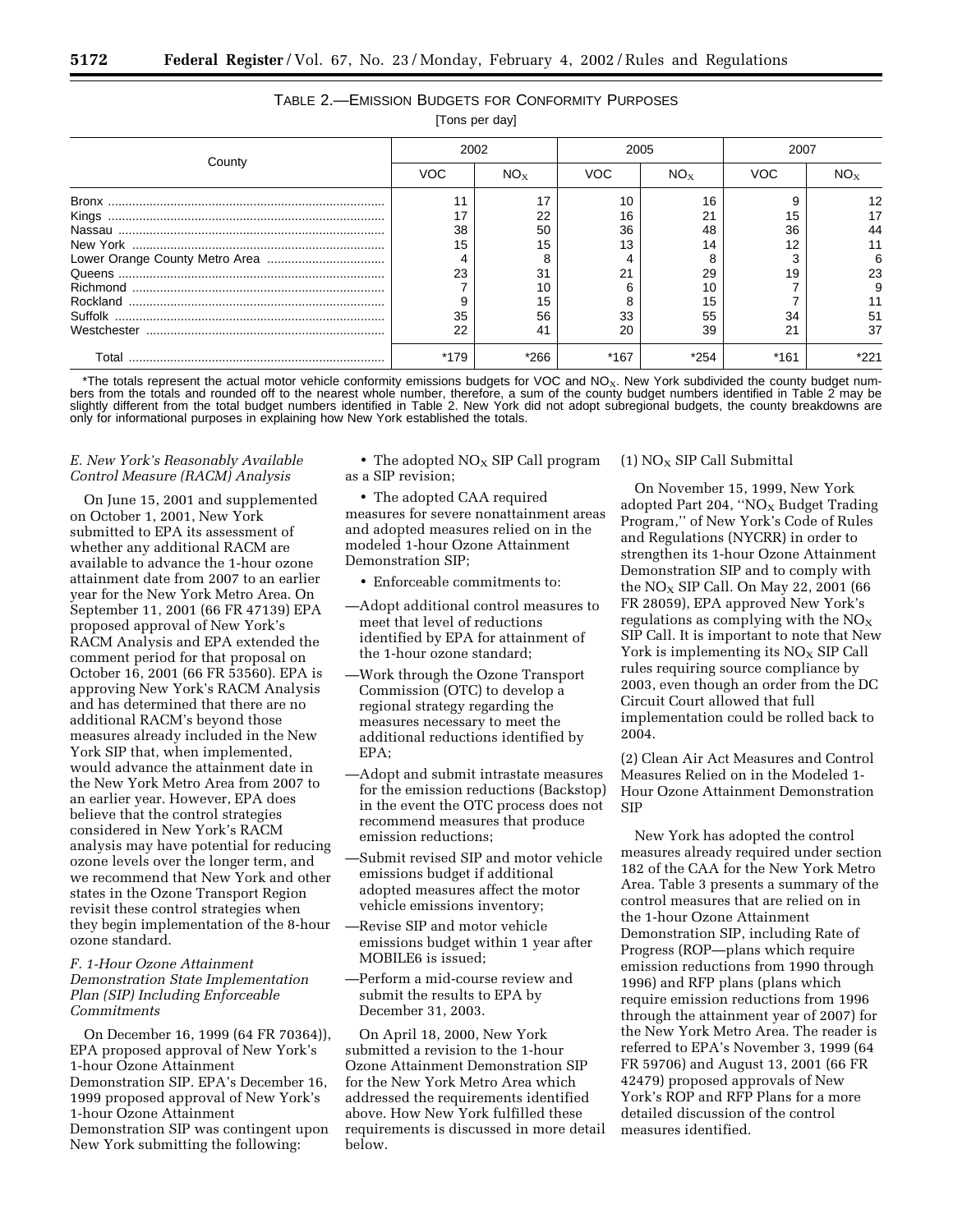# TABLE 3.—SUMMARY OF CONTROL MEASURES

| Control measures                                   | Type of measure                 |  |  |
|----------------------------------------------------|---------------------------------|--|--|
| Non-Road Mobile Source:                            |                                 |  |  |
|                                                    | Federal.                        |  |  |
|                                                    | Federal.                        |  |  |
| On-Road Mobile Source:                             |                                 |  |  |
|                                                    | Federal.                        |  |  |
|                                                    | Federal.                        |  |  |
|                                                    | State adopted and SIP approved. |  |  |
|                                                    | State adopted and SIP approved. |  |  |
|                                                    | Federal.                        |  |  |
| Stationary Source control measures:                |                                 |  |  |
|                                                    | State adopted and SIP approved. |  |  |
| -Control Techniques Guidelines (CTG) major sources |                                 |  |  |
| -Non-CTG major sources                             |                                 |  |  |
|                                                    | Federal.                        |  |  |
|                                                    | State adopted and SIP approved. |  |  |
|                                                    | State adopted and SIP approved. |  |  |
|                                                    | State adopted and SIP approved. |  |  |
|                                                    | State adopted and SIP approved. |  |  |
| Area Source control measures:                      |                                 |  |  |
|                                                    | State adopted and SIP approved. |  |  |
|                                                    | Federal.                        |  |  |
|                                                    | State adopted and SIP approved. |  |  |
|                                                    | Federal.                        |  |  |
|                                                    | State adopted and SIP approved. |  |  |
|                                                    | State adopted and SIP approved. |  |  |
|                                                    | State adopted and SIP approved. |  |  |
|                                                    | State adopted and SIP approved. |  |  |
|                                                    | State adopted and SIP approved. |  |  |
|                                                    | State adopted and SIP approved. |  |  |

#### (3) Enforceable Commitments

Additional Measures To Further Reduce Emissions

On April 18, 2000 New York submitted an enforceable commitment to adopt additional control measures to meet that level of reductions identified by EPA in its December 16, 1999 (64 FR 70364) proposed approval of New York's 1-hour Ozone Attainment Demonstration SIP and to submit those measures by October 31, 2001.

In addition, as a backstop, New York committed to adopt intrastate measures sufficient to achieve the additional reductions if the regional measures are not adopted by the relevant states, and to submit such rules by October 31, 2001.

New York also committed to work through the OTC process to develop a regional strategy regarding the measures necessary to meet the additional reductions identified by EPA. In fact, New York has taken a leadership role in the OTC process of identifying and developing regional control strategies that would achieve the necessary additional reductions to attain the 1 hour ozone standard. New York plans to implement regulations consistent with the OTC recommendations, which include a consumer products rule, an architectural and industrial coatings rule, a mobile equipment refinishing

rule, a solvent cleaning rule, controls on portable fuel containers as well as the  $NO<sub>X</sub>$  model rule ( $NO<sub>X</sub>$  reductions from sources that are neither included in the 1994 OTC  $NO<sub>X</sub>$  Memorandum of Understanding for regional  $NO<sub>x</sub>$ reductions or covered by  $EPA's NO<sub>X</sub>$  SIP Call). New York has begun its regulatory development process for these measures. EPA believes that New York is making sufficient progress to support approval of the commitment, because New York will adopt and implement the additional measures within a time period fully consistent with the New York Metro Area attaining the standard by November 15, 2007. In a letter dated December 31, 2001, New York provided additional information on their progress in addressing the shortfall in emission reductions. See also section III. D. for an expanded discussion on New York's commitment.

#### Conformity Budgets

a. On April 18, 2000, New York committed to recalculate and submit a revised motor vehicle emissions budget if any of the additional emission reductions pertain to motor vehicle measures.

b. All states whose attainment demonstration includes the effects of the Tier 2/sulfur program have committed to revise and re-submit their motor vehicle emissions budgets after

EPA issues MOBILE6. On April 18, 2000, New York submitted an enforceable commitment to revise its attainment year transportation conformity budgets within one year after MOBILE6 is issued.

As we proposed in the July 28, 2000 supplemental notice of proposed rulemaking (65 FR 46383), the final approval action we are taking today will be effective for conformity purposes only until revised motor vehicle emissions budgets are submitted and EPA has found them adequate. EPA is limiting the duration of its approval in this manner because it was only approving the attainment demonstrations and their budgets contingent on the states commitment to revise them after EPA issues MOBILE6. Therefore, once EPA has confirmed that the revised budgets are adequate, they will be more accurate to be used for conformity purposes than the budgets EPA is approving today.

In addition, EPA reopened the comment period to allow comment on the additional materials that were placed in the dockets for the proposed actions close to or after the initial comment period closed on February 14, 2000 (65 FR at 46383, July 28, 2000). For many of the areas, including New York, additional information had been placed in the docket close to or since the initial comment period concluded. In general,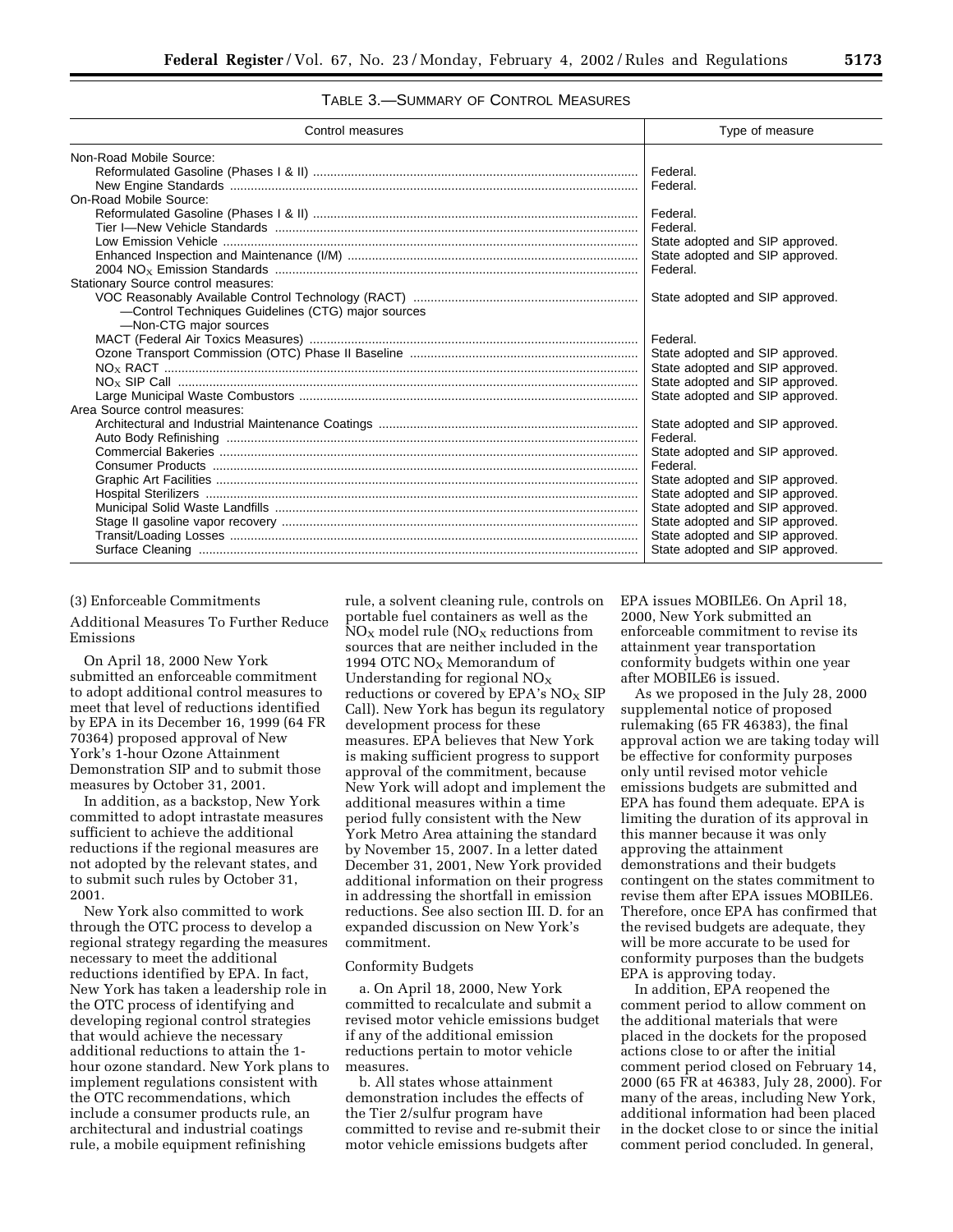these materials were identified as consisting of motor vehicle emissions budgets, and revised or additional commitments or reaffirmations submitted by the states (65 FR at 46387, July 28, 2000).

#### Mid-Course Review

On April 18, 2000, New York submitted an enforceable commitment to perform a mid-course review and submit the results of this review to EPA by December 31, 2003.

#### **III. What Comments Were Received in Response to EPA's Proposals and How Has EPA Responded to Those Comments?**

EPA received comments from the public on the Notice of Proposed Rulemaking published on December 16, 1999 (64 FR 70364) for New York's 1 hour Ozone Attainment Demonstration SIP.

In addition, EPA received comments from the public on the supplemental notice of proposed rulemaking published on July 28, 2000 (65 FR 46383) on the attainment demonstrations, in which EPA clarified and expanded on two issues relating to the motor vehicle emissions budgets in the attainment demonstration SIPs.

EPA also received comments on the August 13, 2001 (66 FR 42479) proposed approval of the New York RFP plans and transportation conformity budgets for 2002, 2005 and 2007 and the September 11, 2001 (66 FR47139) proposed approval of the New York RACM Analysis.

#### *A. Attainment Demonstration*

#### 1. General Comments

*Comment:* Several commenters urged EPA to disapprove the attainment plan because they believe the plan does not include complete modeling, enforceable versions of all RACM and a control strategy sufficient to achieve attainment. One commenter went on to say that because they believe the plan should be disapproved under the consent decree in *NRDC* v. *Browner,* Civ. No. 99–2976, EPA must commence promulgation of a Federal Implementation Plan (FIP). One commenter supported the proposed approval.

*Response:* In the following responses, we address the specific concerns raised by the commenters in more detail. We believe the plan provided by the State of New York is fully approvable under the CAA and will provide for attainment as expeditiously as practicable which is by November 15, 2007, and that the plan includes all RACMs. Therefore, we are finalizing our approval in this action.

Furthermore, because we are fully approving the plan as meeting the requirements of 182(c)(2) and (d) of the CAA, it is unnecessary to commence development of a FIP.

*Comment:* New York has not provided modeling that shows attainment in 2007. A commenter also states that there is no demonstration of maintenance of the ozone standard below the 0.12 parts per million (ppm) one-hour standard beyond 2007.

*Response:* EPA has taken the position that for nonattainment areas subject to the requirements of subpart 2 of part D of the CAA, the area needs to demonstrate that in the attainment year, the area will have air quality such that the area could be eligible for the two one-year extensions provided under section 181(a)(5) of the CAA. Under section 181(a)(5), an area that does not have three-years of data demonstrating attainment of the ozone NAAQS, but has complied with all of the statutory requirements and has no more than one exceedance of the NAAQS in the attainment year, may receive a one-year extension of its attainment date. Assuming those conditions are met the following year, the area may receive an additional one-year extension. If the area has no more than one exceedance in this final extension year, then it will have three-years of data indicating that it has attained the ozone NAAQS.

This position is consistent both with EPA's modeling guidance and with the structure of subpart 2 of the CAA. Under EPA's modeling guidance, states model air quality for the attainment year—they do not model air quality for the threeyear period preceding the attainment year. As a function of how the model operates, the data produced only predicts the air quality for one year. EPA's modeling guidance has existed for many years and has been relied on by numerous nonattainment areas for demonstrating attainment of the ozone standard. Moreover, EPA believes this approach is consistent with the statutory structure of subpart 2. Under subpart 2, many of the planning obligations for areas were not required to be implemented until the attainment year. Thus, Congress did not assume that all measures needed to attain the standard would be implemented three years prior to the area's attainment date. For example, areas classified as marginal—which had an attainment date of three years following enactment of the 1990 Clean Air Act amendments were required to adopt and implement RACT and I/M ''fix-ups'' that clearly could not be implemented three years prior to their attainment date. Similarly, moderate areas were required to

implement RACT by May 1995, only 18 months prior to their attainment date of November 1996. Also, the ROP requirement for moderate and above areas, including the 15 percent ROP plan for reductions by November 1996, applies through the attainment year. Thus, EPA believes that Congress did not intend that these additional mandatory reductions be in excess of what is needed to achieve three-years of ''clean data.''

For the reasons provided above, EPA does not agree with the commenter that the State's attainment demonstration needs to demonstrate that the area will have three-years of data showing attainment in the attainment year. However, EPA does believe that the CAA requires and that it is prudent for states to implement controls as expeditiously as practicable. EPA also believes that for the New York Metro Area, all measures are being implemented as expeditiously as practicable and that the area has demonstrated attainment consistent with EPA's modeling guidance.

A plan for maintenance of the standard is not necessary for the attainment demonstration to be approved. A state is not required by the CAA to provide a maintenance plan until the state petitions for an area to be redesignated to attainment which will not occur until the New York Metro Area has three-years of data showing compliance with the 1-hour ozone standard. While it is not necessary for the State to provide for maintenance of the standard at this time, we do believe emissions in the New York Metro Area will continue to decrease after 2007 due to on- and off-road vehicle emission control programs that will continue to provide additional reductions as the fleet continues to turnover after 2007. So there is reason to believe that air quality will continue to improve after the attainment date.

#### 2. Weight of Evidence

*Comment:* The weight of evidence approach does not demonstrate attainment or meet CAA requirements for a modeled attainment demonstration. Commenters added several criticisms of various technical aspects of the weight of evidence approach, including certain specific applications of the approach to particular attainment demonstrations. These comments are discussed in the following response.

*Response:* Under section 182(c)(2) and (d) of the CAA, serious and severe ozone nonattainment areas were required to submit by November 15, 1994, demonstrations of how they would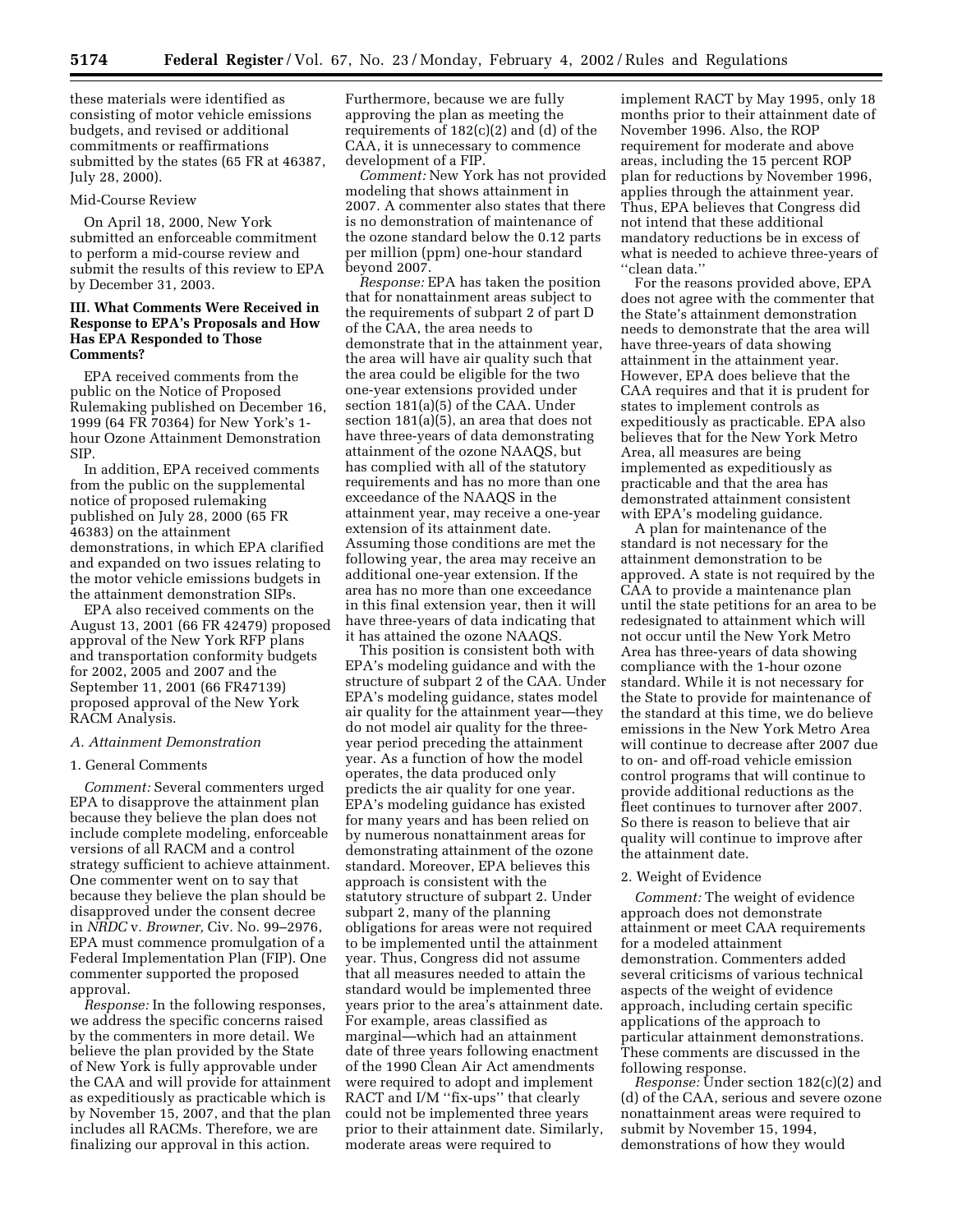attain the 1-hour standard. Section  $182(c)(2)(A)$  provides that "this attainment demonstration must be based on photochemical grid modeling or any other analytical method determined by the Administrator, in the Administrator's discretion, to be at least as effective.'' As described in more detail below, EPA allows states to supplement their photochemical modeling results with additional evidence designed to account for uncertainties in the photochemical modeling, to demonstrate attainment. This approach is consistent with the requirement of section  $182(c)(2)(A)$  that the attainment demonstration ''be based on photochemical grid modeling,'' because the modeling results constitute the principal component of EPA's analysis, with supplemental information designed to account for uncertainties in the model. This interpretation and application of the photochemical modeling requirement of section 182(c)(2)(A) finds further justification in the broad deference Congress granted EPA to develop appropriate methods for determining attainment, as indicated in the last phrase of section  $182(c)(2)(A)$ .

The flexibility granted to EPA under section 182(c)(2)(A) is reflected in the regulations EPA promulgated for modeled attainment demonstrations. These regulations provide, ''The adequacy of a control strategy shall be demonstrated by means of applicable air quality models, data bases, and other requirements specified in [40 CFR part 51 Appendix W] (Guideline on Air Quality Models).'' 1 40 CFR 51.112(a)(1). However, the regulations further provide, ''Where an air quality model specified in appendix  $W \dots$  is inappropriate, the model may be modified or another model substituted [with approval by EPA, and after] notice and opportunity for public comment.\* \* \*" Appendix W, in turn, provides that, ''The Urban Airshed Model (UAM) is recommended for photochemical or reactive pollutant modeling applications involving entire urban areas,'' but further refers to EPA's modeling guidance for data requirements and procedures for operating the model. 40 CFR part 51, Appendix W, section 6.2.1.a. The modeling guidance discusses the data requirements and operating procedures, as well as interpretation of model results as they relate to the attainment demonstration. This provision

references guidance published in 1991, but EPA envisioned the guidance would change as we gained experience with model applications, which is why the guidance is referenced, but does not appear, in Appendix W. With updates in 1996 and 1999, the evolution of EPA's guidance has led us to use both the photochemical grid model, and additional analytical methods approved by EPA.

The modeled attainment test compares model predicted 1-hour daily maximum ozone concentrations in all grid cells for the attainment year to the level of the NAAQS. The results may be interpreted through either of two modeled attainment or exceedance tests: the deterministic test or the statistical test. Under the deterministic test, a predicted concentration above 0.124 ppm ozone indicates that the area is expected to exceed the standard in the attainment year and a prediction at or below 0.124 ppm indicates that the area is expected to not exceed the standard. Under the statistical test, attainment is demonstrated when all predicted (i.e., modeled) 1-hour ozone concentrations inside the modeling domain are at, or below, an acceptable upper limit above the NAAQS permitted under certain conditions (depending on the severity of the episode modeled).2

In 1996, EPA issued guidance 3 to update the 1991 guidance referenced in 40 CFR part 51, Appendix W, to make the modeled attainment test more closely reflect the form of the NAAQS (i.e., the statistical test described above), to consider the area's ozone design value and the meteorological conditions accompanying observed exceedances, and to allow consideration of other evidence to address uncertainties in the modeling databases and application. When the modeling does not conclusively demonstrate attainment, EPA has concluded that additional analyses may be presented to help determine whether the area will attain the standard. As with other predictive tools, there are inherent uncertainties associated with air quality modeling and its results. The inherent imprecision of the model means that it may be inappropriate to view the specific numerical result of the model as the only determinant of whether the SIP controls are likely to lead to attainment. The EPA's guidance recognizes these limitations, and provides a means for considering other evidence to help assess whether attainment of the

NAAQS is likely to be achieved. The process by which this is done is called a weight of evidence (WOE) determination. Under a WOE determination, a state can rely on, and EPA will consider in addition to the results of the modeled attainment test, other factors such as other modeled output (*e.g.*, changes in the predicted frequency and pervasiveness of 1-hour ozone NAAQS exceedances, and predicted change in the ozone design value); actual observed air quality trends (*i.e.* analyses of monitored air quality data); estimated emissions trends; and the responsiveness of the model predictions to further controls.

In 1999, EPA issued additional guidance 4 that makes further use of model results for base case and future emission estimates to predict a future design value. This guidance describes the use of an additional component of the WOE determination, which requires, under certain circumstances, additional emission reductions that are or will be approved into the SIP, but that were not included in the modeling analysis, that will further reduce the modeled design value. An area is considered to monitor attainment if each monitor site has air quality observed ozone design values (4th highest daily maximum ozone using the three most recent consecutive years of data) at or below the level of the standard. Therefore, it is appropriate for EPA, when making a determination that a control strategy will provide for attainment, to determine whether or not the model predicted future design value is expected to be at or below the level of the standard. Since the form of the 1 hour NAAQS allows exceedances, it did not seem appropriate for EPA to require the test for attainment to be ''no exceedances'' in the future model predictions.

The method outlined in EPA's 1999 guidance uses the highest measured design value across all sites in the nonattainment area for each of three years. These three ''design values'' represent the air quality observed during the time period used to predict ozone for the base emissions. This is appropriate because the model is predicting the change in ozone from the base period to the future attainment date. The three yearly design values (highest across the area) are averaged to account for annual fluctuations in

<sup>1</sup>The August 12, 1996, version of ''Appendix W to Part 51—Guideline on Air Quality Models'' was the rule in effect for these attainment demonstrations. EPA is proposing updates to this rule, that will not take effect until the rulemaking process for them is complete.

<sup>2</sup> Guidance on the Use of Modeled Results to Demonstrate Attainment of the Ozone NAAQS. EPA–454/B–95–007, June 1996. 3 Ibid.

<sup>4</sup> ''Guidance for Improving Weight of Evidence Through Identification of Additional Emission Reductions, Not Modeled.'' U.S. Environmental Protection Agency, Office of Air Quality Planning and Standards, Emissions, Monitoring, and Analysis Division, Air Quality Modeling Group, Research Triangle Park, NC 27711. November 1999. Web site: *http://www.epa.gov/ttn/scram.*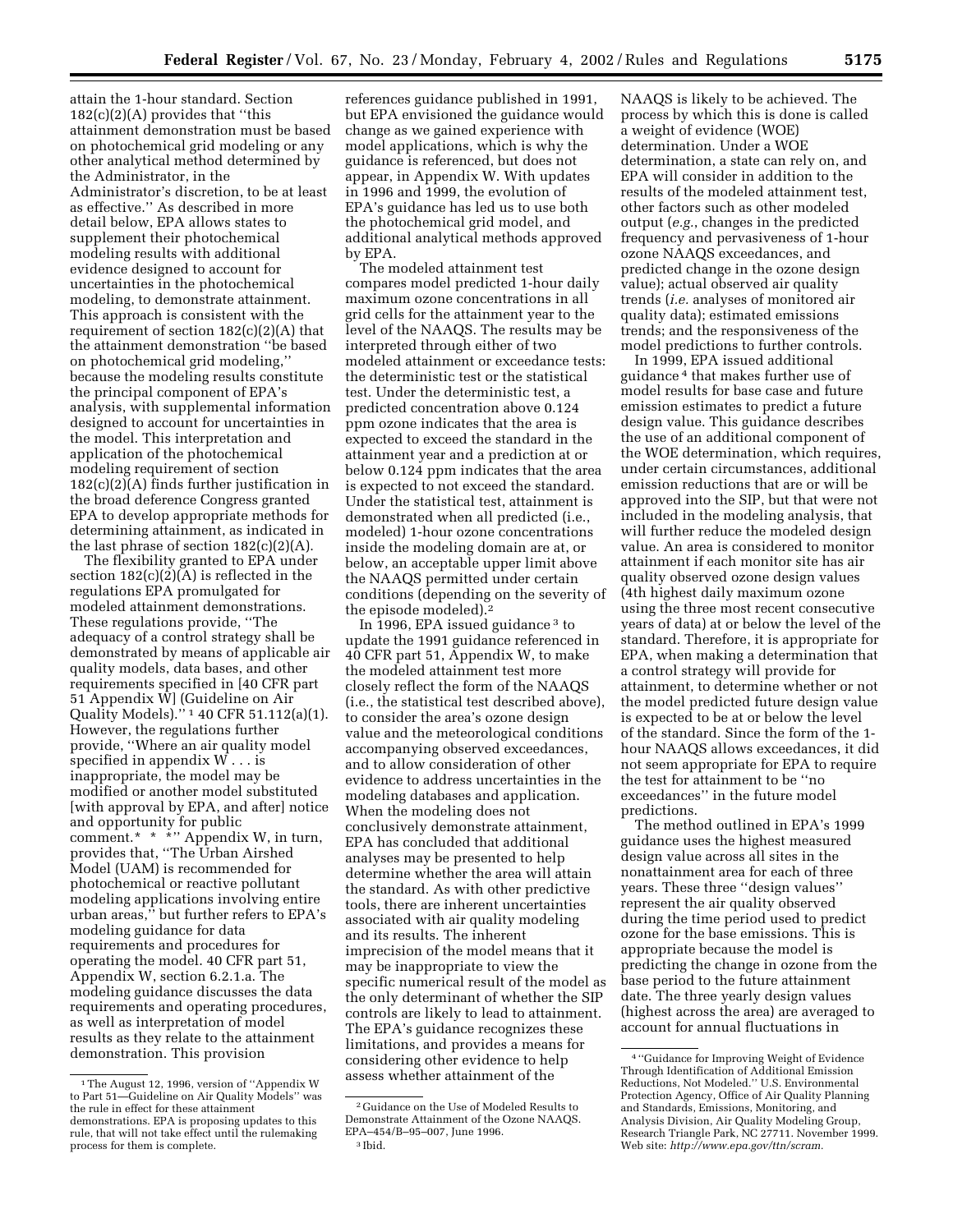meteorology. The result is an estimate of an area's base year design value. The base year design value is multiplied by a ratio of the peak model predicted ozone concentrations in the attainment year (*i.e.*, average of daily maximum concentrations from all days modeled) to the peak model predicted ozone concentrations in the base year (*i.e.*, average of daily maximum concentrations from all days modeled). The result is an attainment year design value based on the relative change in peak model predicted ozone concentrations from the base year to the attainment year. Modeling results also show that emission control strategies designed to reduce areas of peak ozone concentrations generally result in similar ozone reductions in all core areas of the modeling domain, thereby providing some assurance of attainment at all monitors.

In the event that the attainment year design value is above the standard, the 1999 guidance provides a method for identifying additional emission reductions, not modeled, which at a minimum provide an estimated attainment year design value at the level of the standard. This step uses a locally derived factor which assumes a linear relationship between ozone and the precursors.

A commenter criticized the 1999 guidance as flawed on grounds that it allows the averaging of the three highest air quality sites across a region, whereas EPA's 1991 and 1996 modeling guidance requires that attainment be demonstrated at each site. This has the effect of allowing lower air quality concentrations to be averaged against higher concentrations thus reducing the total emission reduction needed to reach attainment at the higher site. The commenter does not appear to have described the guidance accurately. The guidance does not recommend averaging across a region or spatial averaging of observed data. The guidance does recommend determination of the highest site in the region for each of the three-year periods, determined by the base year modeled. For example, if the base year is 1990, it is the amount of emissions in 1990 that must be adjusted or evaluated (by accounting for growth and controls) to determine whether attainment results. These 1990 emissions would contribute to three design value periods (1988–90, 1989–91 and 1990–92).

Under the approach of the guidance document, EPA determined the design value for each of those three-year periods, and then averaged those three design values, to determine the base design value. This approach is

appropriate because, as just noted, the 1990 emissions contributed to each of those periods, and there is no reason to believe the 1990 (episodic) emissions resulted in the highest or lowest of the three design values. Averaging the three years is beneficial for another reason: It allows consideration of a broader range of meteorological conditions-those that occurred throughout the 1988–1992 period, rather than the meteorology that occurs in one particular year or even one particular ozone episode within that year. Furthermore, EPA relied on threeyear averaging only for purposes of determining one component, *i.e.*—the small amount of additional emission reductions not modeled—of the WOE determination. The WOE determination, in turn, is intended to be part of a qualitative assessment of whether additional factors (including the additional emissions reductions not modeled), taken as a whole, indicate that the area is more likely than not to reach attainment.

A commenter criticized the component of this WOE factor that estimates ambient improvement because it does not incorporate complete modeling of the additional emissions reductions. However, the regulations do not mandate, nor does EPA guidance suggest, that states must model all control measures being implemented. Moreover, a component of this technique—the estimation of future design value—should be considered a model-predicted estimate. Therefore, results from this technique are an extension of ''photochemical grid'' modeling and are consistent with section 182(c)(2)(A). Also, a commenter believes that EPA has not provided sufficient opportunity to evaluate the calculations used to estimate additional emission reductions. EPA provided a full 60-day period for comment on all aspects of the proposed rule. EPA has received several comments on the technical aspects of the approach and the results of its application, as discussed above and in the responses to the individual SIPs.

A commenter states that application of the method of attainment analysis used for the December 16, 1999 proposals will yield a lower control estimate than if we relied entirely on reducing maximum predictions in every grid cell to less than or equal to 124 parts per billion (ppb) on every modeled day. However, the commenter's approach may overestimate needed controls because the form of the standard allows up to three exceedances in three years in every grid cell. If the model over predicts observed concentrations, predicted controls may

be further overestimated. EPA has considered other evidence, as described above through the WOE determination.

When reviewing a SIP, the EPA must make a determination that the control measures adopted are reasonably likely to lead to attainment. Reliance on the WOE factors allows EPA to make this determination based on a greater body of information presented by the states and available to EPA. This information includes model results for the majority of the control measures. Although not all measures were modeled, EPA reviewed the model's response to changes in emissions as well as observed air quality changes to evaluate the impact of a few additional measures, not modeled. EPA's decision was further strengthened by each State's commitment to check progress towards attainment in a mid-course review.

A commenter further criticized EPA's technique for estimating the ambient impact of additional emissions reductions not modeled on grounds that EPA employed a ''rollback'' modeling technique that, according to the commenter, is precluded under EPA regulations. The commenter explained that 40 CFR part 51, Appendix W, section 6.2.1.e. provides ''Proportional (rollback/forward) modeling is not an acceptable procedure for evaluating ozone control strategies.'' Section 14.0 of Appendix W defines ''rollback'' as ''a simple model that assumes that if emissions from each source affecting a given receptor are decreased by the same percentage, ambient air quality concentrations decrease proportionately.'' Under this approach if 20 percent improvement in ozone is needed for the area to reach attainment, it is assumed a 20 percent reduction in VOC would be required. There was no approach for identifying  $NO<sub>X</sub>$ reductions.

The ''proportional rollback'' approach is based on a purely empirically/ mathematically derived relationship. EPA did not rely on this approach in its evaluation of the attainment demonstrations. The prohibition in Appendix W applies to the use of a rollback method which is empirically/ mathematically derived and independent of model estimates or observed air quality and emissions changes as the sole method for evaluating control strategies. For the demonstrations under proposal, EPA used a locally derived (as determined by the model and/or observed changes in air quality) ratio of change in emissions to change in ozone in order to estimate additional emission reductions to achieve an additional increment of ambient improvement in ozone.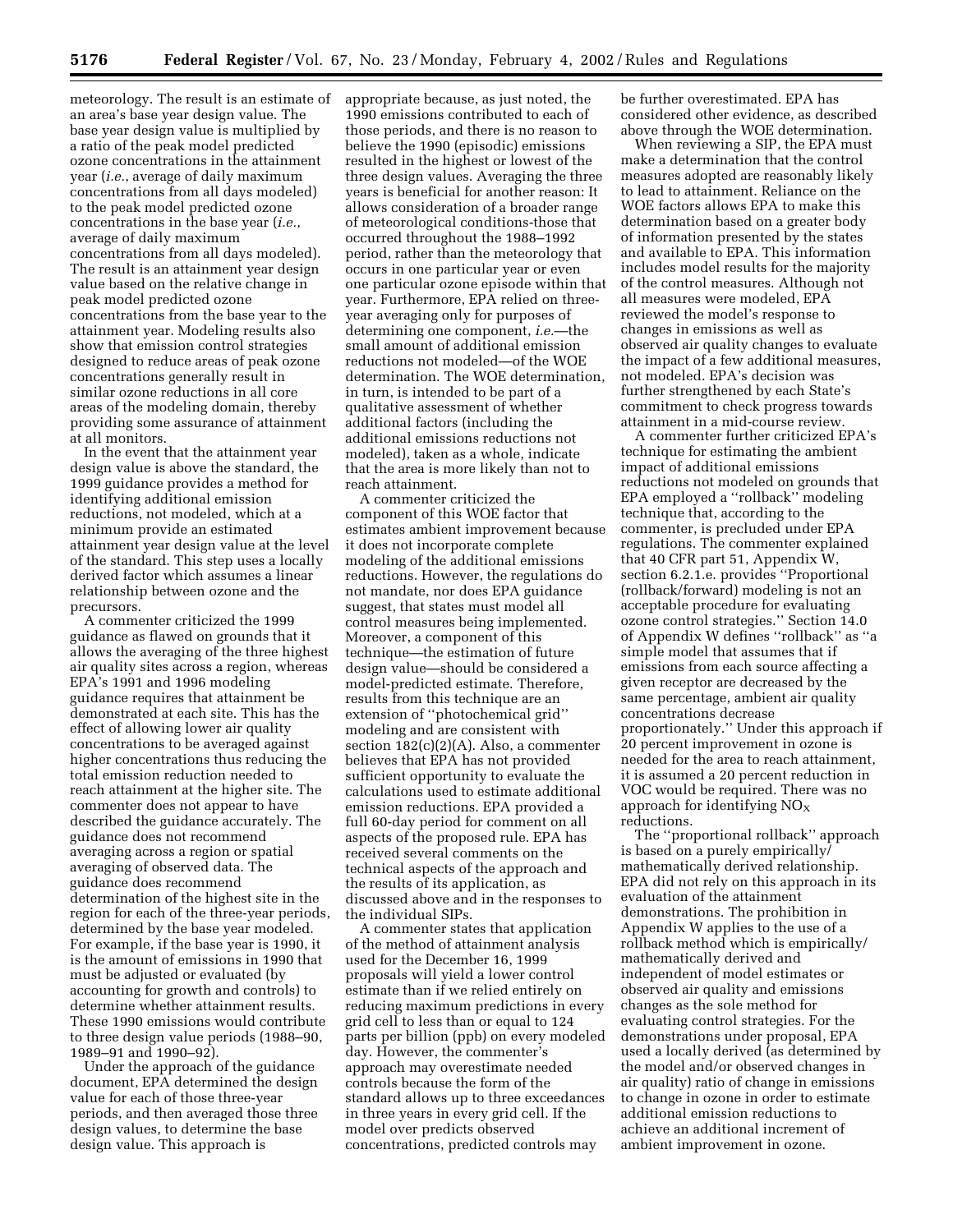For example, if monitoring or modeling results indicate that ozone was reduced by 25 parts per billion during a particular period, and that VOC and  $NO<sub>X</sub>$  emissions fell by 20 tons per day and 10 tons per day respectively during that period, EPA developed a ratio of ozone improvement related to reductions in VOC and  $NO<sub>X</sub>$ . This formula assumes a linear relationship between the precursors and ozone for a small amount of ozone improvement, but it is not a ''proportional rollback'' technique. Further, EPA uses these locally derived adjustment factors as a component to estimate the extent to which additional emissions reductions—not the core control strategies—would reduce ozone levels and thereby strengthen the weight of evidence test. EPA uses the UAM to evaluate the core control strategies.

This limited use of adjustment factors is more technically sound than the unacceptable use of proportional rollback to determine the ambient impact of the entire set of emissions reductions required under the attainment SIP. The limited use of adjustment factors is acceptable for practical reasons: (1) it obviates the need to expend more time and resources to perform additional modeling; (2) it is more consistent with recommendations referenced by Appendix W because the adjustment factor is a locally derived relationship between ozone and its precursors based on air quality observations and/or modeling which does not assume a direct proportional relationship between ozone and its precursors; (3) lastly, the requirement that areas perform a mid-course review (a check of progress toward attainment) provides a margin of safety.

A commenter expressed concerns that EPA used a modeling technique (proportional rollback) that was expressly prohibited by 40 CFR part 51, Appendix W, without expressly proposing to do so in a notice of proposed rulemaking. However, the commenter is mistaken. As explained above, EPA did not use or rely upon a proportional rollback technique in this rulemaking, but used UAM to evaluate the core control strategies and then applied its WOE guidance. Therefore, because EPA did not use an ''alternative model'' to UAM, it did not trigger an obligation to modify Appendix W. Furthermore, EPA did propose to use the November 1999 guidance ''Guidance for Improving Weight of Evidence Through Identification of Additional Emission Reductions, Not Modeled'' in the December 16, 1999 proposal and has responded to all comments received on

that guidance elsewhere in this document.

A commenter also expressed concern that EPA applied unacceptably broad discretion in fashioning and applying the WOE determinations. For all of the attainment submittals proposed for approval in December 1999 concerning serious and severe ozone nonattainment areas, EPA first reviewed the UAM results. In all cases, the UAM results did not pass the deterministic test. In two cases—Milwaukee and Chicago—the UAM results passed the statistical test; in the rest of the cases, the UAM results failed the statistical test. The UAM has inherent limitations that, in EPA's view, were manifest in all these cases. These limitations include: (1) Only selected time periods were modeled, not the entire three-year period used as the definitive means for determining an area's attainment status; (2) There are inherent uncertainties in the model formulation and model inputs such as hourly emission estimates, emissions growth projections, biogenic emission estimates, and derived wind speeds and directions. As a result of these limitations, for all areas, even Milwaukee and Chicago, EPA examined additional analyses to indicate whether additional SIP controls would yield meaningful reductions in ozone values. These analyses did not point to the need for additional emission reductions for Springfield, Greater Connecticut, Metropolitan Washington DC, Chicago and Milwaukee, but did point to the need for additional reductions, in varying amounts, in the other areas. As a result, the other areas submitted control requirements to provide the indicated level of emissions reductions. EPA applied the same methodology in these areas, but because of differences in the application of the model to the circumstances of each individual area, the results differed on a case-by-case basis.

As another WOE factor, for areas within the  $\rm{NO_{X}}$  SIP Call domain, results from the EPA regional modeling for  $NO<sub>X</sub>$  controls as well as the Tier2/Low Sulfur program were considered. Also, for all of the areas, EPA considered recent changes in air quality and emissions. For some areas, this was helpful because there were emission reductions in the most recent years that could be related to observed changes in air quality, while for other areas there appeared to be little change in either air quality or emissions. For areas in which air quality trends, associated with changes in emissions levels, could be discerned, these observed changes were used to help decide whether or not the

emission controls in the plan would provide progress towards attainment.

The commenter also complained that EPA has applied the WOE determinations to adjust modeling results only when those results indicate nonattainment, and not when they indicate attainment. First, we disagree with the premise of this comment: EPA does not apply the WOE factors to adjust model results. EPA applies the WOE factors as additional analysis to compensate for uncertainty in the air quality modeling. Second, EPA has applied WOE determinations to all of the attainment demonstrations proposed for approval in December 1999. Although for most of them, the air quality modeling results by themselves indicated nonattainment, for two metropolitan areas—Chicago and Milwaukee, including parts of the States of Illinois, Indiana, and Wisconsin, the air quality modeling did indicate attainment on the basis of the statistical test.

The commenter further criticized EPA's application of the WOE determination on grounds that EPA ignores evidence indicating that continued nonattainment is likely, such as, according to the commenter, monitoring data indicating that ozone levels in many cities during 1999 continue to exceed the NAAQS by margins as wide or wider than those predicted by the UAM. EPA has reviewed the evidence provided by the commenter and has determined that the 1999 monitor values do not constitute substantial evidence indicating that the SIPs will not provide for attainment. The values given do not reflect either the local or regional control programs which are scheduled for implementation in the next several years. Once implemented, the local or regional control programs are expected to lower emissions and thereby lower ozone values. Moreover, there is little evidence to support the statement that ozone levels in many cities during 1999 continue to exceed the NAAQS by margins as wide or wider than those predicted by the UAM. Since areas did not model 1999 ozone levels using 1999 meteorology and 1999 emissions which reflect reductions anticipated by control measures, that are or will be approved into the SIP, there is no way to determine how the UAM predictions for 1999 compare to the 1999 air quality. Therefore, we can not determine whether or not the monitor values exceed the NAAQS by a wider margin than the UAM predictions for 1999. In summary, there is little evidence to support the conclusion that high exceedances in 1999 will continue to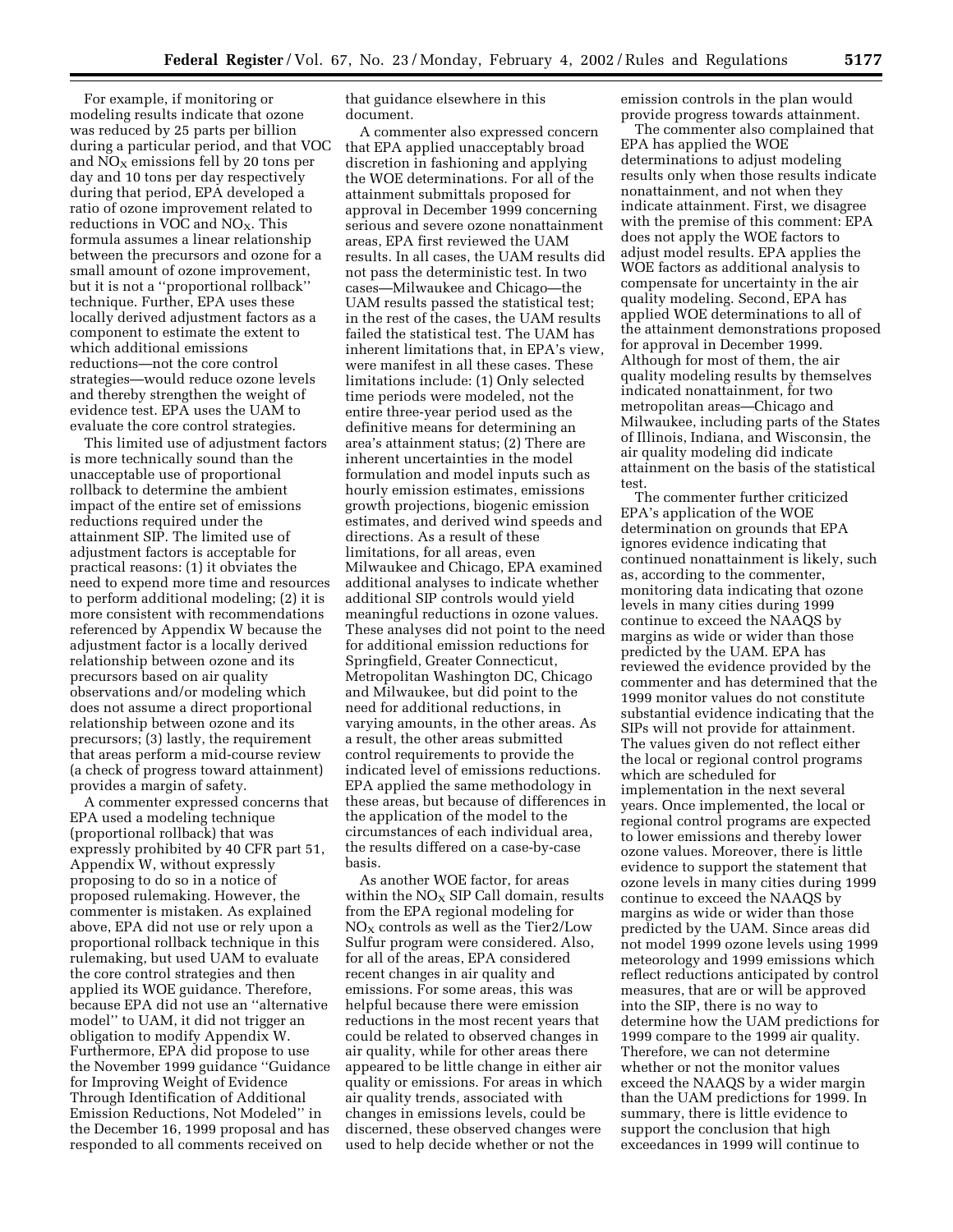occur after adopted control measures are implemented.

In addition, the commenter argued that in applying the WOE determinations, EPA ignored factors showing that the SIPs under-predict future emissions, and the commenter included as examples certain mobile source emissions sub-inventories. EPA did not ignore possible under-prediction in mobile emissions. EPA is presently evaluating mobile source emissions data as part of an effort to update the computer model for estimating mobile source emissions. EPA is considering various changes to the model, and is not prepared to conclude at this time that the net effect of all these various changes would be to increase or decrease emissions estimates. For attainment demonstration SIPs that rely on the Tier 2/Sulfur program for attainment or otherwise (i.e., reflect these programs in their motor vehicle emissions budgets), states have committed to revise their motor vehicle emissions budgets after the MOBILE6 model is issued. EPA will work with states on a case-by-case basis if the new emission estimates raise issues about the sufficiency of the attainment demonstration. If analysis indicates additional measures are needed, EPA will take the appropriate action.

*Comment:* The NAAQS require that in order to demonstrate attainment of the 1-hour NAAQS that no more than 4 ambient ozone concentrations exceed 0.12 ppm (235 micrograms per cubic meter) within any three-year period. That standard was based on the evidence needed to establish a margin of safety for ozone. Unlike the 8-hour standard, the 1-hour standard contains no ''rounding convention.'' No provision of the rule provides authority for EPA to approve SIPs that will only achieve 124 ppb (242.6 grams per cubic meter). Thus even if EPA has authority to adopt WOE criteria as a substitute for modeled demonstrations of attainment, which we dispute, then the New York SIP submission does not demonstrate attainment of the 1-hour NAAQS because it only proposes to reduce ambient ozone to 124 ppb.

*Response:* Although the 1-hour NAAQS itself includes no discussion of specific data handling conventions similar to that of the 8-hour NAAQS, EPA's publicly articulated position and the approach long since universally adopted by the air quality management community is that the interpretation of the 1-hour ozone standard requires rounding ambient air quality data consistent with the stated level of the standard. EPA has clearly communicated the data handling

conventions for the 1-hour ozone NAAQS in regulation and guidance documents. In the 1990 Amendments to the CAA, Congress expressly recognized the continuing validity of EPA guidance.

As early as 1977, two years before EPA promulgated the 1-hour ozone NAAQS, EPA provided in guidance that the level of the standard dictates the number of significant figures to be used in determining whether the standard was exceeded (Guidelines for the Interpretation of Air Quality Standards, OAQPS No. 1.2–008, February 1977 ). In addition, the regulations governing the reporting of annual summary statistics from ambient monitoring stations for use by EPA in determining national air quality status clearly indicate the rounding convention to be used for 1 hour ozone data (40 CFR Part 58, Appendix F). In 1979, EPA issued additional guidance specific to ozone in which EPA provided that ''the stated level of the standard is taken as defining the number of significant figures to be used in comparisons with the standard. For example, a standard level of 0.12 ppm means that measurements are to be rounded to two decimal places (.005 rounds up), and, therefore, 0.125 ppm is the smallest concentration value in excess of the level of the standard.'' (Guideline for the Interpretation of Ozone Air Quality Standards, EPA–450/ 4–79–003, at p. 6.) EPA's guidance on air quality modeling is consistent with those Guidelines. *See e.g.*, Guidance on Use of Modeled Results to Demonstrate Attainment of the Ozone NAAQS, July 1996.

The level of the 1-hour ozone NAAQS is defined in 40 CFR 50.9 as 0.12 ppm, not 120 ppb as implied by the commenter. In other words, the 1-hour ozone NAAQS is specified as two significant digits and the data handling approach employed to compare ambient air quality data to the 1-hour ozone standard is to round to two decimal places as per the regulations and guidance referenced above.

In the 1990 Amendments to the CAA, Congress expressly provided that ''[e]ach regulation, standard, rule, notice, order and *guidance* promulgated or issued by the Administrator under this Act, as in effect before the date of the enactment of the CAA Amendments of 1990 shall remain in effect according to its terms \* \* \*'' Thus, under the amended CAA, Congress expressly carried forth EPA interpretations set forth in guidance such as the guideline documents interpreting the NAAQS.

#### *B. Reliance on the NO*X *SIP Call and the Tier 2/Sulfur Rule*

*Comment:* Several commenters stated that given the uncertainty surrounding the  $NO<sub>x</sub>$  SIP Call at the time of EPA's proposals on the attainment demonstrations, there is no basis for the conclusion reached by EPA that states should assume implementation of the  $NO<sub>X</sub>$  SIP Call, or rely on it as a part of their demonstrations. One commenter claims that there were errors in the emissions inventories used for the  $NO<sub>x</sub>$ SIP Call Supplemental Notice (SNPR) and that these inaccuracies were carried over to the modeling analyses, estimates of air quality based on that modeling, and estimates of EPA's Tier 2 tailpipe emissions reduction program not modeled in the demonstrations. Thus, because of the inaccuracies in the inventories used for the  $NO<sub>x</sub>$  SIP Call, the attainment demonstration modeling is also flawed. Finally, one commenter suggests that modeling data demonstrates that the benefits of imposing  $NO<sub>X</sub>$  SIP Call controls are limited to areas near the sources controlled.

*Response:* These comments were submitted prior to several court decisions largely upholding EPA's  $NO<sub>x</sub>$ SIP Call, *Michigan* v. *United States Env. Prot. Agency*, 213 F.3d 663 (D.C. Cir. 2000), cert. denied, U.S., 121 S. Ct. 1225, 149 L.Ed. 135 (2001); *Appalachian Power* v. *EPA*, 251 F.3d 1026 (D.C. Cir. 2001). Although a few issues were vacated or remanded to EPA for further consideration, these issues do not concern the accuracy of the emission inventories relied on for purposes of the  $NO<sub>X</sub>$  SIP Call. Moreover, contrary to the commenter's suggestion, the  $NO<sub>x</sub>$  SIP Call modeling data bases were not used to develop estimates of reductions from the Tier 2/Sulfur program for the severe area 1-hour attainment demonstrations. Accordingly, the commenter's concerns that inaccurate inventories for the  $NO<sub>X</sub>$ SIP Call modeling lead to inaccurate results for the severe area 1-hour attainment demonstrations are inapposite.

The remanded issues do affect the ability of EPA and the states to achieve the full level of the  $NO<sub>x</sub>$  SIP Call reductions by May 2004. First, the court vacated the rule as it applied to two States—Missouri and Georgia—and also remanded the definition of a cogenerator and the assumed emission limit for internal combustion engines. EPA has informed the states that until EPA addresses the remanded issues, EPA will accept SIPs that do not include those small portions of the emission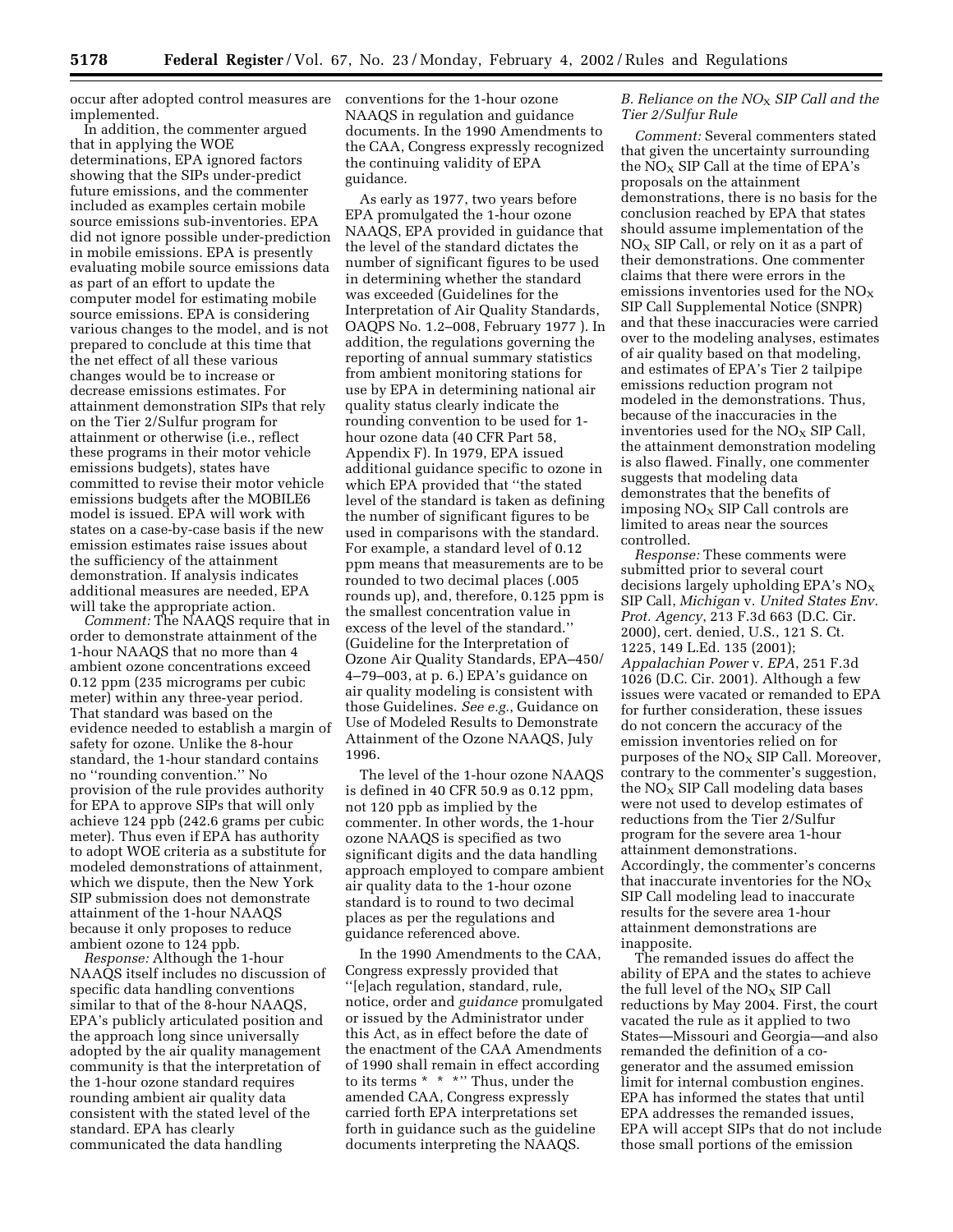budget. However, EPA is planning to propose a rule shortly to address the remanded issues and ensure that emission reductions from these states and the emission reductions represented by the two source categories are addressed in time to benefit the severe nonattainment areas. Also, although the court in the *Michigan* case subsequently issued an order delaying the implementation date to no later than May 31, 2004, and the court in the *Appalachian Power* case remanded an issue concerning computation of the electric generating unit growth factor, it is EPA's view that states should assume that the  $NO<sub>x</sub>$  SIP Call reductions will occur in time to ensure attainment in the severe nonattainment areas. Both EPA and the states are moving forward to implement the  $NO<sub>x</sub>$  SIP Call.

Finally, contrary to the commenter's conclusions, EPA's modeling to determine the region-wide impacts of the  $NO<sub>x</sub>$  SIP Call clearly shows that regional transport of ozone and its precursors is impacting nonattainment areas several states away. This analysis was upheld by the court in *Michigan*.

*Comment:* New York State Department of Environmental Conservation (NYSDEC) commented that EPA is proposing that the State submit the  $NO<sub>x</sub>$  SIP Call prior to EPA's taking final action on the December 16, 1999 proposal. However, the State agency believes that it cannot submit a SIP until EPA publishes a correction to its ''Technical Amendment to the Finding of Significant Contribution and Rulemaking for Certain States for Purposes of Reducing Regional Transport of Ozone.''

*Response:* New York submitted this comment in early 2000, prior to the time EPA published a technical amendment (*see* 65 FR 11222, March 2, 2000), which revised the  $NO<sub>X</sub>$  statewide emissions budget for New York and other affected states. Since that time, New York submitted its rule in response to the  $NO<sub>X</sub>$  SIP Call rule and EPA approved the rule (66 FR 28059).

*Comment:* New York has decided to commit to the California Low Emission Vehicle Program (CA LEV II), rather than meeting EPA's Tier 2 tailpipe emissions program. The Department recommends that EPA's final rulemaking permit New York the option of modeling CA LEV II.

*Response:* EPA has permitted New York the option of modeling CA LEV II. On June 9, 2000 (65 FR 36690) EPA notified the public that EPA has found that the motor vehicle emissions budget for VOC's and  $NO<sub>X</sub>$ , in the submitted 2007 1-hour Ozone Attainment Demonstration SIP for the New York

Metro Area, is adequate for conformity purposes. New York's motor vehicle emissions budget reflects the results of a modeled CA LEV II program.

#### *C. Comments on RACM*

1. General RACM Comments

*Comment:* Several commenters have stated that there is no evidence that New York has adopted RACM or that the SIP provides for attainment as expeditiously as practicable. Specifically, the lack of Transportation Control Measures (TCMs) was cited in several comments, but commenters also raised concerns about potential stationary source controls. One commenter stated that mobile source emission budgets in the plans are by definition inadequate because the SIPs do not demonstrate timely attainment or contain the emissions reductions required for all RACM. That commenter claims that EPA may not find adequate a motor vehicle emission budget that is derived from a SIP that is inadequate for the purpose for which it is submitted. The commenter alleges that none of the motor vehicle emissions budgets submitted by the states that EPA is considering for adequacy is consistent with the level of emissions achieved by implementation of all RACM, nor are they derived from SIPs that provide for attainment. Some commenters stated that for measures that are not adopted into the SIP, the State must provide a justification for why the measures were determined to not be RACM.

*Response:* EPA reviewed the initial SIP submittals for the New York Metro Area and determined that they did not include sufficient documentation concerning available RACM measures. For all of the severe areas for which EPA proposed approval in December 1999, EPA consequently issued policy guidance memorandum to have these states address the RACM requirement through an additional SIP submittal. (Memorandum of December 14, 2000, from John S. Seitz, Director, Office of Air Quality Planning and Standards, re: ''Additional Submission on RACM from States with Severe 1-hour Ozone Nonattainment Area SIPs'').

However, New York supplemented its original SIP with an analysis of RACM (request to parallel process submitted on June 15, 2001 and adopted revision submitted on October 1, 2001). EPA proposed to approve this supplement to the SIP as meeting the RACM requirements on September 11, 2001 (66 FR 47139). Based on this supplement, EPA concluded that the SIP for the New York Metro Area meets the requirement for adopting RACM.

Section 172(c)(1) of the CAA requires SIPs to contain RACM and provides for areas to reach attainment as expeditiously as practicable. EPA previously provided guidance interpreting the requirements of 172(c)(1). See 57 FR 13498, 13560. In that guidance, EPA indicated its interpretation that potentially available measures that would not advance the attainment date for an area would not be considered RACM. EPA also indicated in that guidance that states should consider all potentially available measures to determine whether they were reasonably available for implementation in the area, and whether they would advance the attainment date. Further, states should indicate in their SIP submittals whether measures considered were reasonably available or not, and if measures are reasonably available they must be adopted as RACM.

Finally, EPA indicated that states could reject measures as not being RACM because they would not advance the attainment date, would cause substantial widespread and long-term adverse impacts, would be economically or technologically infeasible, or would be unavailable based on local considerations, including costs. The EPA also issued a recent memorandum re-confirming the principles in the earlier guidance, entitled, ''Guidance on the Reasonably Available Control Measures (RACM) Requirement and Attainment Demonstration Submissions for Ozone Nonattainment Areas.'' John S. Seitz, Director, Office of Air Quality Planning and Standards. November 30, 1999. Web site: *http://www.epa.gov/ttn/ oarpg/t1pgm.html.*

On June 15, 2001, New York submitted a proposed analysis of RACM for the New York Metro Area which was adopted after public hearing on October 1, 2001 without substantive changes. The RACM analysis included an evaluation of potential TCMs for onroad mobile sources, potential control measures for point, area and off-road sources, and other non-TCM on-road control measures.

New York determined that there are no additional control measures, above and beyond what the State is already implementing, that would advance the 2007 attainment date specified in the CAA for severe ozone nonattainment areas, because the reductions from any potential RACM measures in the shortterm are small compared to the reductions that will be achieved by 2007 through measures that are already in place or through measures which the State has previously committed to implement. In fact, the New York 1-hour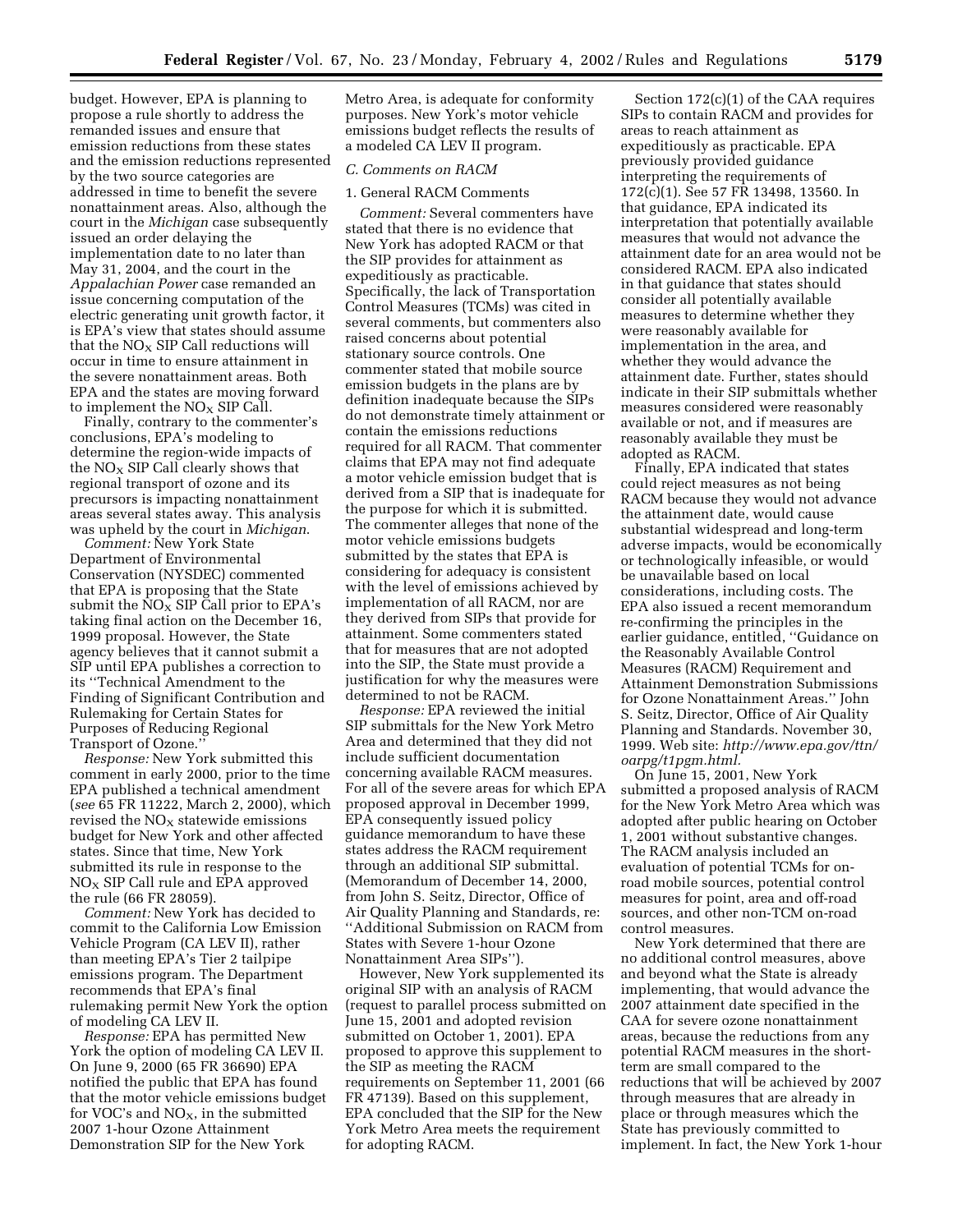Ozone Attainment Demonstration SIP for the New York Metro Area, the 15 percent ROP plan, and the continuing 3 percent per year RFP emission reductions, already require emission controls on a wide variety of sources. Nevertheless, New York clearly states that there is nothing within its RACM assessment that precludes it from adopting the measures discussed in the assessment for the purpose of meeting the requirements for motor vehicle transportation conformity, attainment of an 8-hour ozone standard or any other air quality standard, and control of certain air toxins, or for any other reason to protect public health. In fact, over the period beyond the attainment date, some of these strategies may provide significant benefit. In some instances, there are efforts already underway to implement some strategies.

Although EPA does not believe that section 172(c)(1) requires implementation of additional measures for the New York Metro Area, this conclusion is not necessarily valid for other areas. Thus, a determination of RACM is necessary on a case-by-case basis and will depend on the circumstances for the individual area. In addition, if in the future EPA moves forward to implement another ozone standard, this RACM analysis would not control what is RACM for these or any other areas for that other ozone standard.

Also, EPA has long advocated that states consider the kinds of control measures that the commenters have suggested, and EPA has indeed provided guidance on those measures. See, *e.g., http://www.epa.gov/otaq/ transp.htm.* In order to demonstrate that they will attain the 1-hour ozone NAAQS as expeditiously as practicable, some areas may need to consider and adopt a number of measures—including the kind that New York itself evaluated in its RACM analysis—that even collectively do not result in many emission reductions. Furthermore, EPA encourages areas to implement technically available and economically feasible measures to achieve emissions reductions in the short term—even if such measures do not advance the attainment date—since such measures will likely improve air quality. Also, over time, emission control measures that may not be RACM now for an area may ultimately become feasible for the same area due to advances in control technology or more cost-effective implementation techniques. Thus, areas should continue to assess the state of control technology as they make progress toward attainment and consider new control technologies that

may in fact result in more expeditious improvement in air quality.

Because EPA is finding that the SIP meets the CAA's requirement for RACM and that there are no additional reasonably available control measures that can advance the attainment date, EPA concludes that the attainment date being approved is as expeditious as practicable.

EPA previously responded to comments concerning the adequacy of motor vehicle emissions budgets when EPA took final action determining the budgets adequate and does not address those issues again here. The responses are found at *http://www.epa.gov/otaq/ transp/conform/reg2sips.htm#ny.*

*Comment:* A commenter stated that New York State's submission fails to demonstrate how implementation of the two RACM it considered (referring to a construction/ozone action day program and alternate fuel program) and the other RACM is summarily dismissed from consideration, when taken together, would not advance the ozone attainment date. The commenter states that New York uses an arbitrary threshold value for screening individual control measures.

*Response:* New York's analysis of potential RACM considered information from the following sources:

- 1. Section 108(f) of the CAA
- 2. A list of control measures completed by the State and Territorial Air Pollution Program Administrators (STAPPA)/Association of Local Air Pollution Control Officials (ALAPCO)
- 3. Ozone attainment suggested shortfall measures developed by the Ozone Transport Commission (OTC)
- 4. Control measures implemented through the California Federal Implementation Plan
- 5. Control measures implemented in other serious and severe ozone nonattainment areas
- 6. Control measures suggested by commenters during public comment periods on New York's attainment SIP, and
- 7. Transportation Control Measures analyzed by the New York State Department of Transportation (NYSDOT) in a document entitled, ''NYSDOT Conformity Measure Analysis''

New York's analysis summed the VOC and  $NO<sub>X</sub>$  potential emission reductions from the numerous possible measures, including all the reductions from all the measures identified in the NYSDOT study. New York's analysis of TCM's examined the potential emissions reductions from measures included in the documents listed

previously. Although, New York did establish a threshold value for screening individual control measures, EPA in its review for approvability, reanalyzed the measures identified by New York as having potential emission reductions and supplemented New York's rationale on why we believed certain measures could be rejected as RACM. In its review of the potential emission reductions identified by New York, EPA, as did New York, rejected measures as not being RACM because they either would not advance the attainment date (when combined would produce only a negligible amount of emission reductions), would cause substantial widespread and long-term adverse impacts, would be economically or technologically infeasible, or would be unavailable based on local considerations, including costs.

The combination of measures examined by New York indicate potential reductions, but it is important to note that the estimate did not consider practical limitations in their implementation prior to 2007. Unfortunately, many of the actions needed to bring these measures to full fruition cannot be fully implemented in time to advance the attainment date from 2007 to an earlier year. For the NYSDOT study in particular, the measures are currently under interagency review and represent values at the maximum potential emissions reduction range and not values that could potentially be achieved before 2007. For instance, the NYSDOT study estimated significant potential emission reductions associated with a construction/ozone action day program. However, NYSDOT in estimating the emission reductions, did not consider significant issues which need to be addressed before it can be considered a RACM for the 1-hour ozone standard. These include analyses of: (1) Quantity of night-time construction that already takes place to ensure that emission reduction benefits are not ''double counted;'' (2) air quality impacts to ensure that the night-time emissions for New York are not contributing to ozone problems in downwind nonattainment areas; (3) air pollutant emissions from generators needed for lighting and supporting night-time activities; (4) costs associated with implementing the construction/ozone action day program; and (5) the estimated number of ozone action days based on exceedances of the 1-hour ozone standard and not an 8 hour standard. These considerations would substantially reduce the emission reductions for a construction/ozone action day program.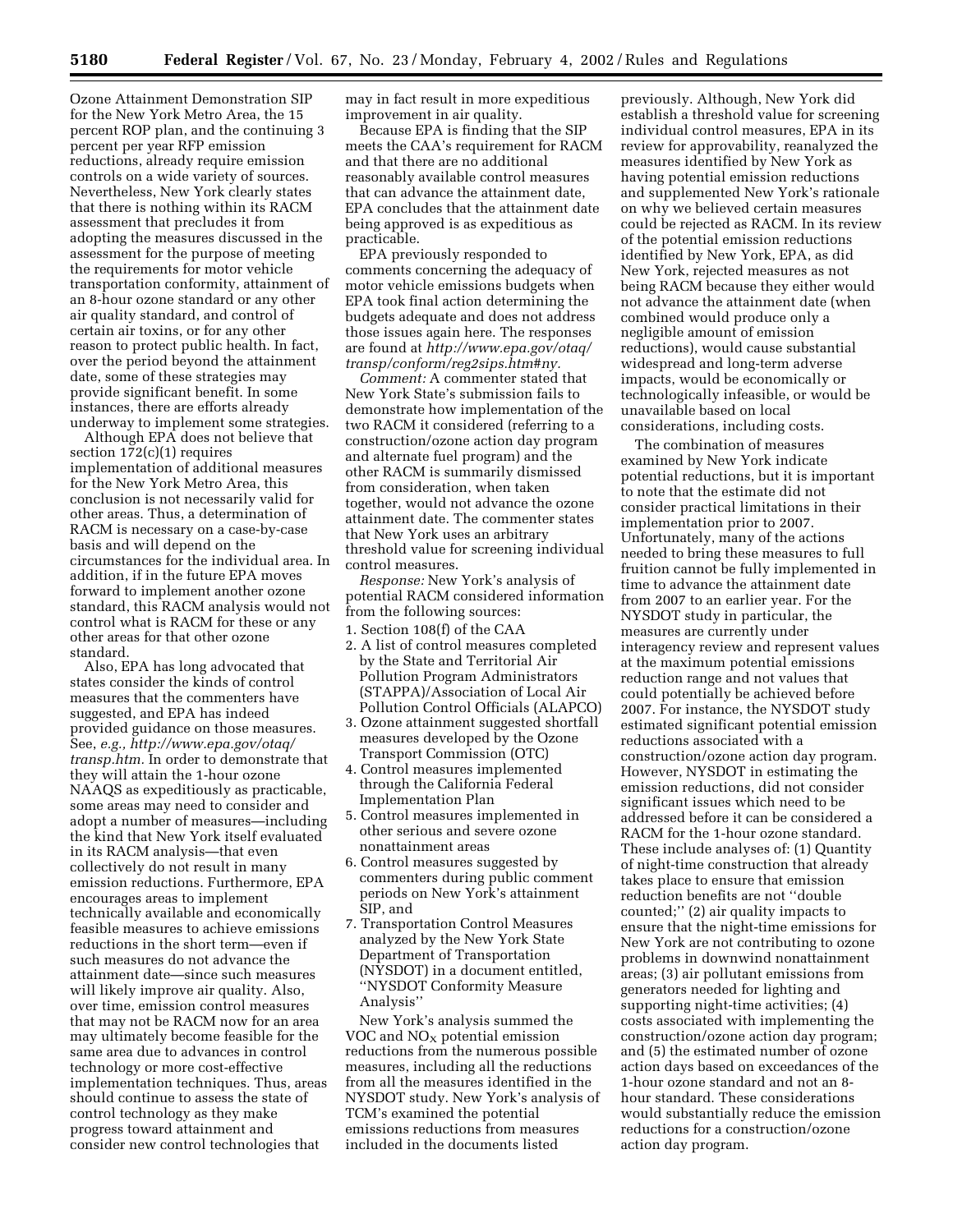On a related note, New York's analysis of the impact of alternate fuelconsuming vehicles examined the benefits associated with conversion of all government vehicles in the New York Metro Area, regardless of vehicle weight, age or function, to use fuels which exhibit fewer emissions than gasoline-consuming vehicles. While New York identified significant potential reductions associated with an alternate fuels program, there is a lack of sufficient infrastructure currently in place for supply of alternate fuel for all government fleets. In addition, the analysis double counts reductions from vehicles that have already been converted. The New York City Department of Transportation currently only has two compressed natural gas (CNG) bus refueling stations capable of handling 200 buses each, with plans to convert five more stations by 2005. This would give a total capacity of seven stations for 1400 buses, out of a fleet of 3000 buses available for conversion. Moreover, the analysis does not recognize that existing non-CNG buses may have a useful life that extends beyond 2007 and that it may not be economically feasible to replace these buses before completion of their useful life. The promise of substantial emission reductions associated with this measure is contingent on a phase-in period for fleet vehicle turnover and further infrastructure development, which can be achievable, but not in time to advance attainment by 2006 or sooner. Therefore, this measure cannot be considered a RACM for the 1-hour ozone standard. Nevertheless, EPA believes alternate fuels for government vehicle fleets does offer potential emissions reductions to help achieve long-term environmental benefits.

New York's RACM Analysis and EPA's evaluation of their analysis did look at all measures in various categories at a reasonable level of implementation and concluded that as a whole these categories of measures taken together would not advance attainment or would otherwise not be reasonably available.

2. RACM Requirements (Comments on EPA's October 16, 2000 Notice of Availability)

The following comments are similar to comments EPA received in response to its October 16, 2000 Notice of Availability (65 FR 61134). Notice was given that EPA performed an analysis to evaluate emission levels of  $NO<sub>x</sub>$  and VOC and their relationships to the application of current and anticipated control measures expected to be implemented in four serious 1-hour

ozone nonattainment areas. Although the New York Metro severe ozone nonattainment area was not included in EPA's October 16, 2000 Notice of Availability, the commenter resubmitted these comments in response to EPA's September 11, 2001 ( 66 FR 47139) proposed approval of New York's RACM analysis because they believe that the comments are appropriate to New York's RACM analysis.

*Comment: Inappropriate grounds for rejecting RACM.* The commenter claims that EPA's bases for rejecting measures as RACM are inappropriate considerations: (a) The measures are ''likely to require an intensive and costly effort for numerous small area sources''; or (b) the measures ''do not advance the attainment dates'' for the areas, 65 FR 61134. Neither of these grounds are legally or rationally sufficient bases for rejecting control measures. The commenter further states that motor vehicle Inspection and Maintenance (I/M) requires intensive and costly effort and Congress mandated it.

*Response:* The EPA's approach toward the RACM requirement is grounded in the language of the CAA. Section 172(c)(1) states that a SIP for a nonattainment area must meet the following requirement, ''In general. Such plan provisions shall provide for the implementation of all reasonably available control measures as expeditiously as practicable (including such reductions in emissions from existing sources in the area as may be obtained through the adoption, at a minimum, of reasonably available control technology) and shall provide for attainment of the national primary ambient air quality standards.'' [Emphasis added.] The EPA interprets this language as tying the RACM requirement to the requirement for attainment of the national primary ambient air quality standard. The CAA provides that the attainment date shall be ''as expeditiously as practicable but no later than \* \* \* '' the deadlines specified in the CAA. EPA believes that the use of the same terminology in conjunction with the RACM requirement serves the purpose of specifying RACM as the way of expediting attainment of the NAAQS in advance of the deadline specified in the CAA. As stated in the ''General Preamble'' (57 FR 13498 at 13560, April 16, 1992), ''The EPA interprets this requirement to impose a duty on all nonattainment areas to consider all available control measures and to adopt and implement such measures as are reasonably available for implementation in the area as components of the area's

attainment demonstration.'' [Emphasis added.] In other words, because of the construction of the RACM language in the CAA, EPA does not view the RACM requirement as separate from the attainment demonstration requirement. Therefore, EPA believes that the CAA supports its interpretation that measures may be determined to not be RACM if they do not advance the attainment date. In addition, EPA believes that it would not be reasonable to require implementation of measures that would not in fact advance attainment. See 57 FR 13560. EPA has consistently interpreted the CAA as requiring only such RACM as will provide for expeditious attainment since the Agency first addressed the issue in guidance issued in 1979. See 44 FR 20,372, 20,375 (April 4, 1979).

The term ''reasonably available control measure'' is not actually defined in the definitions in the CAA. Therefore, the EPA interpretation that potential measures may be determined not to be RACM if they require an intensive and costly effort for numerous small area sources is based on the common sense meaning of the phrase, "reasonably available.'' A measure that is reasonably available is one that is technologically and economically feasible and that can be readily implemented. Ready implementation also includes consideration of whether emissions from small sources are relatively small and whether the administrative burden, to the states and regulated entities, of controlling such sources was likely to be considerable. As stated in the General Preamble, EPA believes that states can reject potential measures based on local conditions including cost. 57 FR 13561.

Also, the time needed to develop rules will vary. Such development will likely take much longer for a large number of very different source categories of small sources for which little control information may exist, than for source categories for which control information exists or that comprise a smaller number of larger sources. The longer the time it takes a state to develop rules the less likely the possibility that the emission reductions from the rules would advance the attainment date. New York has determined and we agree that such additional measures in the New York Metro Area could not be developed soon enough to advance the attainment date.

In reference to I/M, Congress never mandated it as RACM but rather required it separately and EPA disagrees that I/M is not economically feasible, in fact we think it is relatively cheap for the resulting emission reductions.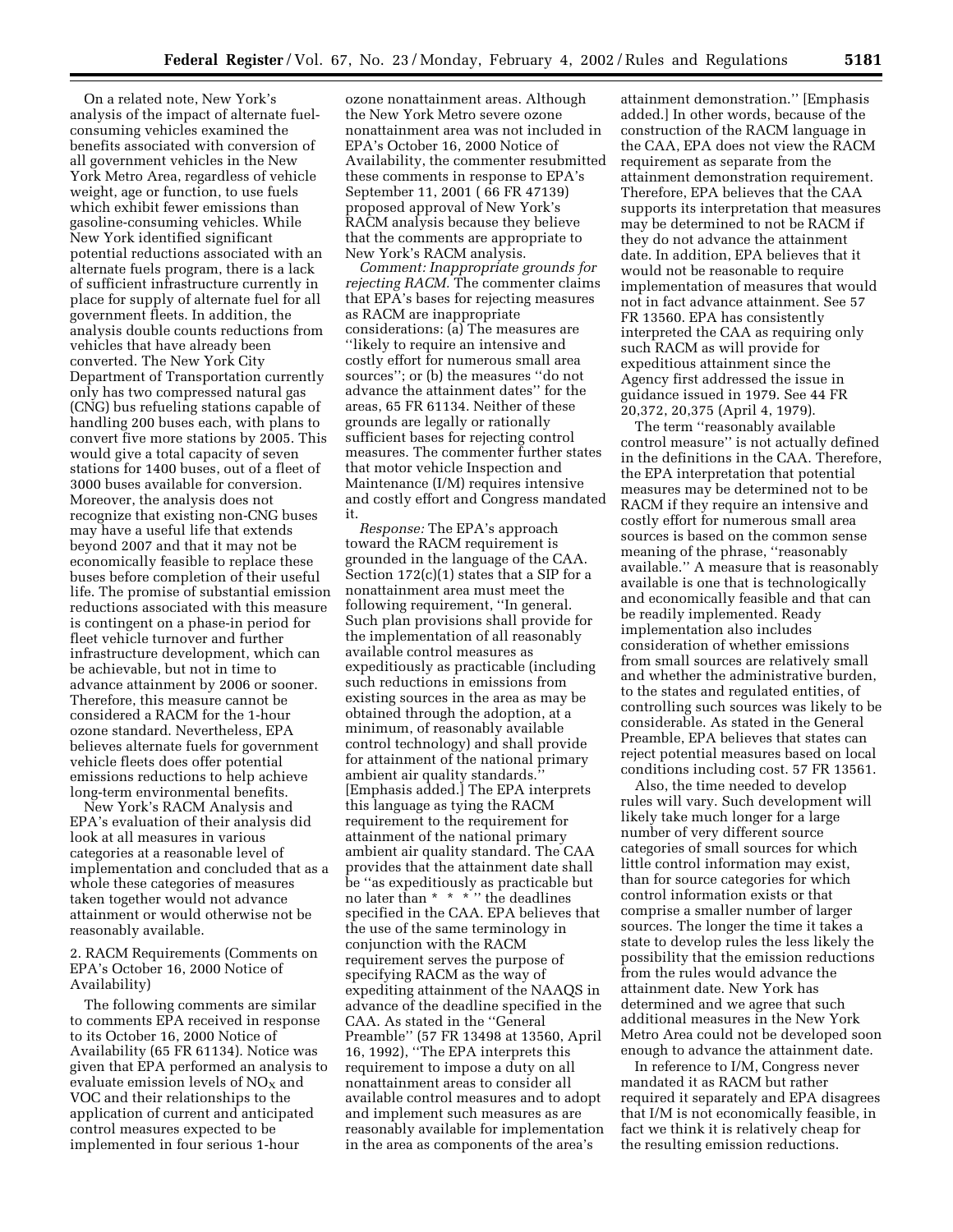*Comment:* Congress ratified EPA's 1979 RACM guidance as interpreted in the *Delaney* v. *EPA*, 898 F.2d 687 (1990) case. This decision indicates Congress' intent that states should include control measures in a SIP unless the state determines that such measures are not reasonably available.

*Response:* EPA changed that guidance in the 1992 ''General Preamble'' to remove the presumption that section 108(f) of the CAA measures were RACM and to clarify that areas only need such RACM as will advance attainment, see 57 FR 13498, 13560–61.

*Comment:* Although EPA does not articulate a dividing line between its perception of ''small'' and ''not small'' reductions, it does assert that the range of reductions it predicts from the RACMs analyzed in the October policy proposal are ''relatively small.'' These ranges are 2.03 to 29.7 tons per day of VOC and 3.56 to 17.07 tons per day for  $NO<sub>X</sub>$ . EPA has granted (or proposed to grant) emission reduction credit of comparable or even smaller magnitude for other measures that are included in these SIPs.

*Response:* EPA has approved emission reduction credits of comparable or even smaller magnitude where New York has adopted certain measures and submitted them as part of SIP revisions, however, EPA has never said that those measures were required as RACM.

*Comment:* The mandate that nonattainment area SIPs contain all RACM is set out as a separate and distinct requirement in the CAA from the requirement that SIPs provide for attainment of ozone standards as expeditiously as practicable. Congress intended that the RACM requirement serve objectives beyond merely attaining the NAAQS. Plans are also required by section 110(a)(1) of the CAA to maintain the NAAQS.

*Response:* Areas, including the New York Metro Area, have met the ROP and RFP requirements and will have to show maintenance if they request redesignation. The SIP being approved today is designed to show attainment of the 1-hour ozone standard and the RACM requirement is keyed to expeditious attainment not ROP or maintenance.

*Comment:* Failure to quantify reductions needed to reach attainment sooner: Even if advancement of the attainment date were a relevant test for RACM, EPA has failed to rationally justify its claim that additional control measures would not meet that test. To begin with, neither the Agency nor the states have quantified, in a manner consistent with EPA rules and guidance,

the emission reductions that would be needed to attain the standard prior to achievement of emission reductions required under the  $NO<sub>x</sub>$  SIP Call. Nowhere is there an analysis that shows what it would take to attain in 2004, 2005, 2006 or 2007. This comment generally repeats a comment provided on EPA's October 12, 2000 Notice of Availability proposing EPA's RACM action for the three areas of Atlanta, Washington DC and Springfield, MA.

*Response:* First, note that while the commenter makes reference to the  $NO<sub>x</sub>$ SIP Call, on November 15, 1999, New York adopted Part 204, "NO<sub>X</sub> Budget Trading Program,'' of New York's Code of Rules and Regulations (NYCRR) in order to strengthen its 1-hour Ozone Attainment Demonstration SIP and to comply with the  $NO<sub>x</sub>$  SIP Call. On May 22, 2001 (66 FR 28059) EPA approved New York's regulations to comply with the  $NO<sub>x</sub>$  SIP Call. It is important to note that New York is implementing its  $NO<sub>x</sub>$ SIP Call rules with full compliance by 2003, even though a decision by the DC Circuit Court allowed that full implementation could be rolled back to 2004. These  $NO<sub>X</sub>$  control measures in New York are thus being implemented on a more expeditious schedule and as expeditiously as is practicable.

Further, it would be futile for New York to attempt to quantify the emission reductions that could be possible for the New York Metro Area to attain prior to the 2007 deadline. With all of the adopted control measures, and with the enforceable commitments to achieve the additional 85 tons/day of  $NO<sub>X</sub>$  emission reductions needed for attainment in the New York-Northern New Jersey-Long Island severe ozone nonattainment area, plus the necessary reliance upon Federal measures, including the amount of cleaner on-and off-road vehicles that will enter the fleet in years prior to 2007, there are simply no additional measures that EPA is aware of that are reasonably available or economically feasible that could be implemented, much less implemented in time, to achieve attainment in advance of when the measures are being implemented in this plan. Thus, EPA does not believe that any additional measures could advance the attainment date.

*Comment: Inadequate RACM analysis:* The commenter states that EPA's RACM analysis is grossly inadequate in several key respects. This comment has several components which are summarized and addressed in (a) through (c) below.

*Comment (a):* EPA's analysis fails to provide the technical basis and calculations by which it developed its emission reduction estimates for various

measures. EPA failed to provide citations to the literature regarding estimates of emission reductions for various TCMs. EPA failed to specify the level of implementation assumed for some of the TCMs in the analysis. The proposal published for New York suffers from the same deficiency. EPA identifies no analysis of the emissions reductions benefits achievable from the eight evaluated measures, does not discuss any emissions reduction estimates in the proposal, and cites no technical support document for the proposal.

*Response (a):* EPA's RACM analysis (found at *www.epa.gov/ttn/rto*) did provide the technical basis and calculations for its emission reduction estimates for control possible for the source categories in the emission inventory. The commenter apparently believes EPA's analysis is insufficient, however. The technical basis for the analyses and the assumptions used in the calculation of estimated emission reductions were derived from a review of the literature on the implementation and effectiveness of TCM's.<sup>5</sup> The TCMs evaluated depend on the level of implementation. Implementation variables, representing levels of implementation effort, are implicit in the range of effectiveness for each category of TCM. EPA does not believe it is necessary, or even possible, to evaluate every explicit variation of TCMs in order to adequately determine if it is reasonably available. EPA believes that using the midpoint level of effectiveness represents a level of implementation effort that is not so high as to be economically infeasible, nor so low as to be ineffective. EPA reviewed all potential TCMs at a mid-level of implementation and concluded that together they would not advance the attainment date.

In reference to the RACM analysis performed by New York, EPA evaluated New York's technical basis and estimates of potential emission reduction benefits for controls possible for all of the source categories. Regarding the TCM category, we provided an additional technical evaluation when reviewing New York's analysis for approvability. In conclusion, we determined that at a reasonable level of implementation, all potential categories of TCMs taken

<sup>5</sup>Transportation Control Measures: State Implementation Plan Guidance, US EPA 1992; Transportation Control Measure Information Documents, US EPA 1992; Costs and Effectiveness of Transportation Control Measures: A Review and Analysis of the Literature, National Association of Regional Councils 1994.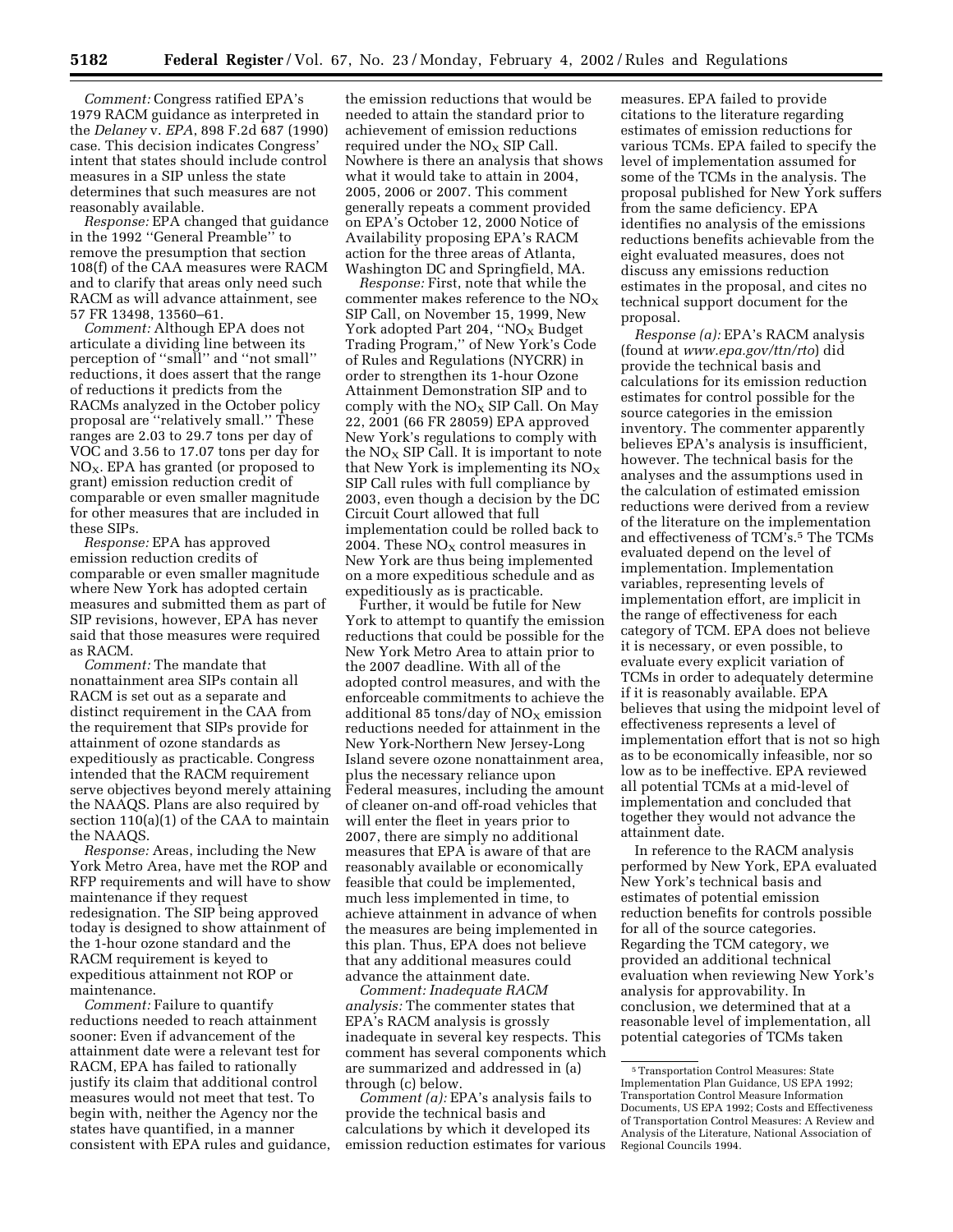together would not be sufficient to advance the attainment date.

*Comment (b):* EPA's analysis looks at only a small universe of potential measures, and does not evaluate all of the measures identified in public comment and other sources.

*Response (b):* EPA's RACM analysis was intended to address all categories of stationary and mobile sources that could potentially provide additional emission reductions that might be considered RACM. The EPA believes that all identified measures were included in the categories addressed in the analysis, and EPA concluded on this basis that all measures together would not advance attainment.

*Comment (c):* EPA's analysis also completely fails to consider the additional benefits likely from combined implementation of complementary TCMs e.g., parking management along with transit improvements. It is arbitrary and irrational for EPA to assume that these measures can and will be implemented in complete isolation from one another.

*Response (c):* EPA recognizes that many control measures—particularly TCMs—are more effective if done in conjunction with others. EPA maintains, however, that it would be impossible to analyze a seeming infinite set of combinations of measures for possible benefits. The EPA's analysis did look at all measures in various categories at a reasonable level of implementation and concluded that as a whole these categories of measures taken together would not advance attainment or would otherwise not be reasonably available.

*Comment: Transportation Control Measures as RACM:* EPA gives virtually no consideration to the emission reduction benefits of transportation programs, projects and services contained in adopted regional transportation plans (RTPs), or that are clearly available for adoption as part of RTPs adopted for a nonattainment area. In addition, it is arbitrary and capricious for EPA not to require as RACM economic incentive measures that are generally available to reduce motor vehicle emissions in every nonattainment area.

*Response:* EPA's notice of availability of the RACM analysis (65 FR 61134, October 16, 2000) does consider transportation programs, projects and services that are generally adopted, or available for inclusion in a nonattainment area's regional transportation plan (RTP) and Transportation Improvement Program (TIP). The RACM analysis includes seven broad categories and twentyseven subcategories of TCMs that

represent a range of programs, projects and services that can be included in RTP's and TIP's. The inclusion of a TCM in an RTP or TIP does not necessarily mean that it meets EPA's criteria for RACM and must be included in the SIP.

Some of these TCMs, such as parking cashout, transit subsidies, and parking pricing, are explicitly economic incentive programs. Furthermore, these categories of TCMs, as well as most of the others, could be infinitely differentiated according to criteria, such as the method of implementation, level of promotional effort or market penetration, stringency of enforcement, etc. The application of economic incentives to increase the effectiveness of a TCM is one such criterion. These implementation variables, representing levels of implementation effort, are implicit in the range of effectiveness for each category of TCM. EPA does not believe it is necessary, or even possible, to evaluate every explicit variation of TCMs in order to adequately determine if it is reasonably available. EPA believes that using the mid-level of effectiveness represents a level of implementation effort that is not so high as to be economically infeasible, nor so low as to be ineffective.

Also, there are many important reasons why a state, regional, or local planning agency might implement TCMs in an integrated traffic management plan beyond whatever air quality benefits the TCMs might generate, including preserving open space, watershed protection, avoiding sprawl, mitigating congestion, toll collection efficiency, and ''smart growth'' planning. So the fact that TCMs are being implemented in certain ozone nonattainment areas does not necessarily lead one to the conclusion that those TCMs represent mandatory RACM measures when they are analyzed primarily for the purpose of determining whether they would advance the ozone attainment date.

## 3. Point Source NO<sub>X</sub> Controls

*Comment:* A commenter suggested energy efficiency improvements are not just for residential and commercial buildings and suggested savings could be achieved by more efficient motor and drive systems.

*Response:* EPA agrees that improved energy efficiency is a desirable method of reducing air emissions. NYSDEC and the New York State Energy Research and Development Authority (NYSERDA), are pursuing energy efficiency programs for residential and commercial buildings, and for other sources, such as electric and hybrid

vehicles, industrial source process improvements, high efficiency display lighting and motor control efficiency upgrades. NYSDEC has also set aside allowances in 6 NYCRR Part 204 ( $NO_X$ ) Budget Trading Program) for energy efficiency/renewable energy, to encourage such projects.

*Comment:* Just as Integrated Resource Planning (IRP) for electric utilities resulted in demand side management programs that conserved electricity, IRP for natural gas utilities will have the same impact on conserving natural gas usage and resulting emissions. A number of states have effectively implemented IRP for natural gas.

*Response:* EPA agrees that improved energy conservation—regardless of the form of energy—is a desirable method of reducing air emissions. Since such measures would likely have to rely on voluntary efforts, the State would have to estimate the effect on emission reductions that would result. Putting in place even a voluntary effort to conserve natural gas that could be quantified in terms of its emission reduction benefits would likely require a significant amount of time. EPA believes it is unlikely—given the time spent on the bulk of the SIP—that the State would have had the time to develop such a quantifiable voluntary program that would have yielded enough  $NO<sub>X</sub>$ reductions to advance the attainment date. Furthermore, it appears unlikely that such a quantifiable program could be put into place in sufficient time to advance the attainment date given the resources that the State will have to spend over the next several years simply developing and adopting the emission controls to make up the  $NO<sub>X</sub>$  emission reduction shortfall. Therefore, EPA believes that this measure is not a reasonably available control measure at this time for the New York Metro Area.

*Comment:* The NYSDEC should establish the same requirements for new and existing stationary diesel engines in the New York Metro Area that are not used exclusively during infrequent emergency or backup situations.

*Response:* New York's 6 NYCRR 227– 2 (Reasonably Available Control Technology for Oxides of Nitrogen), establishes RACT for all major sources of  $NO<sub>X</sub>$ , including stationary diesel engines and peak shaving units. NYSDEC is currently revising this regulation to apply stricter controls on existing and new engines. EPA will review these stricter controls after New York submits them to EPA as a SIP revision.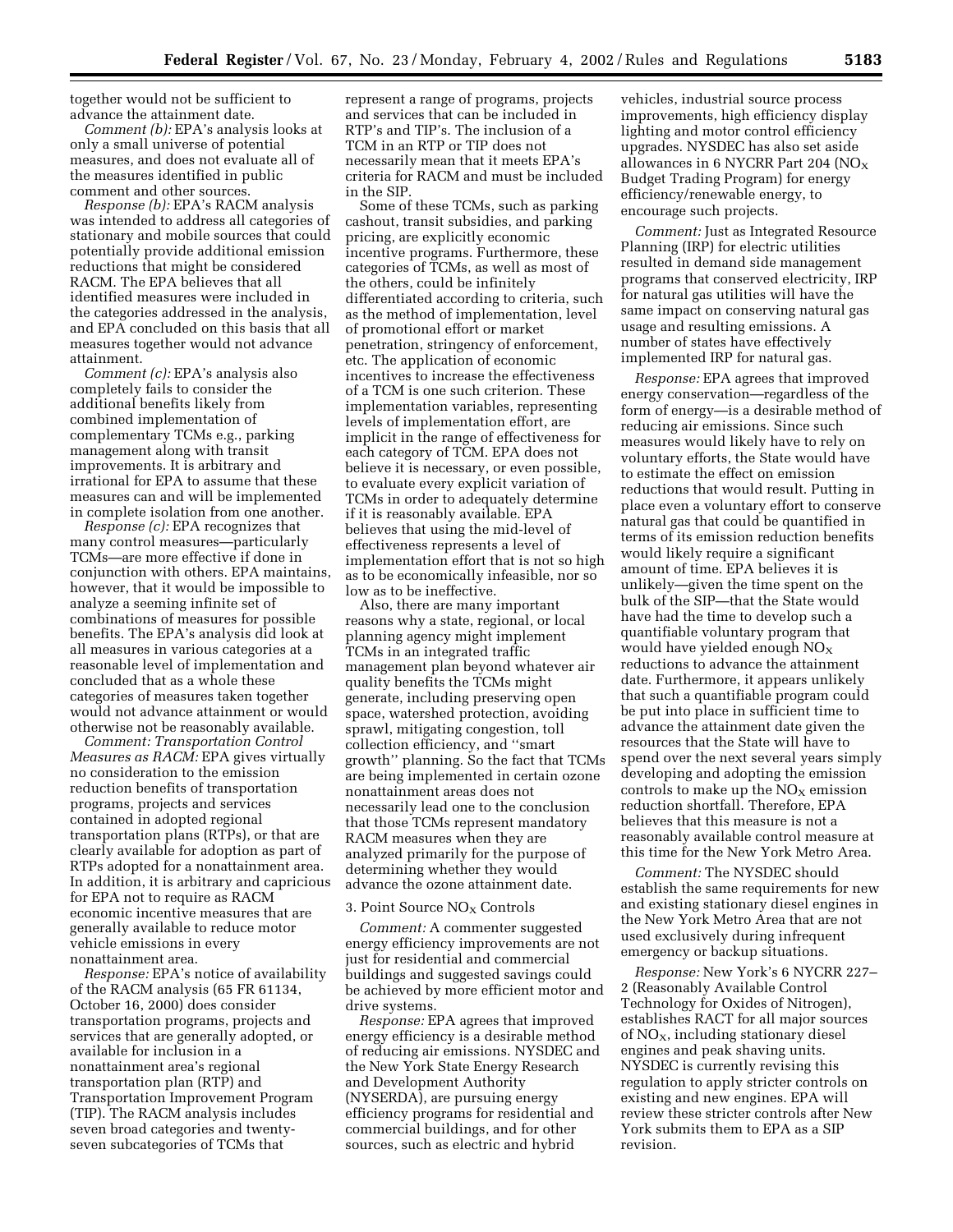#### 4. Mobile Source Control Measures

*Comment:* A key presumptive RACM that New York has overlooked is diesel retrofits. Heavy-duty on-road and nonroad diesel vehicles can be readily retrofit to reduce emissions of  $NO<sub>X</sub>$ . Retrofit technologies are proven to be cost-effective, can be implemented on a fairly short timeframe and can reduce  $NO<sub>X</sub>$  by as much as 90 percent. The Carl Moyer program in California and EPA's own voluntary diesel retrofit program have achieved impressive and costeffective  $NO<sub>x</sub>$  reductions. New York's failure to even consider or analyze the reasonableness of diesel retrofit measures is unlawful.

A similar comment made stated that retrofit controls on construction equipment could produce emission reductions that amount to 2⁄3 to 3⁄4 of the 6.2 tons per day (tpd) VOC and 29 tpd  $NO<sub>X</sub>$  reductions associated with construction stoppages on ozone action days and day time work bans in the NYSDOT Conformity Measure Analysis.

Another similar comment was made concerning control of construction equipment. The commenter pointed out that as stated in an ENVIRON report for the NYSDEC (Pollack, Tran and Lindhjem, 1999), more than half of all construction projects in Texas are completed to provide public infrastructure (*i.e.*, road building, public works, etc.). Most of these federally and state-funded projects are managed by state agencies. Given this, the NYSDEC should incorporate an environmental standard into contract specifications for construction projects managed by state agencies.

*Response:* Retrofit of heavy duty diesel vehicles is already an ongoing practice in the New York Metro Area, specifically with regard to the transit bus fleet of the Metropolitan Transportation Authority (MTA). To date, the MTA has retrofitted several hundred diesel buses with advanced catalyst particulate filter systems and has plans to retrofit the remainder of its fleet in the future. While MTA has found that its retrofit project is successful in reducing certain pollutants of concern such as particulate matter, the technology it is employing is not effective in reducing emissions of  $NO<sub>x</sub>$ . Although retrofit technology exists which can be effective in reducing  $NO<sub>X</sub>$ , it is not as cost effective or as demonstrated as other established diesel retrofit technologies. EPA agrees that while there is promise for this technology to be used effectively in the future, for example, as a measure which may be effective in helping the State meet the future 8-hour ozone standard,

highway diesel retrofit technology to reduce  $NO<sub>x</sub>$ , because it is not cost effective, can be dismissed at this time as a potentially available RACM by the State.

Regarding the 29 tpd  $NO<sub>X</sub>$  reduction cited in the above comment, the State's calculation was based on a program of increased purchase and phase-in of construction equipment/engines that are less polluting. All information with regard to feasibly available diesel retrofit equipment gathered by the State indicated no reductions in  $NO<sub>x</sub>$  and a maximum of 50 percent reduction in VOCs that could be associated with this potential measure. The NYSDOT Conformity Measure Analysis, in which this potential RACM was analyzed, did not assume complete participation for the entire New York Metro Area because of the inherent difficulties and uncertainties in voluntary compliance with a retrofit program which would make it infeasible on such a comprehensive basis. Even with the maximum potential VOC reduction associated with the technology as determined by the State, the estimated VOC reductions suggested in the above comment could not be approached without full participation of all private as well as publicly owned equipment, which as noted, New York did not consider reasonable. Additionally, the suggestion of incorporating an environmental standard into contract specifications for construction projects managed by state agencies would not increase the estimated benefits because New York already assumed retrofit of all equipment used in government projects in its analysis. Based on the State's analysis, EPA is in agreement with the State that retrofit of construction equipment can be rejected as a RACM because at a reasonable level of implementation it would not produce significant  $NO<sub>x</sub>$  reductions.

*Comment:* Widespread implementation of time of day tolls would produce reduced air pollution emissions both by reducing vehicle miles of travel and reducing congestion delays for the remaining traffic. The SIP should include as a reasonably available transportation control measure value or congestion pricing and toll system automation. The toll authorities in the region have already demonstrated the potential for these measures by steps that include:

• Achieving more than 75 percent market penetration among regular commuters in the use of the electronic EZ-Pass transponder for non-stop toll collection on a number of major bridges, tunnels, and toll highways in the New York/New Jersey region.

• The full automation of truck tolls at Spring Valley on the New York Thruway,

• The successful introduction of timeof-day tolls on trans-Hudson bridges and tunnels and the New Jersey Turnpike in 2000–2001, resulting in reduced peak period traffic

• The dedication of a significant portion of revenues from bridge and tunnel tolls to pay for enhancements to transit services and related travel options in the tolled corridors.

The full automation of existing toll booths could provide further emission reductions. For congestion pricing to be most effective on major bridges and tunnels in the metro area the Port Authority and other facility operators should reinstate two-way tolling, which was abandoned in the past because toll booths were major congestion points. Now with EZ-pass this is no longer the case for the large majority of commuters who have the EZ-pass tags.

In the wake of the September 11, 2001, tragedy and the subsequent traffic delays caused by increased security measures, New York City Mayor Giuliani ordered a ban on the entry of solo drivers of non-commercial vehicles into Manhattan on bridges and tunnels south of 63rd Street during morning rush hours. This has led to a significant drop in traffic entering Manhattan. The Manhattan carpool rule has dramatically cut congestion and traffic entering Manhattan, cutting air pollution and proving popular with most city residents and workers. The SIP should consider continuation of this rule as a transportation control measure. The SIP should consider opportunities to relax the rule by allowing solo motorists entry to Manhattan on the affected bridges and tunnels if they pay a premium timeof-day toll which would generate revenue to pay for enhanced transit options.

*Response:* Emission reduction estimates for congestion pricing, e.g., time of day tolls, reported in the State's RACM Analysis are necessarily based on existing sources of information (local or other area program results, studies, EPA documentation) which allow quantification of potential benefits. New York's analysis of congestion pricing as a potential RACM was based, in part, on the same information discussed by the commenter, *i.e.,* a 7 percent reduction in traffic on Port Authority bridges and tunnels in the 6–9am commuter rush hours. The State's analysis included an extrapolation to assume a 7 percent reduction in total vehicle miles traveled (VMT) in the entire New York Metro Area. The potential  $NO<sub>x</sub>$  and VOC emission reduction estimated by the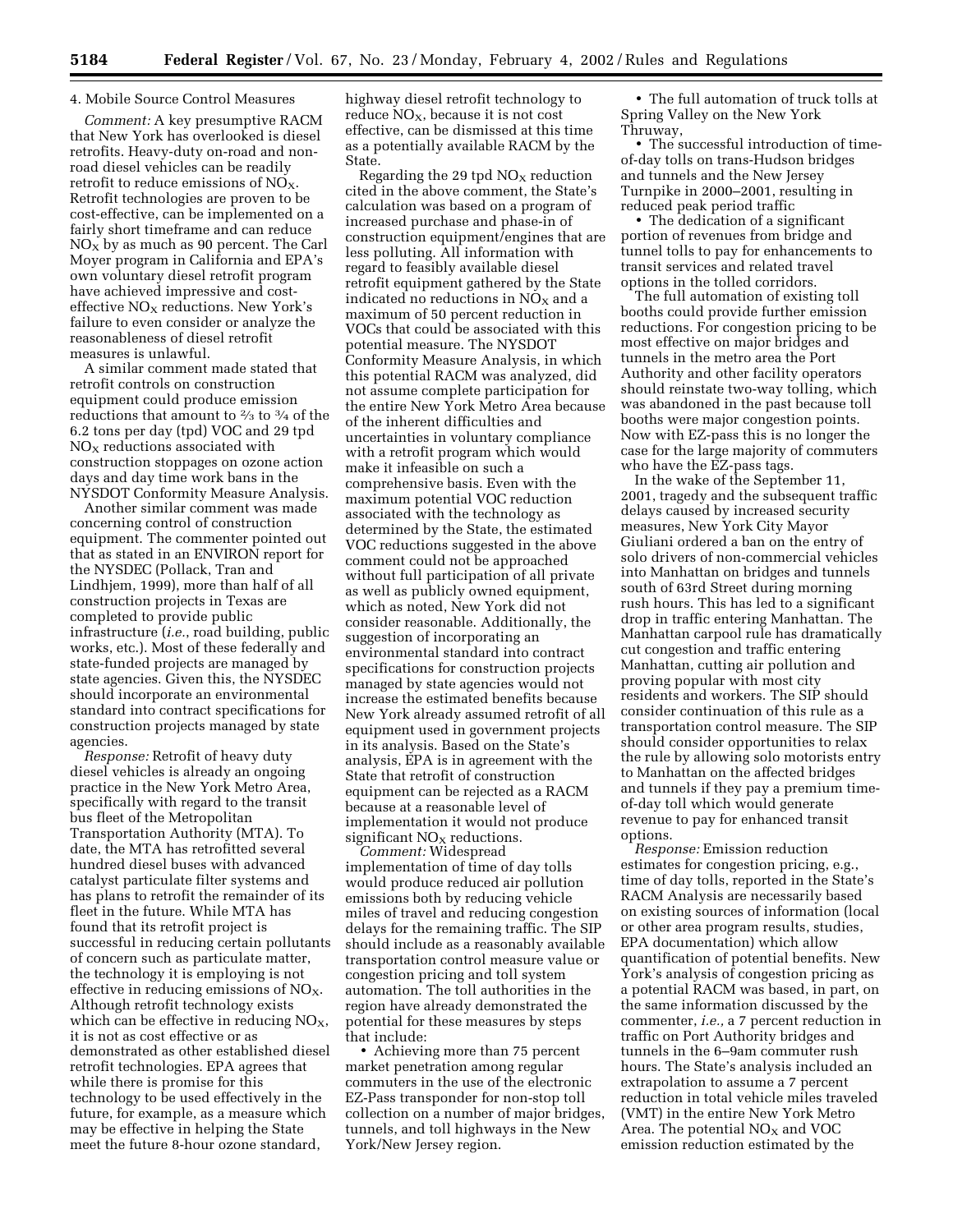State for this measure included an assumption used previously in other areas regarding the effects of shifting emissions out of one time period into another. Based on its analysis using available data and assumptions, the State concluded that potential emission reductions were not sufficient to advance the attainment date to 2006. EPA is in agreement with the State's methodology and consequent rejection of this measure as a RACM.

The commenter suggests that full automation of existing tolls such as EZpass technology could provide further emission reductions. The commenter points out that substantial market penetration among regular commuters has already been achieved. While New York is currently working with other states to increase the use of EZ-pass throughout the northeast region, full automation cannot be reasonably achieved since a certain fraction of the motoring public will choose not to purchase EZ-pass, and both New York and EPA conclude that 100 percent participation cannot be considered a reasonable or feasible goal for the program.

Regarding the commenter's suggestion that the current ban on entry of solo drivers of non-commercial vehicles into Manhattan south of 63rd street should be continued as a RACM, which was put in place subsequent to the terrorist attacks of September 11, 2001, that ban was not in place and thus could not be considered at the time the State performed its RACM analysis in June 2001. Furthermore, the ban is a direct result of problems the City encountered and is attempting to avoid as a result of the attacks and their aftermath, which were and are not normal or reasonable occurrences; therefore the State could not have been expected to consider it a reasonably available measure at the time it conducted the RACM analysis. However, in rebuilding lower Manhattan after the disaster, EPA expects that state and other regional agencies will give consideration to mass transit and roadway modifications which will better accommodate new traffic and commuting patterns which will ultimately result in reduced emissions in the future. These modifications may become an integral part of the State's plan to meet the future 8-hour ozone standard.

*Comment:* Two commenters suggested that 15 ppm sulfur gasoline and low sulfur diesel should be adopted in the New York Metro Area as a reasonably available control measure.

*Response:* The CAA preempts states from establishing state fuels under section  $211(c)(4)(A)$ . Waivers from

preemption are possible under section  $211(c)(4)(C)$  if the state can show necessity for that fuel to meet the NAAQS, and if no other reasonable or practicable non-fuel measures exist that could be implemented in place of a state fuel. For a state to obtain a waiver of preemption, an acceptable demonstration must be submitted to EPA that can justify the need for a particular state fuel. This provision of the CAA was included to discourage the development of a patchwork of fuel requirements from state to state. When other states, such as Texas, have considered implementing fuel programs which control sulfur levels such as 15 ppm sulfur gasoline, they determined that excessive costs when compared with the emissions benefit, the difficulties in producing a boutique fuel, and anticipated distribution problems made such a measure unreasonable. Furthermore, state-adopted gasoline and diesel sulfur control programs would directly conflict with on-going efforts to comply with the federal low-sulfur requirements for those fuels which will be implemented beginning in 2004 and 2006, respectively. When considering this measure, Texas only projected a 1.15 tpd of emission reduction from the institution of 15 ppm sulfur gasoline at an estimated cost of over \$500,000 per ton to consumers. Because of the general preemption in the CAA and the low projected cost effectiveness, EPA does not consider this fuel requirement to be a RACM for New York at this time.

*Comment:* One commenter suggested that public and large commercial fleets be required to have low emitting vehicles.

*Response:* New York, in exercising its option under section 177 of the CAA, adopted the first and second phases of the California Low Emission Vehicle (LEV) program which affects all new light duty vehicles, specifically passenger cars and light duty trucks under 6,000 pounds gross vehicle weight rating for vehicle model years 1994 and later. Also as allowed under the CAA, New York chose to use a substitute measure to meet its clean fuel fleet requirements, and did so with the California LEV program. EPA approved New York's SIP revision using the LEV program as an opt out because it demonstrated that it would assure reductions of ozone-forming and air toxics emissions that are at least equivalent to those that would be realized from the federal clean fuel fleet program. Moreover, a clean vehicle program limited to large fleets would affect a much smaller subset of vehicles than the LEV program currently applicable in New York. New York's

LEV program, which is already accounted for in its ozone SIP, is a statewide program affecting the sale of all light duty vehicles. New York's implementation of its LEV program and inclusion in the SIP precludes it from consideration of the suggested commercial LEV program as RACM.

*Comment:* One commenter suggested New York institute an auto license fee tied to actual vehicle  $NO<sub>X</sub>$  emission rates.

*Response:* EPA is not aware of any area where this type of measure has been instituted or even thoroughly considered. This brings to mind a host of legal and implementation issues. Moreover, it is not clear how much emission reductions could be achieved and at what fee levels. Furthermore, there is a lack of information on the localized costs and benefits of this program. Consequently, EPA believes that this cannot be considered a RACM for New York.

*Comment:* One commenter suggested the following measures to achieve additional emission reductions from aircraft operations: (1) Mandatory Powering of Jets at gates with Electric Power (2) Reduced Idling on the runway (3) Congestion Pricing at Rush Hours at Airports.

*Response:* The Port Authority of New York/New Jersey is the jurisdictional agency and landlord for the New York City metropolitan airports. The State of New York alone does not have the authority to require airport gates to supply electricity to aircraft for powering. Therefore, while this measure has promise in the future as a potential important source of emissions reductions, the State can not consider gate electrification or other airport modifications which are under the control of the airport landlord agency as RACM available to it. Similarly, although planning of airline operations during rush hours to reduce idling on runways to reduce emissions may have merit, New York does not have the authority to impose regulations on airlines to require this planning. The Federal Aviation Administration has jurisdiction over airline operations once the aircraft leaves the gate and State regulation is pre-empted. Additionally, since the State has no authority to control airline operations, and congestion is a function of the higher level of operations during rush hours, congestion pricing is likely to place an unnecessary economic burden on the traveling public with no air quality benefits. State controls on pricing are expressly preempted by the Air Deregulation Act. Therefore, EPA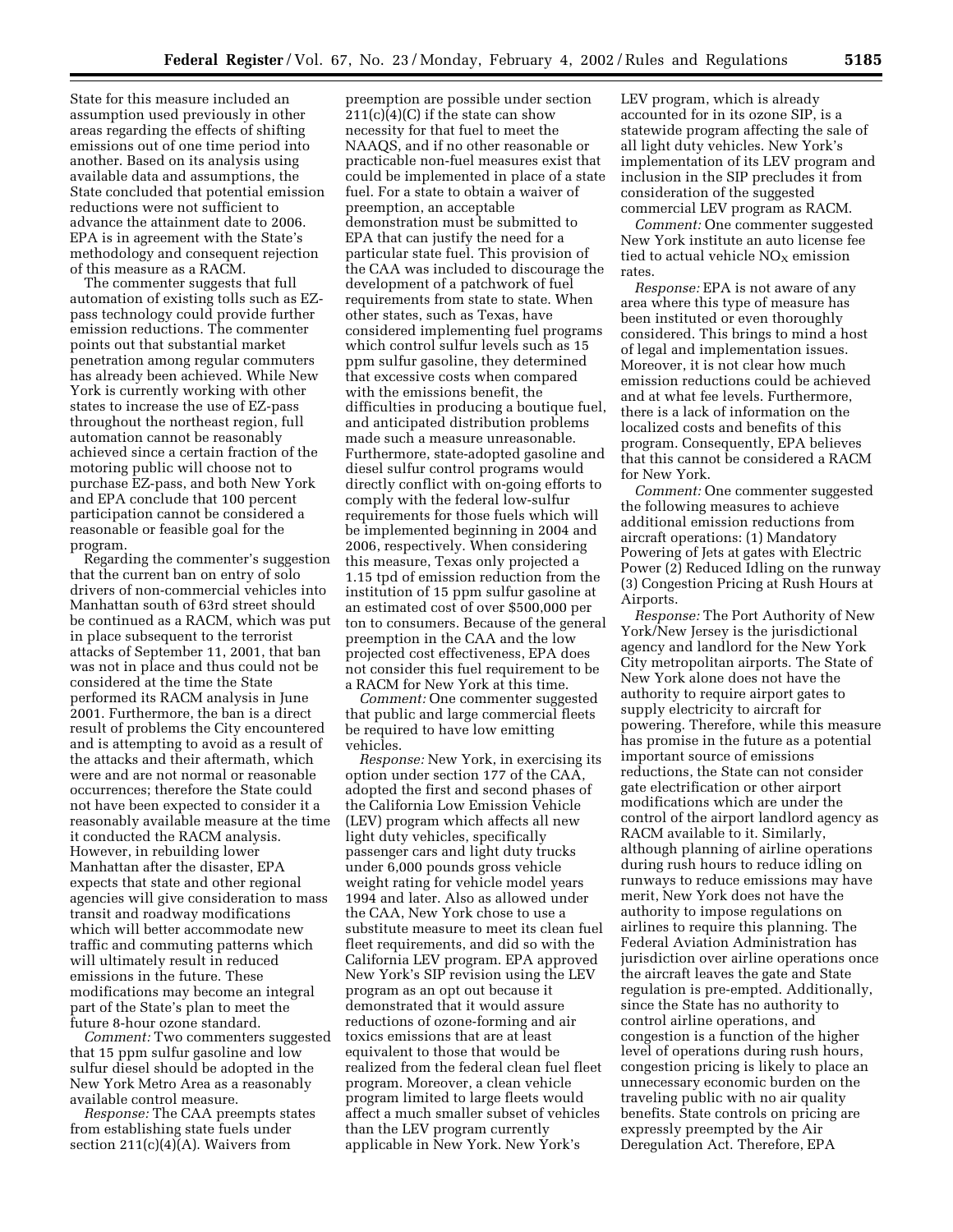concludes that such measures are not reasonably available.

*Comment:* A number of specific TCMs and economic incentive programs to reduce VMT were identified by various commenters. These include: telecommuting, satellite offices, college/ university traffic control measures, bike and walk pathways, increased government use of the web, voluntary no drive days, trip reduction ordinances, employer based transportation management, road pricing, ride share incentives, insurance pricing, commuter choice, parking cashout, taxes on paid parking, congestion pricing, incentives for transit oriented development and improved incident response.

*Response:* EPA does not believe it is necessary, or even practically possible, to evaluate every level of implementation of TCMs in order to adequately determine if they are reasonably available. EPA notes that the TCM measures listed above are either being encouraged or a similar measure is being implemented in the New York Metro Area as part of the commuter choice program such as telecommuting, ride share incentives, and employer based transportation management. New York has identified emission reductions from TCMs, however, New York determined that it is not feasible for these measures to advance the attainment date in the New York Metro Area. EPA agrees that the small amount of additional reductions that could reasonably be achieved would not advance attainment. Therefore, EPA agrees with New York's conclusion that such measures are not required as RACM.

*Comment:* The 2022 Metropolitan Transportation Plan and TIP devote an increasing share of scarce funds over time to projects that exacerbate sprawl, traffic, and pollution growth, while shortchanging projects to improve air quality and expand travel choices. Reallocating MTP/TIP funds could allow the region to meet CAA requirements for timely attainment of air quality while improving mobility for the citizens of the region.

*Response:* It is unclear whether or not the commenter is referring to a transportation plan in the New York area; the long range regional transportation plan (RTP) of the New York Metropolitan Transportation Council (NYMTC), which is the New York portion of the New York City region's federally designated metropolitan planning organization (MPO), terminates with the year 2020, not 2022 and it is referred to as ''Mobility for the Millennium,'' not the

''Metropolitan Transportation Plan.'' Only NYMTC, which is comprised of several government agencies and transportation providers in the region, has the authority and responsibility to allocate or reallocate funds for projects in its transportation plans; the State does not have this authority. As it works to conform its transportation improvement program with the State's SIP, NYMTC has and will continue to give high priority to those projects which are air quality-beneficial. However, at the least because it lacks the authority to do so, EPA believes this suggested measure should not be considered a RACM available to the State for the purpose of advancing the attainment date.

*D. Approval of Attainment Demonstrations That Rely on State Commitments or State Rules for Emission Limitations to Lower Emissions in the Future Not Yet Adopted by a State and/or Approved by EPA*

*Comment:* Several commenters disagreed with EPA's proposal to approve states' attainment and rate of progress demonstrations because not all of the emissions reductions assumed in the demonstrations (a) have actually taken place, (b) are reflected in rules yet to be adopted and approved by a state and approved by EPA as part of the SIP, (c) are credited illegally as part of a demonstration because they are not approved by EPA as part of the SIP. Also a commenter maintains that EPA does not have authority to accept enforceable state commitments to adopt measures in the future in lieu of current adopted measures to fill a near-term shortfall of reductions. The commenter indicated that New York submitted an enforceable commitment on April 18, 2000 to participate in the OTC process and to adopt measures by October 31, 2001. Although New York did participate in the OTC process, the deadline for choosing and adopting shortfall measures has come and gone. So far, New York has not submitted anything to EPA which states which control measures New York plans to use to address the shortfall. Nor has New York adopted measures to address the required emission shortfall reductions.

With respect to the commitments from New York for the New York Metro Area, the commenters contend that the 85 tons per day VOC and 7 tons per day of  $NO<sub>x</sub>$  gap must be closed now. Deferred adoption and submittal are not consistent with the statutory mandates and are not consistent with the CAA's demand that all SIPs contain enforceable measures. EPA does not

have authority to approve a SIP if part of the SIP is not adequate to meet all tests for approval. Although the submittal consists in part of commitments, New York has not yet actually adopted rules implementing final control strategies, and the plan includes insufficient reduction strategies to meet the emission reduction goals established by New York. Thus, New York has failed to adopt a SIP with sufficient adopted and enforceable measures to achieve attainment. For these reasons, the commenter points out the submittal also does not meet the definition of a ''full attainment demonstration SIP,'' in a current consent decree EPA entered into in *NRDC* v. *Browner*, cir. 99–2976 (D.Ct. D.C.), which obligates EPA to propose a federal implementation plan by November 30, 2001 if EPA has not fully approved the New York 1-hour Ozone Attainment Demonstration SIP by that date.6 The commenter believes that for these reasons, EPA should reject the New York 1-hour Ozone Attainment Demonstration SIP and impose sanctions on the area and publish a proposed FIP no later than October 15, 2001.

*Response*: EPA disagrees with the comments, and believes, consistent with past practice, that the CAA allows full approval of enforceable commitments that are limited in scope where circumstances exist that warrant the use of such commitments in place of adopted measures.7 Once EPA determines that circumstances warrant consideration of an enforceable commitment, EPA believes that three factors should be considered in determining whether to approve the enforceable commitment: (1) Whether the commitment addresses a limited portion of the statutorily-required program; (2) whether the state is capable of fulfilling its commitment; and (3)

<sup>&</sup>lt;sup>6</sup> Since this comment was submitted, the court granted an extension from November 30, 2001 to January 15, 2002.

<sup>7</sup>These commitments are enforceable by the EPA and citizens under, respectively, sections 113 and 304 of the CAA. In the past, EPA has approved enforceable commitments and courts have enforced these actions against states that failed to comply with those commitments. *See, e.g., American Lung Ass'n of N.J.* v. *Kean*, 670 F. Supp.1285 (D.N.J. 1987), aff'd, 871 F.2d 319 (3rd Cir. 1989); *NRDC* v. *N.Y. State Dept. of Envs. Cons.*, 668 F. Supp. 848 (S.D.N.Y.1987); *Citizens for a Better Env't* v. *Deukmejian*, 731 F. Supp. 1448, *recon. granted in part*, 746 F. Supp. 976 (N.D. Cal. 1990); *Coalition for Clean Air* v. *South Coast Air Quality Mgt. Dist.*, No. CV 97—6916 HLH, (C.D. Cal. Aug. 27, 1999). Further, if a state fails to meet its commitments, EPA could make a finding of failure to implement the SIP under section 179(a) of the CAA, which starts an 18-month period for the state to begin implementation before mandatory sanctions are imposed.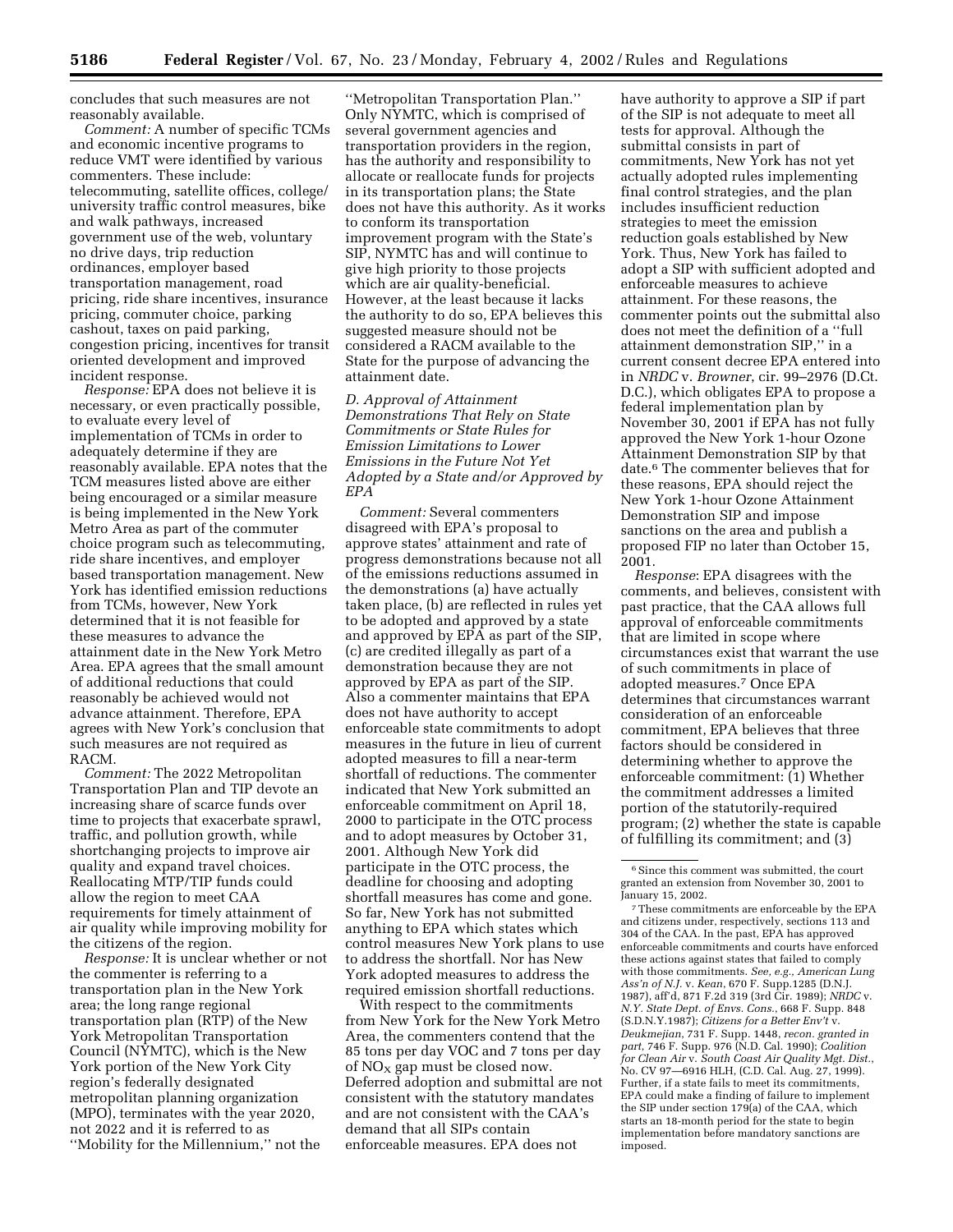whether the commitment is for a reasonable and appropriate period of time.

It is also noted that while New York does rely on commitments to adopt additional measures as requested by EPA to insure demonstrating attainment, it does not rely on commitments to demonstrate RFP (see 66 FR 42479, August 13, 2001). New York's RFP plans, discussed above, demonstrate RFP with VOC and  $NO<sub>x</sub>$ emission reductions achieved within the nonattainment area by the implementation of fully promulgated Federal and fully adopted SIP-approved State measures.

As an initial matter, EPA believes that present circumstances for the New York City, Philadelphia, Baltimore and Houston nonattainment areas warrant the consideration of enforceable commitments. The Northeast States that make up the New York, Baltimore, and Philadelphia nonattainment areas submitted SIPs that they reasonably believed demonstrated attainment with fully adopted measures. After EPA's initial review of the plans, EPA recommended to these areas that additional controls would be necessary to ensure attainment. Because these areas had already submitted plans with many fully adopted rules and the adoption of additional rules would take some time, EPA believed it was appropriate to allow these areas to supplement their plans with enforceable commitments to adopt and submit control measures to achieve the additional necessary reductions. For New York's attainment demonstration for the New York Metro Area, EPA has determined that the submission of enforceable commitments in place of adopted control measures for these limited sets of reductions will not interfere with the area's ability to meet the 2007 attainment obligations.

EPA's approach here of considering enforceable commitments that are limited in scope is not new. EPA has historically recognized that under certain circumstances, issuing full approval may be appropriate for a submission that consists, in part, of an enforceable commitment. *See e.g.*, 62 FR 1150, 1187, Jan. 8, 1997 (ozone attainment demonstration for the South Coast Air Basin; 65 FR 18903, Apr. 10, 2000 (revisions to attainment demonstration for the South Coast Air Basin); 63 FR 41326, Aug. 3, 1998 (federal implementation plan for PM–10 for Phoenix); 48 FR 51472 (State implementation plan for New Jersey). Nothing in the CAA speaks directly to the approvability of enforceable

commitments.8 However, EPA believes that its interpretation is consistent with provisions of the CAA. For example, section 110(a)(2)(A) provides that each SIP ''shall include enforceable emission limitations and other control measures, means or techniques \* \* \* *as well as schedules and timetables for compliance*, as may be necessary or appropriate to met the applicable requirement of the CAA.'' (Emphasis added). Section 172(c)(6) of the CAA requires, as a rule generally applicable to nonattainment SIPs, that the SIP ''include enforceable emission limitations and such other control measures, means or techniques \* \* \* *as may be necessary or appropriate* to provide for attainment \* \* \* by the applicable attainment date\* \* \*\*\* (Emphasis added). The emphasized terms mean that enforceable emission limitations and other control measures do not necessarily need to generate reductions in the full amount needed to reach attainment. Rather, the emissions limitations and other control measures may be supplemented with other SIP rules—for example, the enforceable commitments EPA is approving todayas long as the entire package of measures and rules provides for attainment.

As provided, after concluding that the circumstances warrant consideration of an enforceable commitment—as they do for the New York Metro Area—EPA would consider three factors in determining whether to approve the submitted commitments. First, EPA believes that the commitments must be limited in scope. In 1994, in considering EPA's authority under section 110(k)(4) to conditionally approve unenforceable commitments, the Court of Appeals for the District of Columbia Circuit struck down an EPA policy that would allow states to submit (under limited circumstances) commitments for entire programs. *Natural Resources Defense Council* v. *EPA*, 22 F.3d 1125 (D.C. Cir. 1994). EPA does not believe that case is directly applicable here, because the commitments made here are limited. EPA agrees with the Court that other provisions in the CAA contemplate that a SIP submission will consist of more than a mere commitment. See *NRDC*, 22 F.3d at 1134.

In the present circumstances, the commitments address only a small portion of the attainment plan. For the New York Metro Area, the commitment addresses only 9.1 percent and 0.8 percent of the total VOC and NOX emissions reductions , respectively, necessary to attain the standard. A summary of the adopted control measures and other components credited in New York's attainment demonstration submission are discussed in section II of this document. These adopted and implemented control measures are the majority of the total emissions reductions needed to demonstrate attainment.

As to the second factor, whether the State is capable of fulfilling the commitment, EPA considered the current or potential availability of measures capable of achieving the additional level of reductions represented by the commitment. For the New York, Philadelphia and Baltimore nonattainment areas, EPA believes that there are sufficient untapped sources of emission reductions that could achieve the minimal levels of additional reductions that the areas need. This is supported by the recent recommendation of the OTC regarding specific controls that could be adopted to achieve the level of reductions needed for each of these three nonattainment areas. Thus, EPA believes that the states will be able to find sources of reductions to meet the shortfall. The States that comprise the New York, Philadelphia and Baltimore nonattainment areas are making significant progress toward adopting the measures to fill the shortfall. The OTC has met and on March 29, 2001 recommended a set of control measures. Currently, the states are working through their adoption processes with respect to those, and in some cases other, control measures.

The third factor, EPA has considered in determining to approve limited commitments for the New York attainment demonstration is whether the commitment is for a reasonable and appropriate time period. EPA recognizes that both the CAA and EPA have historically emphasized the need for submission of adopted control measures in order to ensure expeditious implementation and achievement of required emissions reductions. Thus, to the extent that other factors, such as the need to consider innovative control strategies or the need to work as part of a multi-state effort, support the consideration of an enforceable commitment in place of adopted control measures, the commitment should provide for the adoption of the

<sup>8</sup>Section 110(k)(4) provides for ''conditional approval'' of commitments that need not be enforceable. Under that section, a state may commit to ''adopt specific enforceable measures'' within one-year of the conditional approval. Rather than enforcing such commitments against the state, the CAA provides that the conditional approval will convert to a disapproval if ''the state fails to comply with such commitment.''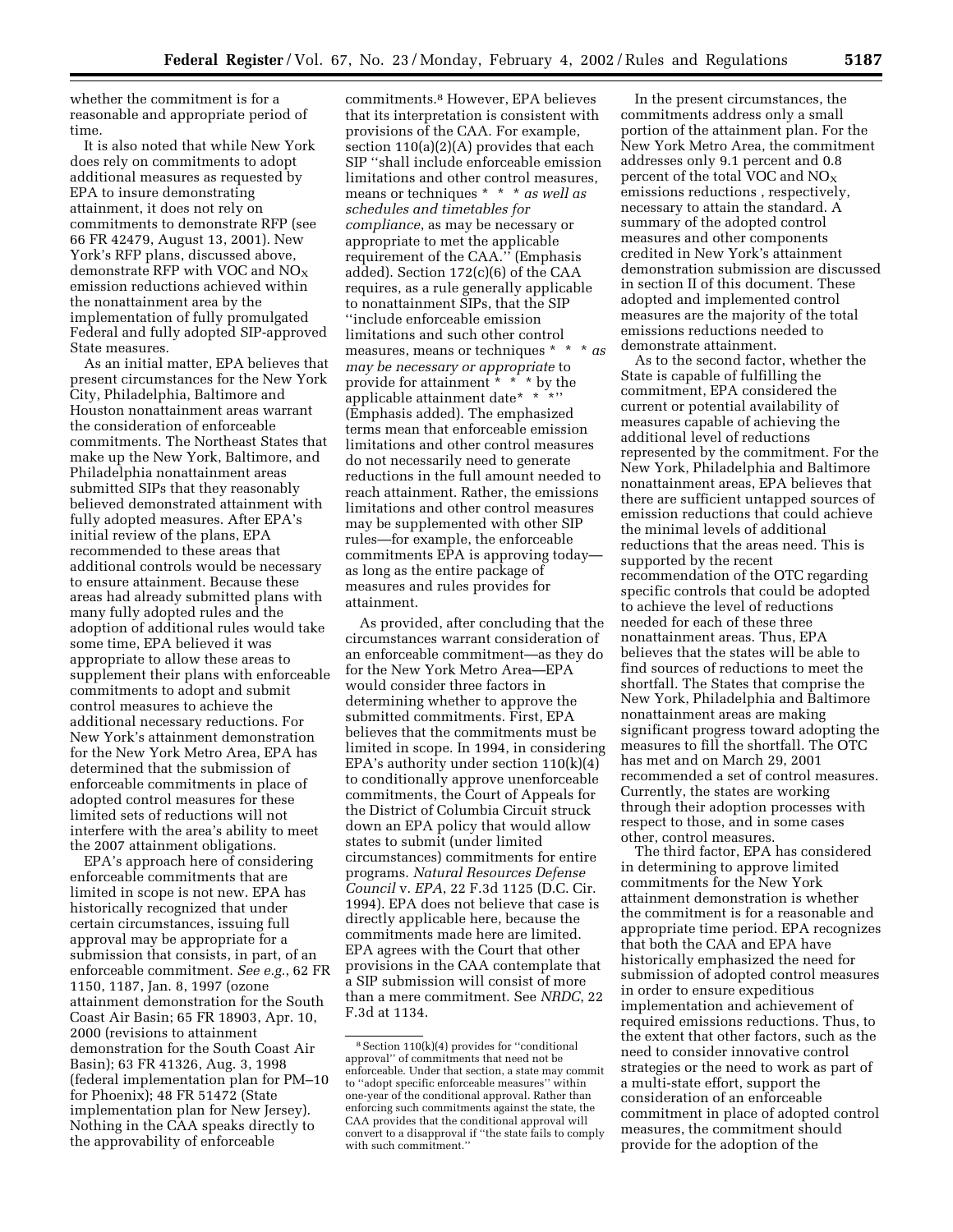necessary control measures on an expeditious, yet practicable, schedule.

As provided above, for New York, Baltimore and Philadelphia, EPA proposed that these areas have time to work within the framework of the OTC to develop, if appropriate, a regional control strategy to achieve the necessary reductions and then to adopt the controls on a state-by-state basis. In the proposed approval of the attainment demonstrations, EPA proposed that these areas would have approximately 22 months to complete the OTC and state-adoption processes.

As a starting point in suggesting this time frame for submission of the adopted controls, EPA first considered the CAA ''SIP Call'' provision of the CAA—section 110(k)(5)—which provides states with up to 18 months to submit a SIP after EPA requests a SIP revision. While EPA may have ended its inquiry there, and provided for the states to submit the measures within 18 months of it's proposed approval of the attainment demonstrations, EPA further considered that these areas were all located with the Northeast Ozone Transport Region (OTR) and determined that it was appropriate to provide these areas with additional time to work through the OTR process to determine if regional controls would be appropriate for addressing the shortfall. See e.g., 64 FR 70364. EPA believed that allowing these states until 2001 to adopt these additional measures would not undercut their attainment dates of November 2005 or 2007.

EPA still believes that New York, consistent with the memoranda of understanding signed by Carl Johnson, Deputy Commissioner, NYSDEC, will propose, adopt and implement the identified control measures. The actual OTC regulation development process took longer than EPA anticipated—15 months of the 22 months that EPA had thought the complete effort (*i.e.,* OTC process and state adoption) should take. This left the states in the OTC seven months to complete the individual state regulatory adoption process. Although, as described below, New York did not make its submission by the October 31, 2001 deadline, EPA believes that the State is sufficiently on track and that the SIP should not be disapproved at this time. Moreover, if EPA or citizens are concerned about the delay in adoption of the measures, EPA and citizens have the ability to take action under CAA (*e.g.* sections 179(a) and (b) and 304) to ensure New York completes the adoption process.

New York is well underway with the regulatory development process for all six of the OTC model rules, which

include consumer products and architectural and industrial coatings rules, a mobile equipment refinishing rule, solvent cleaning rule, controls on portable fuel containers as well as the  $NO<sub>x</sub>$  model rule  $NO<sub>x</sub>$  reductions from sources that are not included in the 1994 OTC  $NO<sub>X</sub>$  Memorandum of Understanding for regional  $NO<sub>X</sub>$ reductions or covered by EPA's  $NO<sub>X</sub>$  SIP Call). EPA believes that New York is making sufficient progress to support approval of the commitment, because New York will adopt and implement the additional measures well within a time period fully consistent with the New York Metro Area attaining the standard by November 15, 2007. In a letter dated December 31, 2001, New York provided additional information on their progress in addressing the shortfall in emission reductions.

The enforceable commitments submitted by New York for the New York Metro Area, in conjunction with the other SIP measures and other sources of emissions reductions, constitute the required demonstration of attainment and the commitments will not interfere with the area's ability to make reasonable progress under section  $182(c)(2)(B)$  and  $\overline{d}$ ). EPA believes that the delay in submittal of the final rules is permissible under section 110(k)(3) because New York has obligated itself to submit the rules by specified short-term dates, the states commitment is enforceable by EPA and the public. Moreover, as discussed in the December 16, 1999 proposal, its Technical Support Document (TSD), and section II of this document, the SIP submittal approved today contains major substantive components submitted as adopted regulations and enforceable orders.

EPA believes that the New York SIP meets the NRDC Consent Decree definition of a ''full attainment demonstration.'' The consent decree defines a ''full attainment demonstration'' as a demonstration according to CAA section 182(c)(2). As a whole, the attainment demonstration—consisting of photochemical grid modeling, adopted control measures, an enforceable commitment with respect to a limited portion of the reductions necessary to attain, and other analyses and documentation—is approvable since it ''provides for attainment of the ozone [NAAQS] by the applicable attainment date." See section  $182(c)(2)(A)$ .

*Comment:* One commenter raises concerns regarding the enforceability of New York's commitment to adopt and submit the additional control measures to achieve additional emission reductions necessary for attainment.

Specifically, the commenter is concerned that the lack of specific identified measures and specific identified emission reductions associated with those measures undercuts their enforceability. The commenter suggests that the commitments made by New York are more ''discretionary'' than the types of commitments that courts have enforced in the past because these State's commitments do not identify specific measures.

*Response:* EPA believes that the CAA provides for enforcement of the terms of an approved SIP. *See e.g.*, CAA 304(a)(1) and (f). Thus, in a case where a state commits to adopt a specific control strategy that will achieve a specific level of reductions by a specific date, the Court may require the State to take action to adopt that measure and achieve the prescribed level of reductions. In the case, such as here, where the State commits to adopt and submit by a specific date measures to achieve a certain level of emission reductions, the Court may order the State to adopt measures to achieve that level of reductions. Simply because the State retains authority regarding the precise mix of controls that it may adopt, does not interfere with the enforceability of the commitment to achieve the level of reductions necessary for attainment. EPA has determined that there are sufficient available controls to achieve the level of reduction to which the State has committed. This determination is supported by the recommendation of the OTC regarding specific controls. Thus, EPA believes that the commitment submitted by New York is enforceable by EPA and citizens and that a court could order the State to adopt control measures that will achieve the level of reductions necessary for attainment.

*Comment:* One commenter suggested several changes to the enforceable commitments in the New York 1-hour Ozone Attainment Demonstration SIP. In particular, the commenter believes that because the various commitments are scattered throughout the State's submission, it is difficult to assess what the State is required to do. In addition, the commenter suggests that the State adopt additional specific language as part of its commitments.

*Response:* EPA has identified in section II. F. in this notice the specific commitments made by New York that are being approved in this rulemaking. This should eliminate confusion regarding the enforceable commitments being relied upon for approval of the attainment demonstration. The specific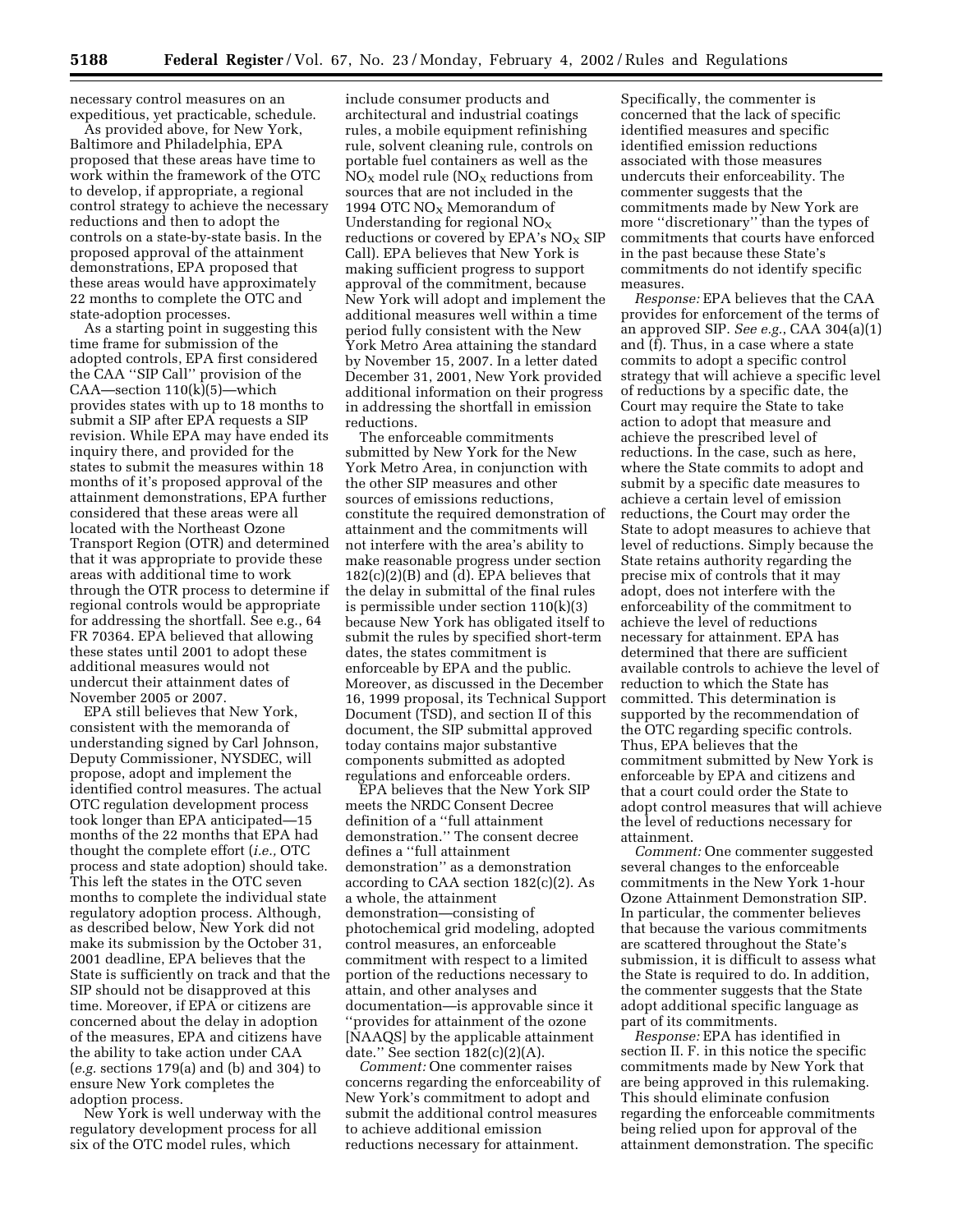language changes proposed by the commenters are not necessary for approvable enforceable commitments. EPA believes the current submission complies with the requirements of sections 110, 172 and 182 of the CAA and that such commitments are enforceable by EPA and citizens under CAA sections 113, 304 and 179(a).

*Comment:* EPA must reject any efforts to relax effective control measures on the books before New York eliminates the identified shortfall in emission reductions.

*Response:* Section 110(l) of the CAA governs EPA's review of a SIP revision from a state that wishes to make changes to its approved SIP. This section provides that EPA may not approve a SIP revision if it will interfere with any applicable requirement concerning attainment and reasonable further progress or any other applicable requirement of the CAA. Therefore, if we receive an attainment demonstration SIP revision from New York that contains relaxed control measures or the replacement of existing control measures, we would consider the revised plan's prospects for meeting the current attainment requirements and other applicable requirements of the CAA. If we receive a SIP revision that meets our completeness criteria, we will review it against the statutory requirements of section 110(l). Further, the CAA requires us to publish a notice and to provide for public comment on our proposed decision. EPA believes that it is in the context of that future rulemaking, not EPA's current approval, that the commenter's concern regarding the appropriateness of any replacement measures adopted by the State should be considered.

*Comment:* The mid-course review process outlined by New York is not a permissible substitute for a currently complete attainment demonstration or adopted enforceable control measures. The mid-course review will delay final approval of the SIP until 2004, 10 years after the SIP was required under the CAA.

*Response:* The mid-course review is not intended as a replacement for a complete attainment demonstration or as a replacement for adopted control measures. Rather, it is intended to reflect the reality that the modeling techniques and inputs are uncertain. Thus, the progress of implementing the plan should be evaluated so that adjustments can be made to ensure the plan is successful. EPA is fully approving the attainment demonstration because, based on the information currently available, EPA believes that it will provide for attainment. However,

the mid-course review allows the State and EPA an opportunity to consider additional information closer to the attainment date to assess whether adjustments are necessary. In the case of New York, the State has extensive plans to fully evaluate the inputs to the model and the modeling itself using the most up to date information possible. We are fully supportive of this continued evaluation of the science supporting the plan to reach attainment.

#### *E. Adequacy of Motor Vehicle Emissions Budgets*

*Comment:* The commenters raised several questions concerning the Motor Vehicle Emissions Budgets (the budgets) established in the New York 1-hour Ozone Attainment Demonstration SIP. The commenters stated that the budgets submitted in the SIP should not be called adequate or be approved by the EPA because the attainment demonstration SIP does not provide for attainment. One commenter specifically pointed to the need for adopted and enforceable control measures.

*Response:* EPA's adequacy process for the 2007 motor vehicle emissions budgets in New York's 1-hour Ozone Attainment Demonstration SIP has been completed, and we have found the motor vehicle emissions budgets to be adequate. We have already responded to any comments related to adequacy of the budgets that we are approving in this action, when we issued our adequacy findings. Therefore, we are not responding to comments on the adequacy of the budgets here. Our finding of adequacy and responses to comments can be accessed at *www.epa.gov/otaq/traq* (once there, click on the ''conformity'' button). At the web site, EPA regional contacts are identified.

The emission budgets for New York for the year of 2007 are 161 tpd and 221 tpd for VOC and  $NO<sub>x</sub>$ , respectively. The 2007 budgets associated with New York's 1-hour Ozone Attainment Demonstration SIP are being approved by the EPA only until revised budgets pursuant to the State's commitments relating to MOBILE6 and shortfall measures are submitted and we have found the revised budgets adequate for transportation conformity purposes. Approval of the attainment budgets is based on the current control measures specified in the SIP and the enforceable commitments made for additional controls which will be implemented in the interim period.

Because enforceable commitments to adopt additional measures are included in the SIP, EPA believes that it can approve the budgets. We believe that the budgets can be approved because the budgets will not interfere with the area's ability to adopt additional measures to attain the ozone standard and they are consistent with New York's 1-hour Ozone Attainment Demonstration SIP. While the area is adopting its additional measures, the SIP's budgets will cap motor vehicle emissions and thereby ensure that the amount of additional reductions necessary to demonstrate attainment will not increase. The budgets are consistent with, and clearly related to, the emissions inventory and the control measures and are consistent with attainment.

EPA disagrees that the SIP does not provide for attainment. For further explanation of how this attainment demonstration SIP as an overall plan provides for attainment please see other responses directly relating to the sufficiency of the overall attainment plan, control strategy, enforceable commitments, etc. contained in this final action.

*Comment:* We received a number of comments about the process and substance of EPA's review of the adequacy of motor vehicle emissions budgets for transportation conformity purposes.

*Response:* EPA's adequacy process for these SIPs has been completed, and we have found the motor vehicle emissions budgets in all of these SIPs to be adequate. We have already responded to any comments related to adequacy of the budgets that we are approving in this action when we issued our adequacy findings and continue to maintain the finding and the reasoning behind those findings. Therefore, we are not listing the individual comments or responding to them here. All of our findings of adequacy and responses to comments can be accessed at *www.epa.gov/otaq/traq* (once there, click on the ''conformity'' button). At the web site, EPA regional contacts are identified.

On August 13, 2001 (66 FR 42479), we proposed to approve the transportation conformity budgets for the New York Metro Area. See Table 2. In this final rule we are approving these budgets.

#### *F. Attainment Demonstration and Rate of Progress Motor Vehicle Emissions Inventories*

*Comment:* Several commenters stated that the motor vehicle emissions inventory is not current, particularly with respect to the fleet mix. Commenters stated that the fleet mix does not accurately reflect the growing proportion of sport utility vehicles and gasoline trucks, which pollute more than conventional cars. Also, a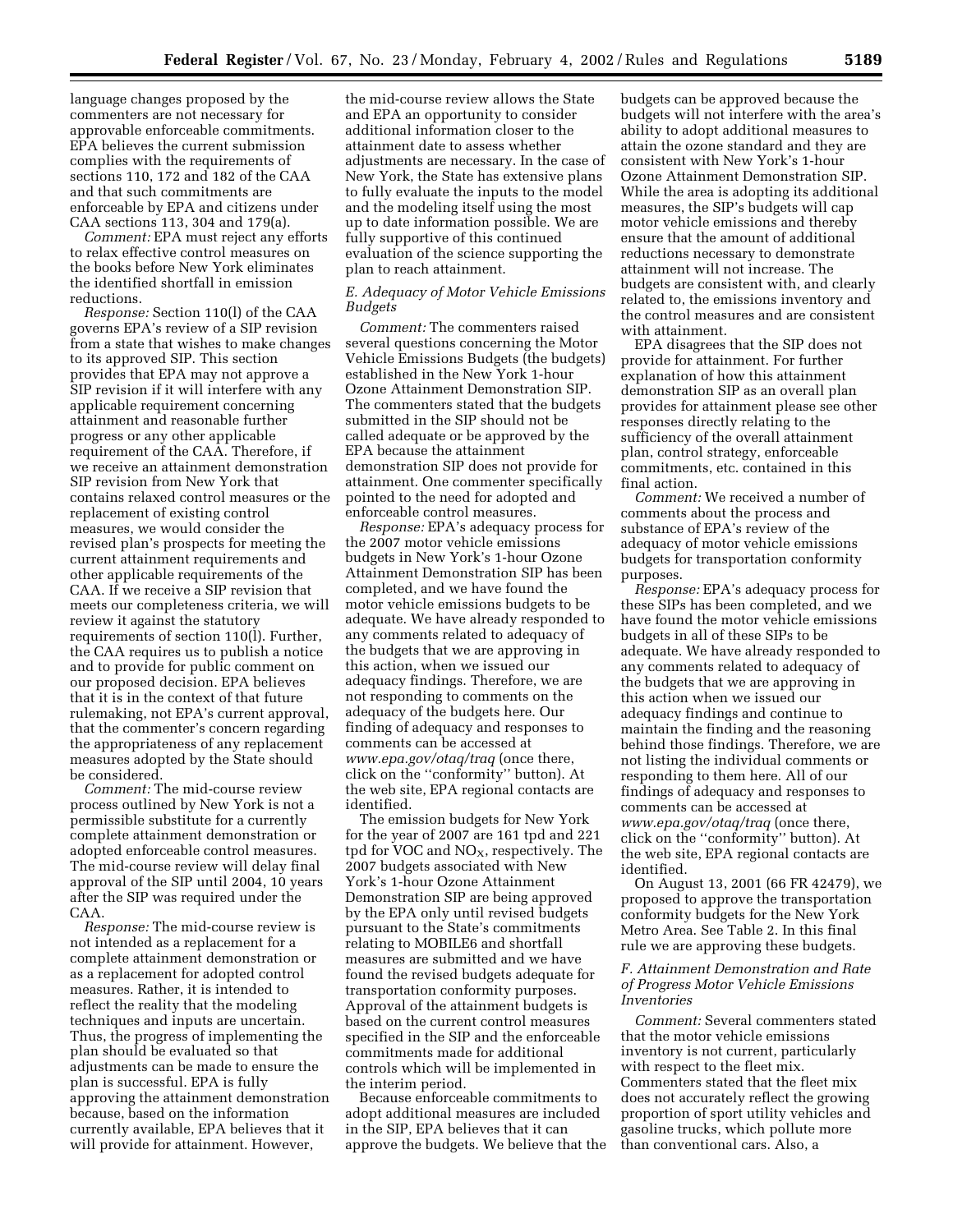commenter stated that EPA and states have not followed a consistent practice in updating SIP modeling to account for changes in vehicle fleets. For these reasons, commenters recommend disapproving the SIPs.

*Response:* The commenter claims that there is a growing proportion of sport utility vehicles in the New York Metro Area by citing an increase of sport utility vehicles in the Washington DC metropolitan area. The New York Metro Area is not Washington DC nor has the commenter provided any specific evidence that there is a significant increase of sport utility vehicles in the New York Metro Area. However, all of the SIPs on which we are taking final action are based on the most recent vehicle registration data available at the time the SIP was submitted. The SIPs use the same vehicle fleet characteristics that were used in the most recent periodic inventory update. New York used 1990 vehicle registration data for 2002, and 2005 modeling and inventory purposes, however, the vehicle mix which was formerly based on 1990 data was updated to 1996 data when New York revised the 2007 budgets in April 2000. These were updated to be consistent with New York's revised 1 hour Ozone Attainment Demonstration SIP. EPA requires the most recent available data to be used, but we do not require it to be updated on a specific schedule. Therefore, different SIPs base their fleet mix on different years of data. Our guidance does not suggest that SIPs should be disapproved on this basis. Nevertheless, we do expect that revisions to these SIPs that are submitted using MOBILE6 (as required in those cases where the SIP is relying on emissions reductions from the Tier 2 standards) will use updated vehicle registration data appropriate for use with MOBILE6, whether it is updated local data or the updated national default data that will be part of MOBILE6. New York has committed to submit such a SIP revision within one year after MOBILE6 is issued.

*Comment:* The New York SIP understates the real speed of traffic on Interstate Roads, Freeways, and Expressways, thereby underestimating related emissions.

*Response:* The commenter has only made an assertion that the real speed of traffic on Interstate Roads, Freeways, and Expressways exceed those contained in the New York SIP, without providing any specific data to support that assertion. However, the estimates of vehicle speeds on the various roadway types the State used in the SIP revision on which we are taking final action were based on standard professional

practices and the most accurate information available at the time the SIP was submitted. Estimation of vehicle speeds is a complex process. The State estimated vehicle speeds based on a methodology it detailed in a New York State Department of Transportation document, ''Speed Estimates for Use in1994 Air Quality State Implementation Plan'', dated October 24, 1994. The State determined speeds for each time period through a number of successive steps. Generally, that methodology involves collection of speed data for a base and a future year from the New York Metropolitan Transportation Council, which provides 24 hour average speeds for three functional class groups for the New York City metropolitan area. Speeds for intermediate years are linearly interpolated between the base and future years by the State. The relationship between speed and the volume-capacity ratio (vcr) for different functional classes were relied on and identified by the State from the Highway-Capacity Manual (HCM) and other sources. Final speeds are based on adjustments of preliminary speeds to reflect differences between MPO travel demand model and HCM based off-peak speed data. In the New York City metropolitan area, the 24 hour average speeds in each county were available to the State for three functional classes. To estimate speeds by the required 6 functional classes, the distribution of VMT between functional classes were obtained from highway performance monitoring system (HPMS) data. A speed difference between the two functional classes represented in each functional class group was assumed by the State: the average speed in the lower functional class was assumed to be 95 percent of the average speed in the higher functional class. To calculate the 24 hour average speeds from the HCM, a selected VMT is divided by the total travel time for that VMT for all time periods, in both functional classes included in a functional class group. For more detail on this methodology, the reader is referred to the above referenced document. Regarding the commenter's assertion that speeds used by the State were understated and may not be reflective of actual speeds reached on area roadways, it should be stressed that the modeling requires the use of vehicle speeds averaged over an hour, as opposed to instantaneous or cruise speeds. EPA defines speed, for modeling purposes, to include all operation of vehicles, including intersections and other obstacles to travel, which may result in stopping and

idling. Thus, while stop and go traffic may at times reach speeds above those used by the State in its modeling, the slower speeds must also be accounted for in the hourly average.

Additionally, while EPA requires the most recent available estimates to be used, we do not require it to be updated on a specific schedule. As with vehicle registration data, we expect that the revision to New York's SIP that will be submitted using MOBILE6 will update vehicle speed estimates as appropriate for use with MOBILE6.

#### *G. VOC Emission Reductions*

*Comment:* For states that need additional VOC reductions, one commenter recommends a process to achieve these VOC emission reductions, which involves the use of HFC–152a (1,1 difluoroethane) as the blowing agent in manufacturing of polystyrene foam products such as food trays and egg cartons. The commenter states that HFC–152a could be used as a blowing agent instead of hydrocarbons, a known pollutant. Use of HFC–152a, which is classified as VOC exempt, would eliminate nationwide the entire 25,000 tons/year of VOC emissions from this industry.

*Response:* EPA has met with the commenter and has discussed the technology described by the company to reduce VOC emissions from polystyrene foam blowing through the use of HFC– 152a (1,1 difluoroethane), which is a VOC exempt compound, as a blowing agent. Since the HFC–152a is VOC exempt, its use would give a VOC reduction compared to the use of VOCs such a pentane or butane as a blowing agent. However, EPA has not studied this technology exhaustively.

It is each State's prerogative to specify which measures it will adopt in order to achieve the additional VOC reductions it needs. In evaluating the use of HFC– 152a, states may want to consider claims that products made with this blowing agent are comparable in quality to products made with other blowing agents. Also the question of the over-all long-term environmental effect of encouraging emissions of fluorine compounds would be relevant to consider. Using HFC–152a as a blowing agent is a technology which states may want to consider, but ultimately, the decision of whether to require this particular technology to achieve the necessary VOC emissions reductions must be made by each affected state. Finally, EPA notes that under the significant new alternatives policy (SNAP) program, created under CAA § 612, EPA has identified acceptable foam blowing agents many of which are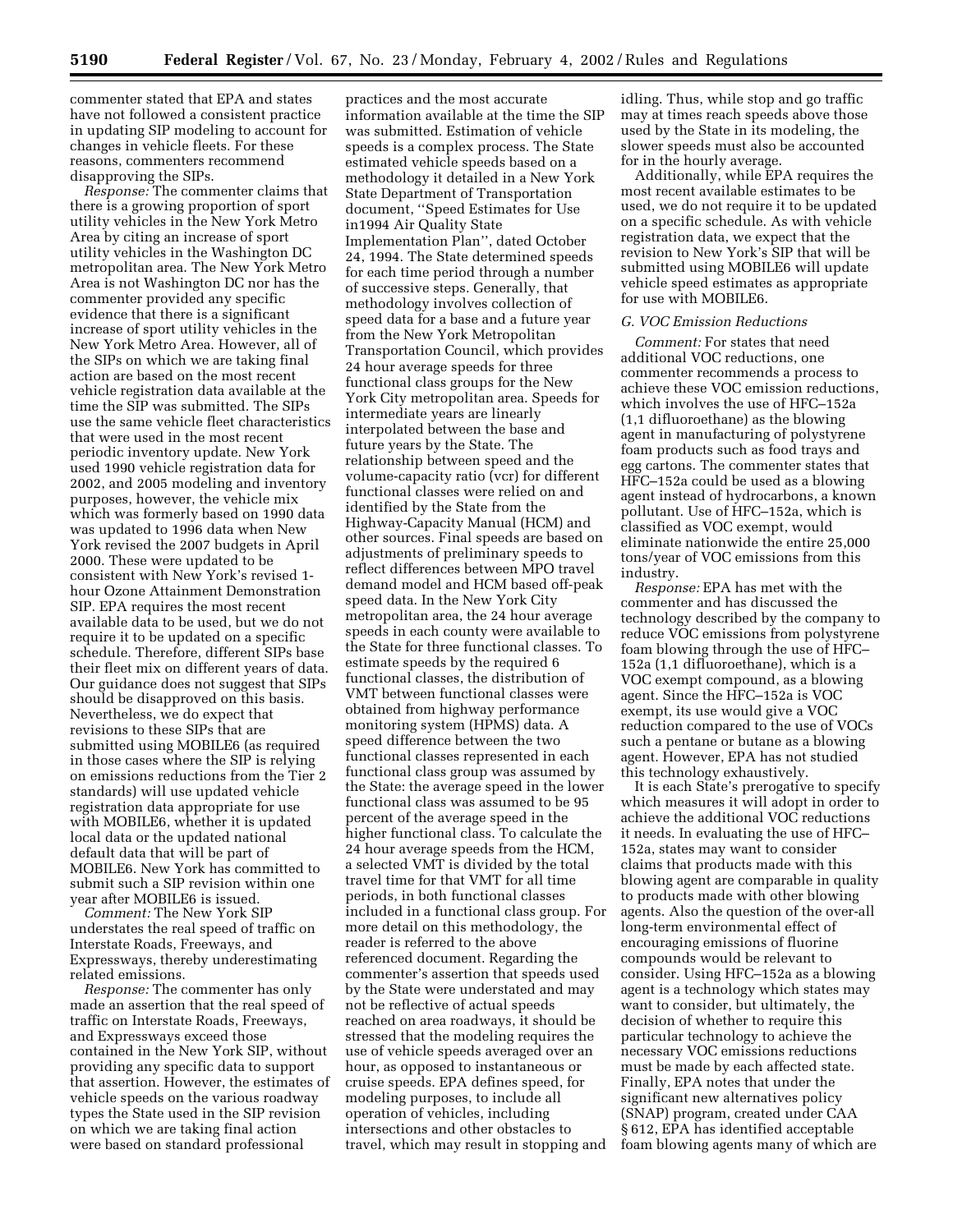## not VOCs (*http://www.epa.gov/ozone/ title6/snap/*).

#### *H. Credit for Measures Not Fully Implemented*

*Comment:* States should not be given credit for measures that are not fully implemented. For example, the states are being given full credit for Federal coating, refinishing and consumer product rules that have been delayed or weakened.

*Response:* Architectural and Industrial Maintenance (AIM) Coatings: On March 22, 1995 EPA issued a memorandum 9 that provided that states could claim a 20 percent reduction in VOC emissions from the AIM coatings category in ROP, RFP and attainment plans based on the anticipated promulgation of a national AIM coatings rule. In developing the attainment and RFP SIPs for their nonattainment areas, states relied on this memorandum to estimate emission reductions from the anticipated national AIM rule. EPA promulgated the final AIM rule in September 1998, codified at 40 CFR part 59, subpart D. In the preamble to EPA's final AIM coatings regulation, EPA estimated that the regulation will result in 20 percent reduction of nationwide VOC emissions from AIM coatings categories (63 FR 48855). The estimated VOC reductions from the final AIM rule resulted in the same level as those estimated in the March 1995 EPA policy memorandum. In accordance with EPA's final regulation, states have assumed a 20 percent reduction from AIM coatings source categories in their attainment and RFP plans. AIM coatings manufacturers were required to be in compliance with the final regulation within one year of promulgation, except for certain pesticide formulations which were given an additional year to comply. Thus all manufacturers were required to comply, at the latest, by September 2000. Industry confirmed in comments on the proposed AIM rule that 12 months between the issuance of the final rule and the compliance deadline would be sufficient to ''use up existing label stock'' and ''adjust inventories'' to conform to the rule. 63 FR 48848 (September 11, 1998). In addition, EPA determined that, after the compliance date, the volume of nonconforming products would be very low (less than one percent) and would be withdrawn from retail shelves anyway. Therefore, EPA believes that

compliant coatings were in use by the Fall of 1999 with full reductions to be achieved by September 2000 and that it was appropriate for the states to take credit for a 20 percent emission reduction in their SIPs. Autobody Refinish Coatings Rule: Consistent with a November 27, 1994 EPA policy,10 many states claimed a 37 percent reduction from this source category based on a proposed rule. However, EPA's final rule, ''National Volatile Organic Compound Emission Standards for Automobile Refinish Coatings,'' published on September 11, 1998 (63 FR 48806), did not regulate lacquer topcoats and will result in a smaller emission reduction of around 33 percent overall nationwide.

The 37 percent emission reduction from EPA's proposed rule was an estimate of the total nationwide emission reduction. Since this number is an overall national average, the actual reduction achieved in any particular area could vary depending on the level of control which already existed in the area. For example, in California the reduction from the national rule is zero because California's rules are more stringent than the national rule. In the proposed rule, the estimated percentage reduction for areas that were unregulated before the national rule was about 40 percent. However as a result of the lacquer topcoat exemption added between proposal and final rule, the reduction is now estimated to be 36 percent for previously unregulated areas. Thus, most previously unregulated areas will need to make up the approximately 1 percent difference between the 37 percent estimate of reductions assumed by states, following EPA guidance based on the proposal, and the 36 percent reduction actually achieved by the final rule for previously unregulated areas. EPA's best estimate of the reduction potential of the final rule was spelled out in a September 19, 1996 memorandum entitled ''Emissions Calculations for the Automobile Refinish Coatings Final Rule'' from Mark Morris to Docket No. A–95–18.

*Consumer Products Rule:* Consistent with a June 22, 1995 EPA guidance, $11$ states claimed a 20 percent reduction from this source category based on EPA's proposed rule. The final rule,

''National Volatile Organic Compound Emission Standards for Consumer Products,'' (63 FR 48819), published on September 11, 1998, has resulted in a 20 percent reduction after the December 10, 1998 compliance date. Moreover, these reductions largely occurred by the Fall of 1999. In the Consumer Products rule, EPA determined and the consumer products industry concurred, that a significant proportion of subject products have been reformulated in response to state regulations and in anticipation of the final rule (63 FR 48819). That is, industry reformulated the products covered by the consumer products rule in advance of the final rule. Therefore, EPA believes that complying products in accordance with the rule were in use by the Fall of 1999. It was appropriate for the states to take credit for a 20 percent emission reduction for the consumer products rule in their SIPs.

#### *I. Enforcement of Control Programs*

*Comment:* The attainment demonstrations do not clearly set out programs for enforcement of the various control strategies relied on for emission reduction credit.

*Response:* In general, state enforcement, personnel and funding program elements are contained in SIP revisions previously approved by EPA under obligations set forth in section 110(a)(2)(c) of the CAA. Once approved by the EPA, there is no need for states to re-adopt and resubmit these programs with each and every SIP revision generally required by other sections of the CAA. In addition, emission control regulations will also contain specific enforcement mechanisms, such as record keeping and reporting requirements, and may also provide for periodic state inspections and reviews of the affected sources. EPA's review of these regulations includes review of the enforceability of the regulations. Rules that are not enforceable are generally not approved by the EPA. To the extent that the ozone attainment demonstration depends on specific state emission control regulations, these individual regulations have undergone review by the EPA in past approval actions.

#### *J. MOBILE6 and Motor Vehicle Emissions Budgets*

*Comment:* One commenter generally supports a policy of requiring motor vehicle emissions budgets to be recalculated when revised MOBILE6 models are released.

*Response:* The attainment demonstrations that rely on Tier 2 emission reduction credit contain commitments to revise the motor

<sup>9</sup> ''Credit for the 15 Percent Rate-of-Progress Plans for Reductions from the Architectural and Industrial Maintenance (AIM) Coating Rules,'' March 22, 1995, from John S. Seitz, Director, Office of Air Quality Planning and Standards to Air Division Directors, Regions I–X.

<sup>10</sup> ''Credit for the 15 Percent Rate-of-Progress Plans for Reductions from the Architectural and Industrial Maintenance (AIM) Coating Rule and the Autobody Refinishing Rule,'' November 29, 1994, John S. Seitz, Director OAQPS, to Air Division Directors, Regions I–X.

<sup>11</sup> ''Regulatory Schedule for Consumer and Commercial Products under section 183(e) of the Clean Air Act,'' June 22, 1995, John S. Seitz, Director OAQPS, to Air Division Directors, Regions I—X.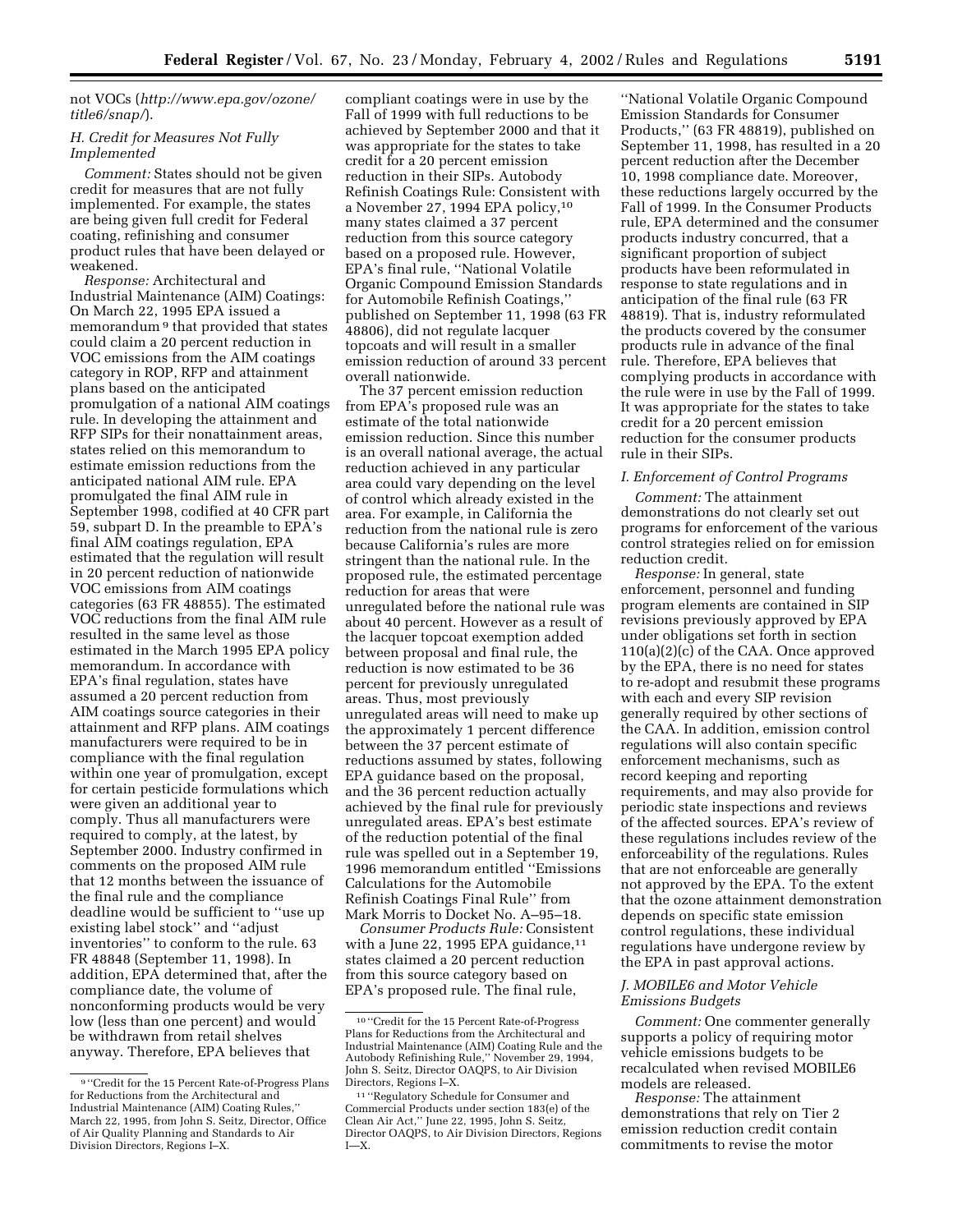vehicle emissions budgets after MOBILE6 is issued.

*Comment:* The revised budgets calculated using MOBILE6 will likely be submitted after the MOBILE5 budgets have already been approved. EPA's policy is that submitted SIPs may not replace approved SIPs.

*Response:* This is the reason that EPA proposed on the July 28, 2000, a supplemental notice (65 FR 46383) that the approval of the MOBILE5 budgets for conformity purposes would last only until MOBILE6 budgets had been submitted and found adequate. In this way, the MOBILE6 budgets can apply for conformity purposes as soon as they are found adequate.

*Comment:* If a state submits additional control measures that affect the motor vehicle emissions budget, but does not submit a revised motor vehicle emissions budget, EPA should not approve the attainment demonstration.

*Response:* EPA agrees. The motor vehicle emissions budgets in the New York Metro Area attainment demonstration reflects the motor vehicle control measures in New York's 1-hour Ozone Attainment Demonstration SIP. In addition, New York has committed to submit new budgets as a revision to the attainment SIP consistent with any new measures submitted to fill any shortfall, if the additional control measures affect on-road motor vehicle emissions.

*Comment:* EPA should make it clear that the motor vehicle emissions budgets to be used for conformity purposes will be determined from the total motor vehicle emissions reductions required in the SIP, even if the SIP does not explicitly quantify a revised motor vehicle emissions budget.

*Response:* EPA will not approve SIPs without motor vehicle emissions budgets that are explicitly quantified for conformity purposes. The New York Metro Area attainment demonstration contains explicitly quantified motor vehicle emissions budgets.

*Comment:* If a state fails to follow through on its commitment to submit the revised motor vehicle emissions budgets using MOBILE6, EPA could make a finding of failure to submit a portion of a SIP, which would trigger a sanctions clock under section 179.

*Response:* If a state fails to meet its commitment, EPA could make a finding of failure to implement the SIP, which would start a sanctions clock under section 179 of the CAA.

*Comment:* If the budgets recalculated using MOBILE6 are larger than the MOBILE5 budgets, then attainment should be demonstrated again.

*Response:* As EPA proposed in its December 16, 1999 notices, we will work with states on a case-by-case basis if the new emissions estimates raise issues about the sufficiency of the attainment demonstration.

*Comment:* If the MOBILE6 budgets are smaller than the MOBILE5 budgets, the difference between the budgets should not be available for reallocation to other sources unless air quality data show that the area is attaining, and a revised attainment demonstration is submitted that demonstrates that the increased emissions are consistent with attainment and maintenance. Similarly, the MOBILE5 budgets should not be retained (while MOBILE6 is being used for conformity demonstrations) unless the above conditions are met.

*Response:* EPA agrees that if recalculation using MOBILE6 shows lower motor vehicle emissions than MOBILE5, then these motor vehicle emission reductions cannot be reallocated to other sources or assigned to the motor vehicle emissions budget as a safety margin unless the area reassesses the analysis in its attainment demonstration and shows that it will still attain. In other words, the area must assess how its original attainment demonstration is impacted by using MOBILE6 versus MOBILE5 before it reallocates any apparent motor vehicle emission reductions resulting from the use of MOBILE6. In addition, New York will be submitting new budgets based on MOBILE6, so the MOBILE5 budgets will not be retained in the SIP indefinitely.

#### *K. MOBILE6 Grace Period*

*Comment:* We received a comment on whether the grace period before MOBILE6 is required in conformity determinations will be consistent with the schedules for revising SIP motor vehicle emissions budgets within 1 or 2 years of MOBILE6's release.

*Response:* This comment is not germane to this rulemaking, since the MOBILE6 grace period for conformity determinations is not explicitly tied to EPA's SIP policy and approvals. However, EPA understands that a longer grace period would allow some areas to better transition to new MOBILE6 budgets. EPA is considering the maximum 2-year grace period allowed by the conformity rule, and EPA will address this in the future when the final MOBILE6 emissions model and policy

Comment: One commenter asked EPA to clarify in the final rule whether MOBILE6 will be required for conformity determinations once new MOBILE6 budgets are submitted and

*Response:* This comment is not germane to this rulemaking. However, it is important to note that EPA intends to

clarify its policy for implementing MOBILE6 in conformity determinations when the final MOBILE6 model is issued. EPA believes that MOBILE6 should be used in conformity determinations once new MOBILE6 budgets are found adequate.

#### *L. Two-Year Option to Revise the Motor Vehicle Emissions Budgets*

*Comment:* One commenter did not prefer the additional option for a second year before the State has to revise the conformity budgets with MOBILE6, since new conformity determinations and new transportation projects could be delayed in the second year.

*Response:* EPA proposed the additional option to provide further flexibility in managing MOBILE6 budget revisions. The supplemental proposal did not change the original option to revise budgets within one year of MOBILE6's release. State and local governments can continue to use the 1 year option, if desired, or submit a new commitment consistent with the alternative 2-year option. EPA expects that state and local agencies have consulted on which option is appropriate and have considered the impact on future conformity determinations. New York has committed to revise its budgets within one-year of MOBILE6's being issued.

## *M. Measures for the 1-hour National Ambient Air Quality Standards (NAAQS) and for Progress Toward 8 hour NAAQS*

*Comment:* One commenter notes that EPA has been working toward promulgation of a revised 8-hour ozone NAAQS because the Administrator deemed attaining the 1-hour ozone NAAQS is not adequate to protect public health. Therefore, EPA must ensure that measures be implemented now that will be sufficient to meet the 1-hour standard and that make as much progress toward implementing the eighthour ozone standard as the requirements of the CAA and implementing regulations allow.

*Response:* The 1-hour standard remains in effect for all of these areas and the SIPs that have been submitted are for the purpose of achieving that NAAQS. Congress has provided the states with the authority to choose the measures necessary to attain the NAAQS and EPA cannot second guess the states' choice if EPA determines that the SIP meets the requirements of the CAA. EPA believes that the SIPs for the severe areas meet the requirements for attainment demonstrations for the 1-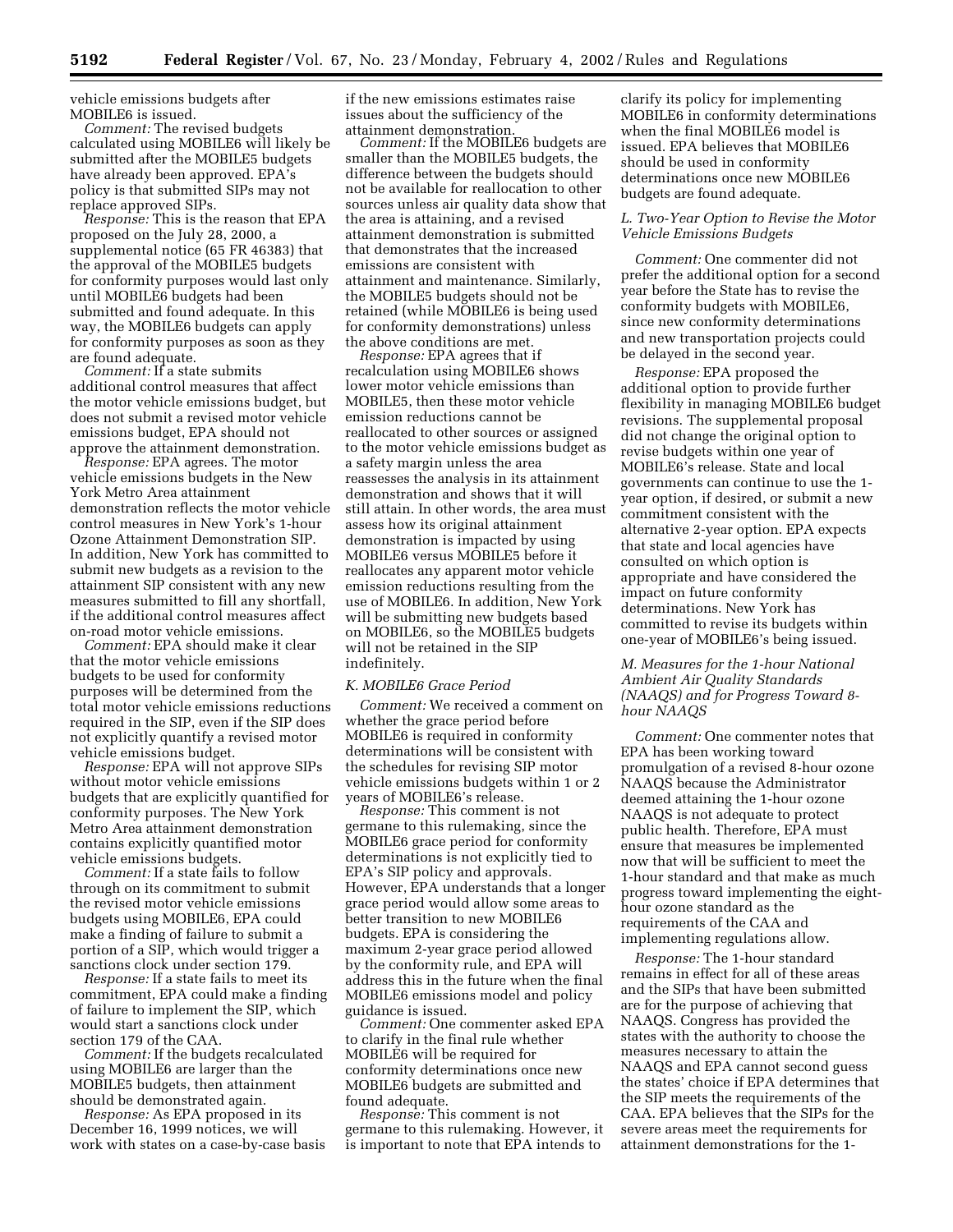hour standard and thus, could not disapprove them even if EPA believed other control requirements might be more effective for attaining the 8-hour standard. However, EPA generally believes that emission controls implemented to attain the 1-hour ozone standard will be beneficial towards attainment of the 8-hour ozone standard as well. This is particularly true regarding the implementation of  $NO<sub>x</sub>$ emission controls resulting from EPA's  $NO<sub>X</sub>$  SIP Call. Finally, EPA notes that although the 8-hour ozone standard has been adopted by the EPA, implementation of this standard has been delayed while certain aspects of the standard remain before the United States Circuit Court of Appeals. The states and the EPA have yet to define the 8-hour ozone nonattainment areas and the EPA has yet to issue guidance and requirements for the implementation of the 8-hour ozone standard.

# *N. Attainment and Post 1999 Reasonable Further Progress Demonstrations*

*Comment:* One commenter claims that the plans fail to demonstrate emission reductions of 3 percent per year over each 3-year period between November 1999 and November 2002; and November 2002 and November 2005; and the 2-year period between November 2005 and November 2007, as required by 42 U.S.C. 7511a(c)(2)(B). The states have not even attempted to demonstrate compliance with these requirements, and EPA has not proposed to find that they have been met.

The commenter continues stating that the EPA has absolutely no authority to waive the statutory mandate for 3 percent annual reductions. The statute does not allow EPA to use the  $NO<sub>x</sub>$  SIP Call or 126 orders as an excuse for waiving RFP deadlines. The statutory RFP requirement is for emission reductions—not ambient reductions. Emission reductions in upwind states do not waive the statutory requirement for 3 percent annual emission reductions within the downwind nonattainment area.

*Response:* Under no condition is EPA waiving the statutory requirement for 3 percent annual emission reductions. For many areas, EPA did not propose approval of the post-99 RFP demonstrations at the same time as EPA proposed action on the area's attainment demonstration. New York submitted its Post-99 RFP Plans on November 27, 1998 and EPA proposed approval on August 13, 2001 (66 FR 42479). EPA is

approving the RFP Plans as part of this action.

#### **IV. What Are EPA's Conclusions?**

As described above, EPA does not believe any of the comments we received on the proposals published for the attainment demonstration and other SIP revisions for the New York portion of the New York-Northern New Jersey-Long Island ozone nonattainment area should affect EPA's determination that the SIP is fully approvable. Thus, EPA is approving several SIP revisions that relate to attainment of the 1-hour ozone standard in New York. EPA has evaluated New York's 1-hour Ozone Attainment Demonstration SIP submittal for consistency with the CAA, applicable EPA regulations, and EPA policy. EPA has determined that the 1 hour ozone standard in the New York Metro Area will not be achieved until the states and EPA implement additional measures to meet the necessary level of reductions identified by EPA, including Tier 2/Sulfur program and a group of local controls, such as measures consistent with the OTC recommendations. EPA has promulgated all of the necessary federal rules needed to provide for attainment. New York has committed to adopt and submit the measures necessary to achieve additional reductions. EPA is approving New York's 1-hour Ozone Attainment Demonstration SIP, including all of the enforceable commitments, as fully meeting the attainment demonstration requirements of sections 182(c)(2) and (d) of the CAA.

EPA has also evaluated New York's Reasonable Further Progress Plans, projection year inventories and transportation conformity budgets for 2002, 2005 and 2007, ozone contingency measures and RACM Analysis submittals for consistency with the CAA and EPA regulations and policy. EPA is approving New York's: 2002, 2005 and 2007 ozone projection emission inventories; 2002, 2005 and 2007 RFP Plans; 2002, 2005 and 2007 transportation conformity budgets; ozone contingency measures; and RACM Analysis.

#### **V. Administrative Requirements**

Under Executive Order 12866 (58 FR 51735, October 4, 1993), this final action is not a ''significant regulatory action'' and therefore is not subject to review by the Office of Management and Budget. This final action merely approves state law as meeting federal requirements and imposes no additional requirements beyond those imposed by state law. Accordingly, the Administrator certifies that this final rule will not have a

significant economic impact on a substantial number of small entities under the Regulatory Flexibility Act (5 U.S.C. 601 *et seq.*). Because this rule proposes to approve pre-existing requirements under state law and does not impose any additional enforceable duty beyond that required by state law, it does not contain any unfunded mandate or significantly or uniquely affect small governments, as described in the Unfunded Mandates Reform Act of 1995 (Pub. L. 104–4). For the same reason, this final rule also does not significantly or uniquely affect the communities of tribal governments, as specified by Executive Order 13084 (63 FR 27655, May 10, 1998). This final rule will not have substantial direct effects on the states, on the relationship between the national government and the states, or on the distribution of power and responsibilities among the various levels of government, as specified in Executive Order 13132 (64 FR 43255, August 10, 1999), because it merely approves a state rule implementing a federal standard, and does not alter the relationship or the distribution of power and responsibilities established in the CAA. This final rule also is not subject to Executive Order 13045 (62 FR 19885, April 23, 1997), because it is not economically significant.

In reviewing SIP submissions, EPA's role is to approve state choices, provided that they meet the criteria of the CAA. In this context, in the absence of a prior existing requirement for the state to use voluntary consensus standards (VCS), EPA has no authority to disapprove a SIP submission for failure to use VCS. It would thus be inconsistent with applicable law for EPA, when it reviews a SIP submission, to use VCS in place of a SIP submission that otherwise satisfies the provisions of the CAA. Thus, the requirements of section 12(d) of the National Technology Transfer and Advancement Act of 1995 (15 U.S.C. 272 note) do not apply. As required by section 3 of Executive Order 12988 (61 FR 4729, February 7, 1996), in issuing this final rule, EPA has taken the necessary steps to eliminate drafting errors and ambiguity, minimize potential litigation, and provide a clear legal standard for affected conduct. EPA has complied with Executive Order 12630 (53 FR 8859, March 15, 1988) by examining the takings implications of the rule in accordance with the ''Attorney General's Supplemental Guidelines for the Evaluation of Risk and Avoidance of Unanticipated Takings'' issued under the executive order. This rule does not